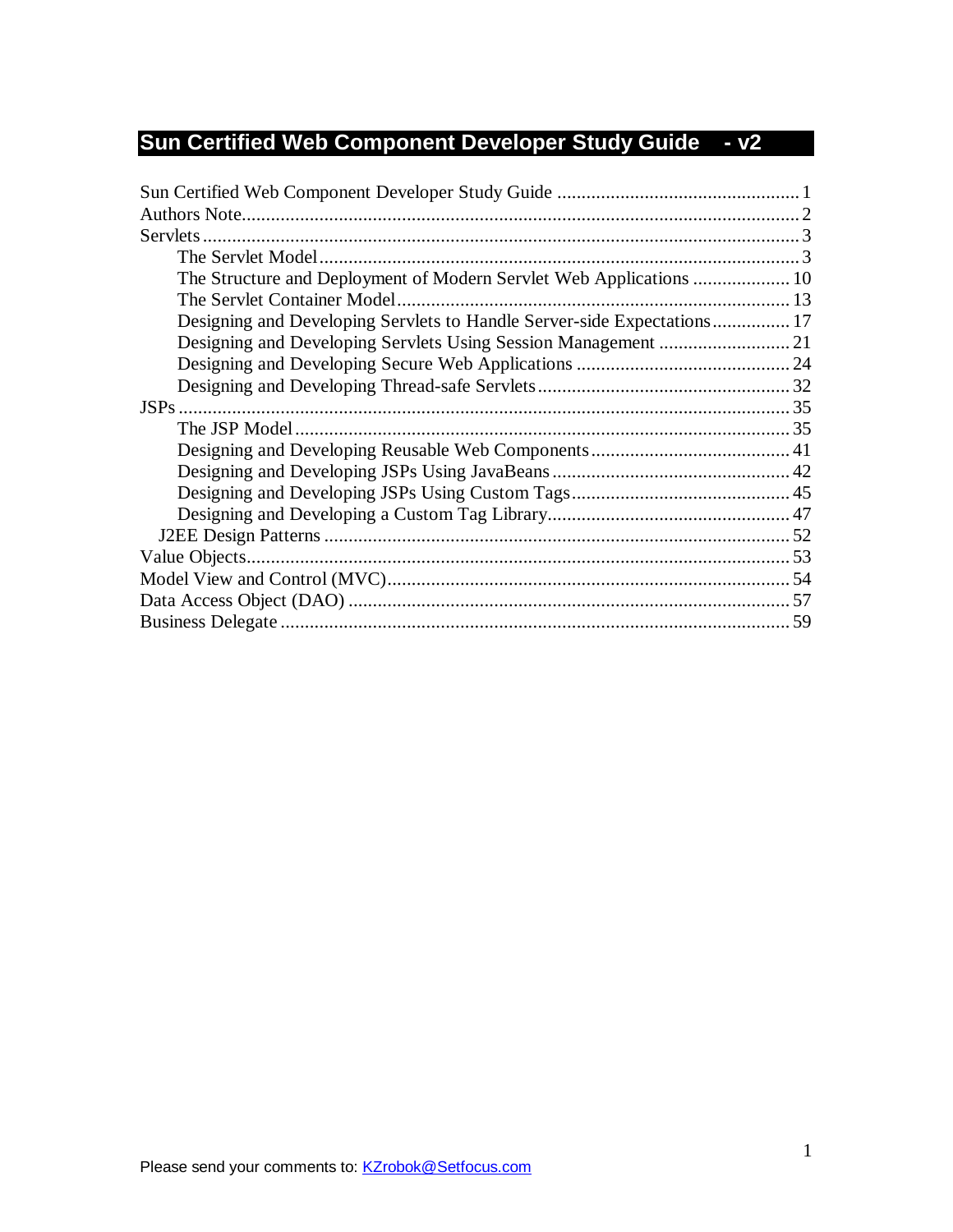## **Authors Note**

The following document was put together as a guide to study for the Sun Certified Web Component Developer Exam. This document is actually a formatted version of the study notes that were used to study for the certification exam.

Most of the following document comes straight from the Servlet 2.3 and JSP 1.2 specifications, *literally cut and paste*!

The intent of this document is to share resources with other Java developers and should be freely distributed. If this document is used, please feel free to drop the author a message with your comments.

#### **\*\*Please Note\*\*\***

With regards to Objective *Section 8.5* about the order of events of a Jsp, the first version of this guide was incorrect. It has been updated thanks to feedback received from www.javaranch.com.

I appreciate the feedback that I have received up to this point. Remember this document was intended to filter the important (potentially tested) parts from the Jsp and Servlet specification and not as an all-encompassing guide on how to pass every possible question on the exam.

Thanks

Please forward comments to:

Ken Zrobok SCJP2, SCJD2, SCWCD KZrobok@Setfocus.com

Java Developer / Trainer http://www.SetFocus.com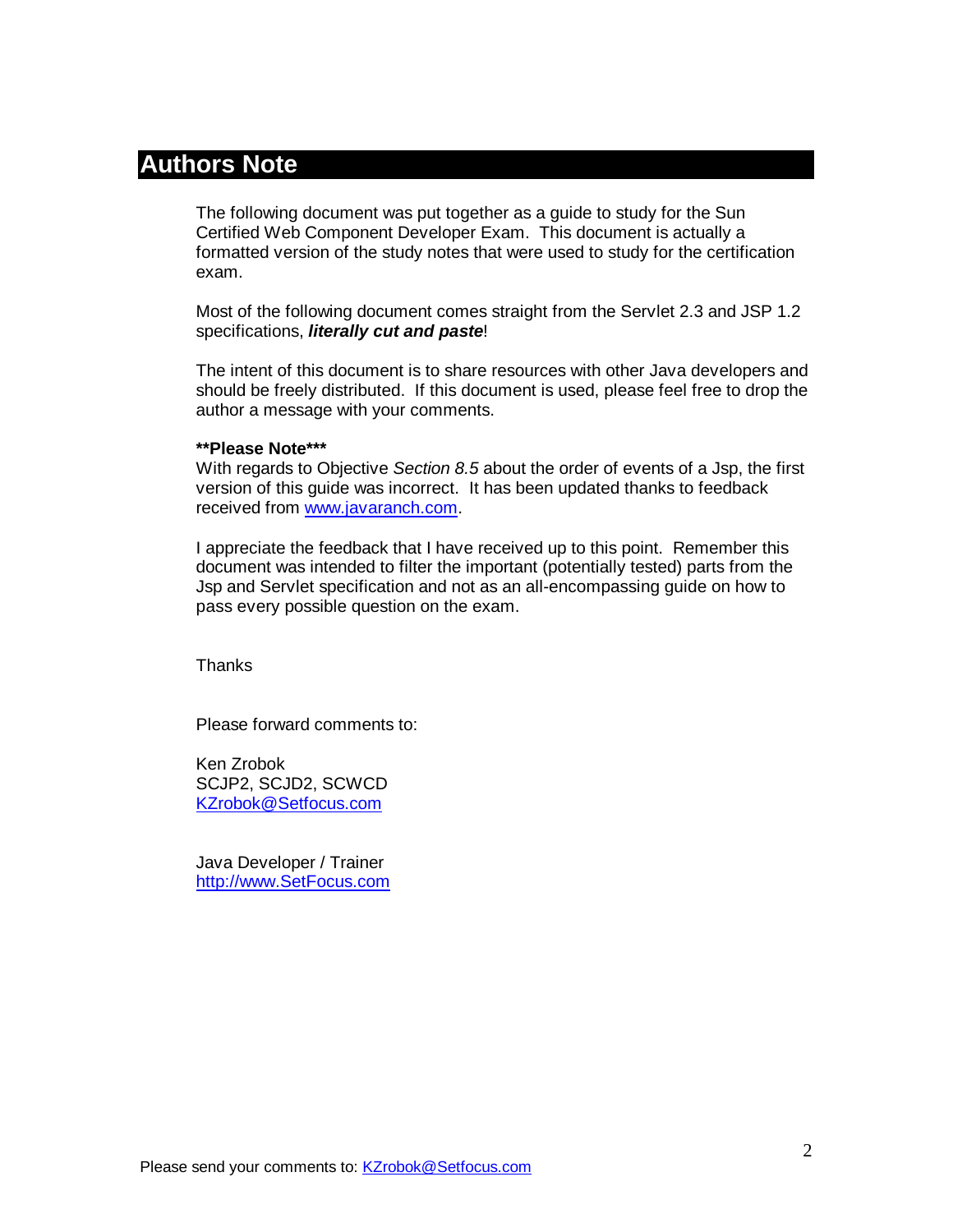## **Servlets**

## **The Servlet Model**

### *1.1 For each of the HTTP methods, GET, POST and PUT, identify the corresponding method in the HttpServlet class.*

HttpServlet is an abstract class that requires sub classing to create an HTTP servlet suitable for a Web site. HttpServlet must override at least one method, usually one of the following:

**doGet**, if the servlet supports HTTP GET requests **doPost** for the HTTP POST requests **doPut** for the HTTP put requests

There is no reason to override the class's **service** method since **service** handles HTTP requests by dispatching them to handler methods for each type of HTTP request.

#### *1.2 For each of the HTTP methods, GET, POST and HEAD identify the triggers that might cause a browser to use the method and identify benefits or functionality of the method.*

HTTP POST method allows the client to send data of unlimited length to the Web server a single time and is useful when posting information such as credit card numbers. The information is usually posted from a HTML form.

HTTP GET method retrieves whatever information (in the form of an entity) is identified by the Request-URI. If the Request-URI refers to a data-producing process, it is the produced data which shall be returned as the entity in the response and not the source text of the process, unless that text happens to be the output of the process.

HTTP HEAD method is a GET request that returns no body in the response, on the request header fields. The client sends a HEAD request when it wants to see only the headers of a response, such as Content-Type or Content-Length. The HTTP HEAD method counts the number of output bytes in the response to set the Content-Length header accurately. This method can be used for obtaining meta-information about the entity implied by the request without transferring the entity-body itself. This method is often used for testing hypertext links for validity, accessibility, and recent modification.

The servlet container must write the headers before committing the response, because in HTTP the headers must be sent before the response body.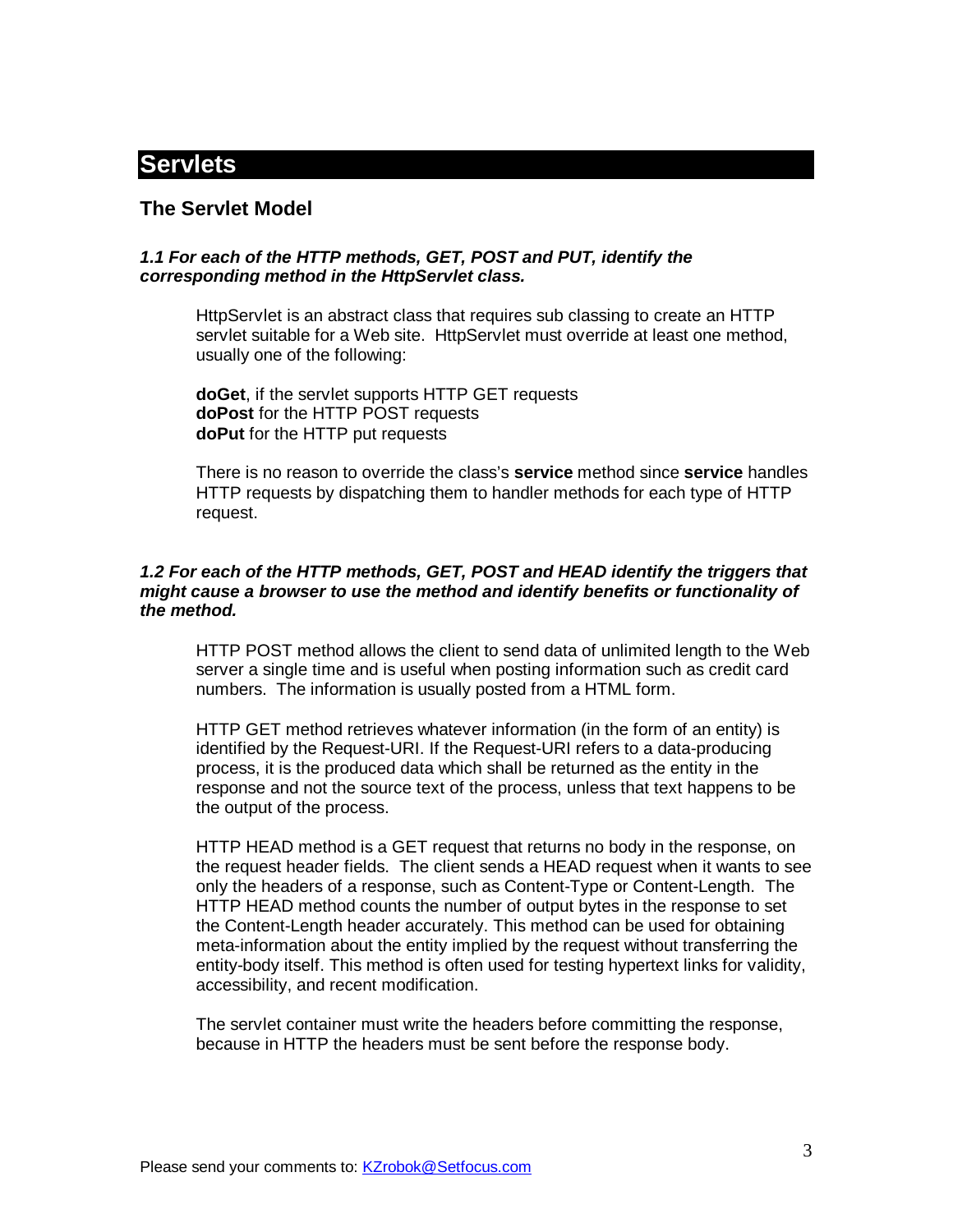### *1.3 For each of the following operations, identify the interface and method name that should be used:*

#### *Retrieve HTML form parameters from the request*

Request parameters are strings sent by the client to a servlet container as part of a request.

When the request is an *HttpServletRequest*, the attributes are populated from the URI query string and posted form data. The parameters are stored by the servlet container as a set of name-value pairs.

Multiple parameter values can exist for any given parameter name. The following methods of the ServletRequest interface are available to access parameters:

- o **getParameter**
- o **getParameterNames**
- o **getParameterValues**

The *getParameterValues* method returns an array of String objects containing all the parameter values associated with a parameter name. The value returned from the *getParameter* method must be the first value in the array of String objects returned by *getParameterValues*.

All form data from both the query string and the post body are aggregated into the request parameter set. The order of the aggregation puts the query string data before post body data. For example, if a request is made with a query string of a=hello and a post body of a=goodbye&a=world, the resulting parameter set would be ordered a=(hello, goodbye, world).

#### *Retrieve a servlet initialization parameter*

The *ServletConfig* interface has the **getInitParameter(String)** as well as the **getInitParameterNames()** methods.

public String *getInitParameter*(String)

Returns a String containing the value of the named initialization parameter, or null if the parameter does not exist.

#### public Enumeration **getInitParameterNames**()

Returns the names of the servlet's initialization parameters as an Enumeration of String objects.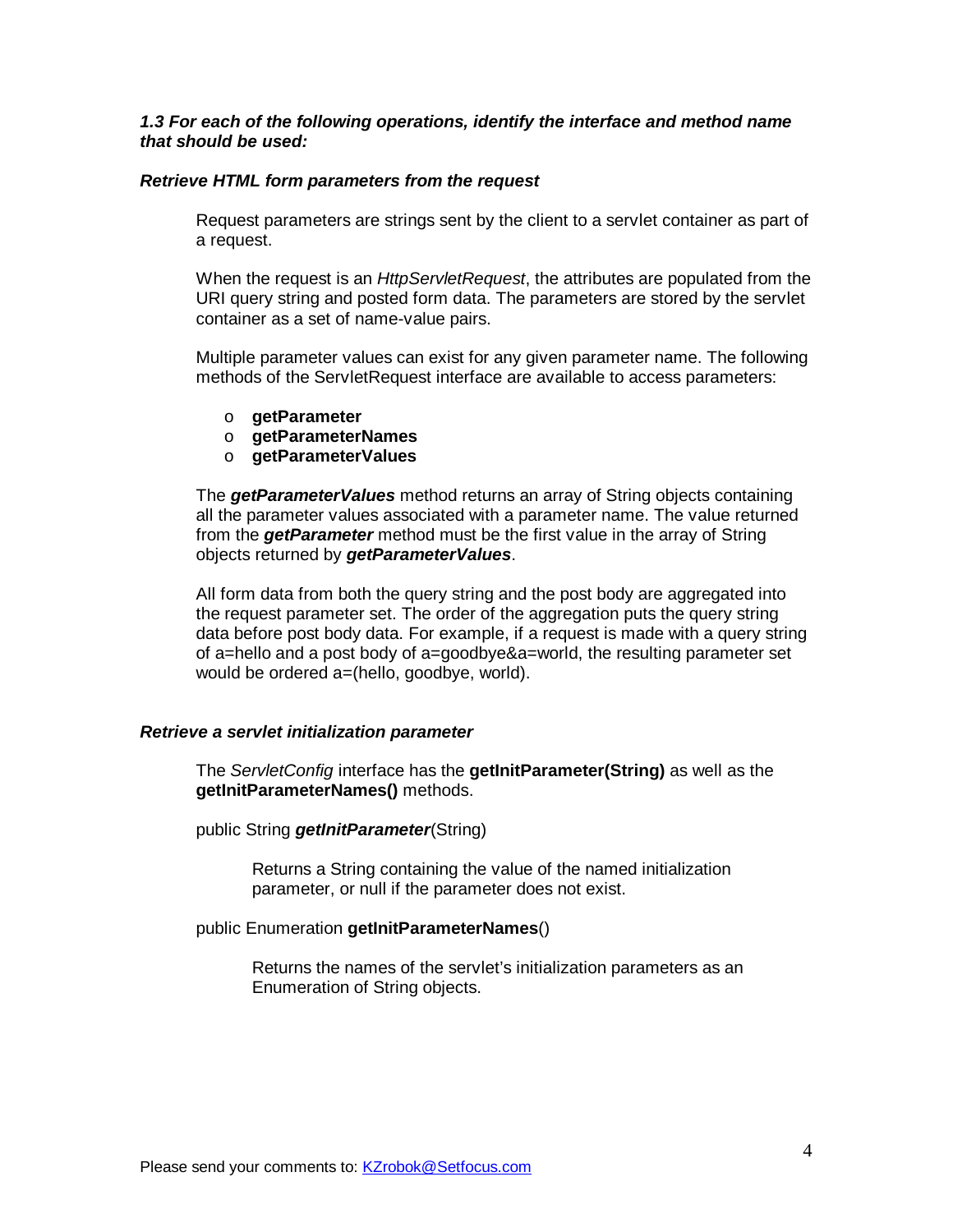#### *Retrieve HTTP request header information*

A servlet can access the headers of an HTTP request through the following methods of the HttpServletRequest interface:

- o **getHeader**
- o **getHeaders**
- o **getHeaderNames**

The *getHeader* method returns a header given the name of the header. There can be multiple headers with the same name, e.g. Cache-Control headers, in an HTTP request.

If there are multiple headers with the same name, the **getHeader** method returns the first head in the request. The **getHeaders** method allows access to all the header values associated with a particular header name, returning an Enumeration of String objects.

Headers may contain String representations of int or Date data. The following convenience methods of the *HttpServletRequest* interface provide access to header data in a one of these formats:

- o **getIntHeader**
- o **getDateHeader**

If the **getIntHeader** method cannot translate the header value to an int, a NumberFormatException is thrown. If the **getDateHeader** method cannot translate the header to a Date object, an IllegalArgumentException is thrown.

## *Set an HTTP response header*

A servlet can set headers of an HTTP response via the following methods of the *HttpServletResponse* interface:

- o **setHeader**
- o **addHeader**

The **setHeader** method sets a header with a given name and value. A previous header is replaced by the new header. Where a set of header values exist for the name, the values are cleared and replaced with the new value.

The **addHeader** method adds a header value to the set with a given name. If there are no headers already associated with the name, a new set is created.

Headers may contain data that represents an int or a Date object. The following convenience methods of the *HttpServletResponse* interface allow a servlet to set a header using the correct formatting for the appropriate data type:

- o **setIntHeader**
- o **setDateHeader**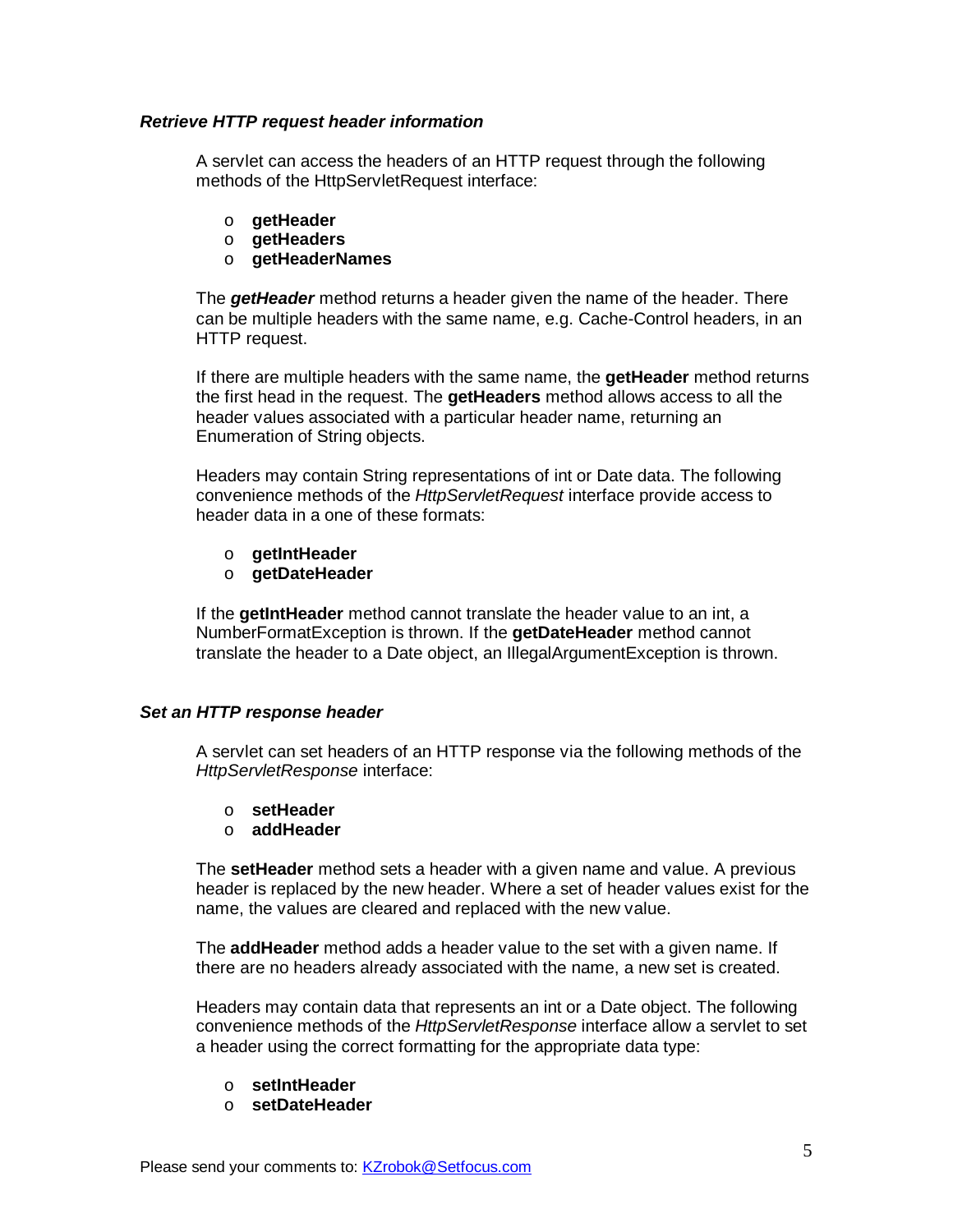o **addIntHeader**

#### o **addDateHeader**

To be successfully transmitted back to the client, headers must be set before the response is committed. Headers set after the response is committed will be ignored by the servlet container.

#### *Set the content type of the response*

The *ServletResponse* interface has the method **setContentType(String).**

public void **setContentType**(java.lang.String type)

Sets the content type of the response being sent to the client. The content type may include the type of character encoding used, for example: text/html; charset=ISO-8859-4.

#### *Acquire a text stream for the response*

The *ServletResponse* interface has the method **getWriter().** To send character data, use the PrintWriter object returned by **getWriter()**.

public java.io.PrintWriter **getWriter**() throws java.io.IOException

Returns a PrintWriter object that can send character text to the client.

Calling **flush()** on the PrintWriter commits the response.

## *Acquire a binary stream for the response*

The *ServletResponse* interface has the method **getOutputStream().** To send binary data in a MIME body response, use the ServletOutputStream returned by getOutputStream().

public ServletOutputStream **getOutputStream**() throws IOException

Returns a ServletOutputStream suitable for writing binary data in the response. The servlet container does not encode the binary data.

Calling **flush()** on the ServletOutputStream commits the response.

#### *Redirect an HTTP request to another URL*

The *HttpServletResponse* interface has the method **sendRedirect(String)**  method that sends a temporary redirect response to the client using the specified redirect location URL.

public void **sendRedirect**(String location) throws IOException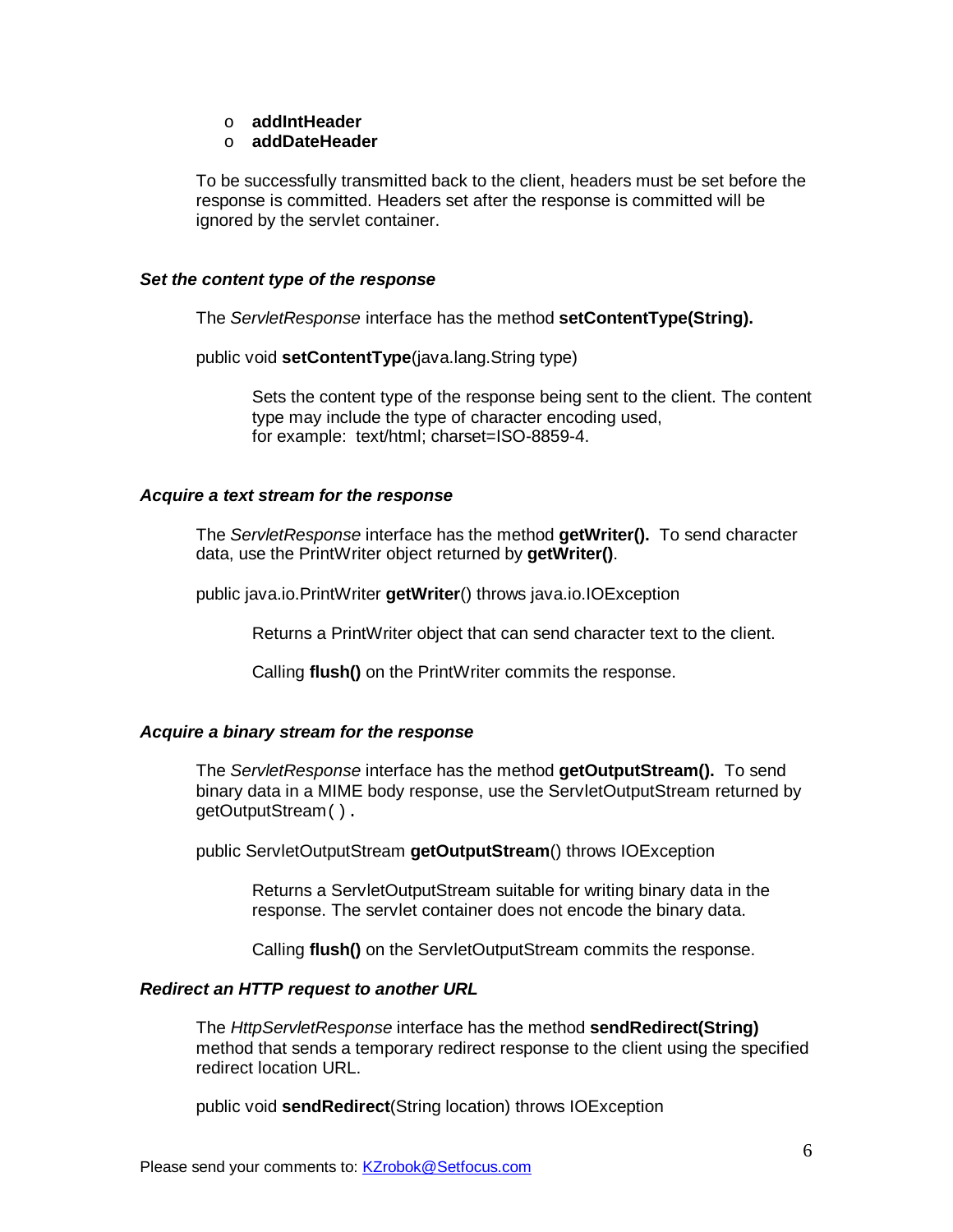Sends a temporary redirect response to the client using the specified redirect location URL. This method can accept relative URLs; the servlet container must convert the relative URL to an absolute URL before sending the response to the client. If the location is relative without a leading '/' the container interprets it as relative to the current request URI. If the location is relative with a leading '/' the container interprets it as relative to the servlet container root.

If the response has already been committed, this method throws an IllegalStateException. After using this method, the response should be considered to be committed and should not be written to.

#### *1.4 Identify the interface and method to access values and resources and to set object attributes within the following three Web scopes:*

#### *Request*

*ServletRequest* interface has the following methods:

public java.lang.Object **getAttribute**(java.lang.String name)

Returns the value of the named attribute as an Object, or null if no attribute of the given name exists.

public java.util.Enumeration **getAttributeNames**()

Returns an Enumeration containing the names of the attributes available to this request.

public ServletInputStream **getInputStream**() throws java.io.IOException

Retrieves the body of the request as binary data using a ServletInputStream.

public void **setAttribute**(java.lang.String name, java.lang.Object o)

Stores an attribute in this request. Attributes are reset between requests. This method is most often used in conjunction with *RequestDispatcher*.

public void **removeAttribute**(java.lang.String name)

Removes an attribute from this request. This method is not generally needed as attributes only persist as long as the request is being handled.

#### *Session*

The *HttpSession* interface has the following methods: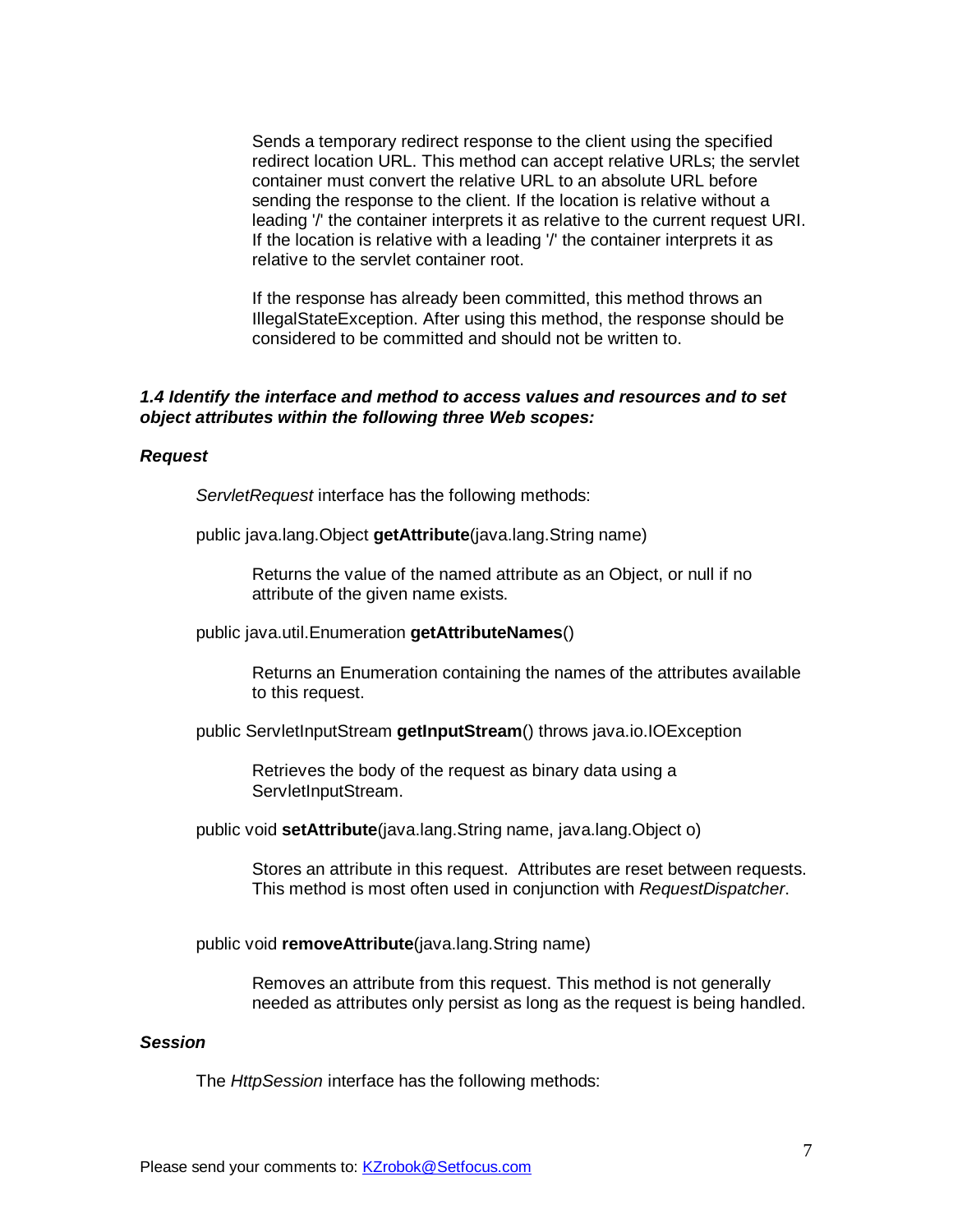public java.lang.Object **getAttribute**(java.lang.String name)

Returns the object bound with the specified name in this session, or null if no object is bound under the name

public java.util.Enumeration **getAttributeNames**()

Returns an Enumeration of String objects containing the names of all the objects bound to this session.

public void **setAttribute**(java.lang.String name, java.lang.Object value)

Binds an object to this session, using the name specified.

public void **removeAttribute**(java.lang.String name)

Removes the object bound with the specified name from this session. If the session does not have an object bound with the specified name, this method does nothing.

#### *Context*

The *ServletContext* has the following methods:

A servlet can bind an object attribute into the context by name. Any attribute bound into a context is available to any other servlet that is part of the same web application. The following methods of *ServletContext* interface allow access to this functionality:

- o **setAttribute**
- o **getAttribute**
- o **getAttributeNames**
- o **removeAttribute**

The *ServletContext* interface provides direct access to the hierarchy of static content documents that are part of the web application, including HTML, GIF, and JPEG files, via the following methods of the *ServletContext* interface:

#### o **getResource**

o **getResourceAsStream**

The **getResource** and **getResourceAsStream** methods take a String with a leading "/" as argument which gives the path of the resource relative to the root of the context. This hierarchy of documents may exist in the server's file system, in a web application archive file, on a remote server, or at some other location. These methods are not used to obtain dynamic content.

For example, in a container supporting the JavaServer Pages specification 1, a method call of the form **getResource**("/index.jsp") would return the JSP source code and not the processed output.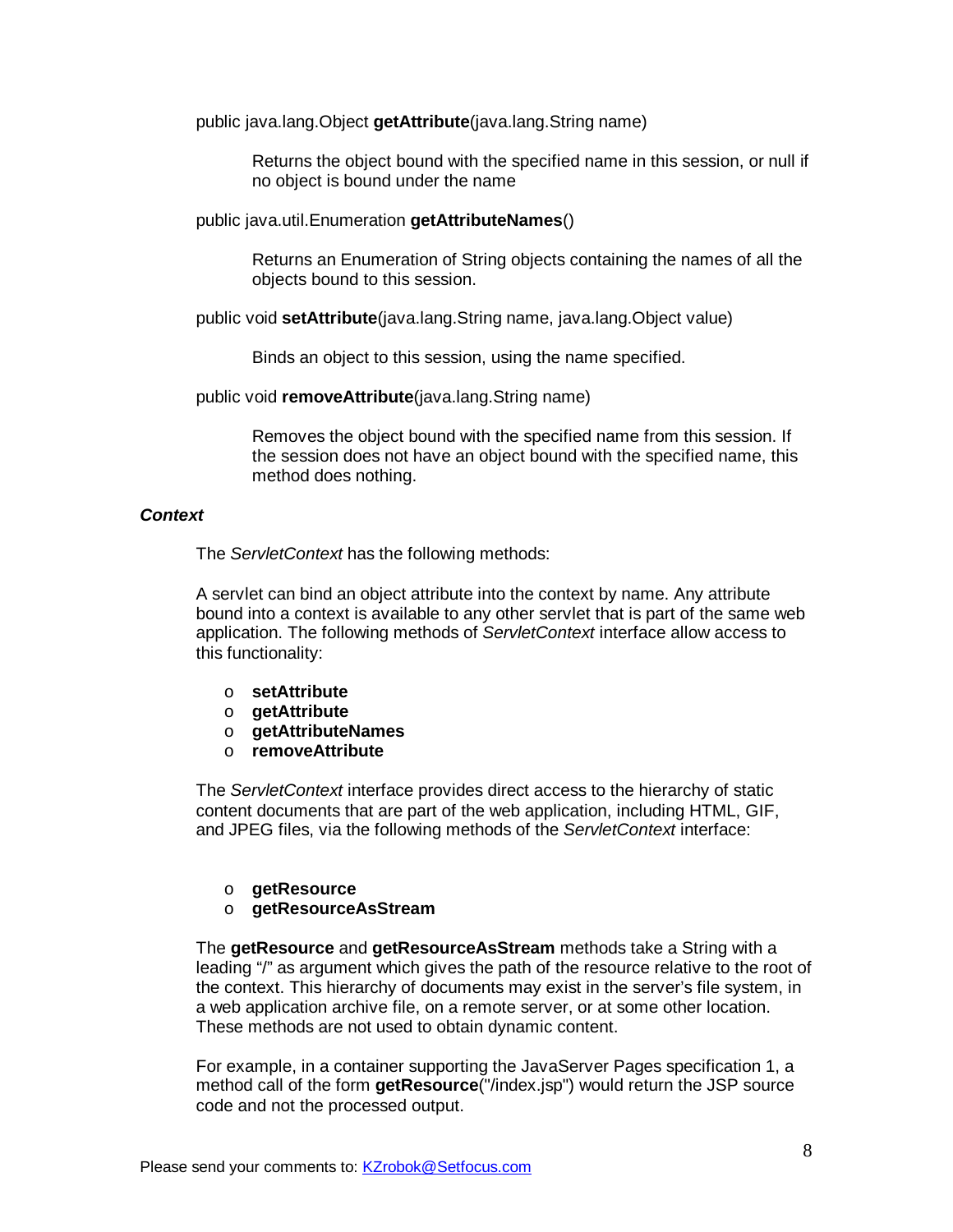#### *1.5 Given a life-cycle method: init, service or destroy, identify correct statements about its purpose or about how and when it is invoked. Servlet:*

This interface defines methods to initialize a servlet, to service requests, and to remove a servlet from the server. These are known as life-cycle methods and are called in the following sequence:

The servlet is constructed, and then initialized with the **init** method. Any calls from clients to the **service** method are handled. The servlet is taken out of service, then destroyed with the **destroy** method, then garbage collected and finalized.

In addition to the life-cycle methods, this interface provides the **getServletConfig** method, which the servlet can use to get any startup information, and the **getServletInfo method**, which allows the servlet to return basic information about itself, such as author, version, and copyright.

#### *1.6 Use a RequestDispatcher to include or forward to a web resource.*

### *ServletContext*

Servlets (and JSP pages also) may be given names via server administration or via a web application deployment descriptor. A servlet instance can determine its name using ServletConfig.**getServletName**().

Returns a RequestDispatcher object that acts as a wrapper for the resource located at the given path. A RequestDispatcher object can be used to forward a request to the resource or to include the resource in a response. The resource can be dynamic or static.

The pathname must begin with a "/" and is interpreted as relative to the current context root. Use getContext to obtain a RequestDispatcher for resources in foreign contexts.

This method returns null if the ServletContext cannot return a RequestDispatcher.

#### *ServletRequest*

The pathname specified may be relative, although it cannot extend outside the current servlet context. If the path begins with a "/" it is interpreted as relative to the current context root. This method returns null if the servlet container cannot return a RequestDispatcher.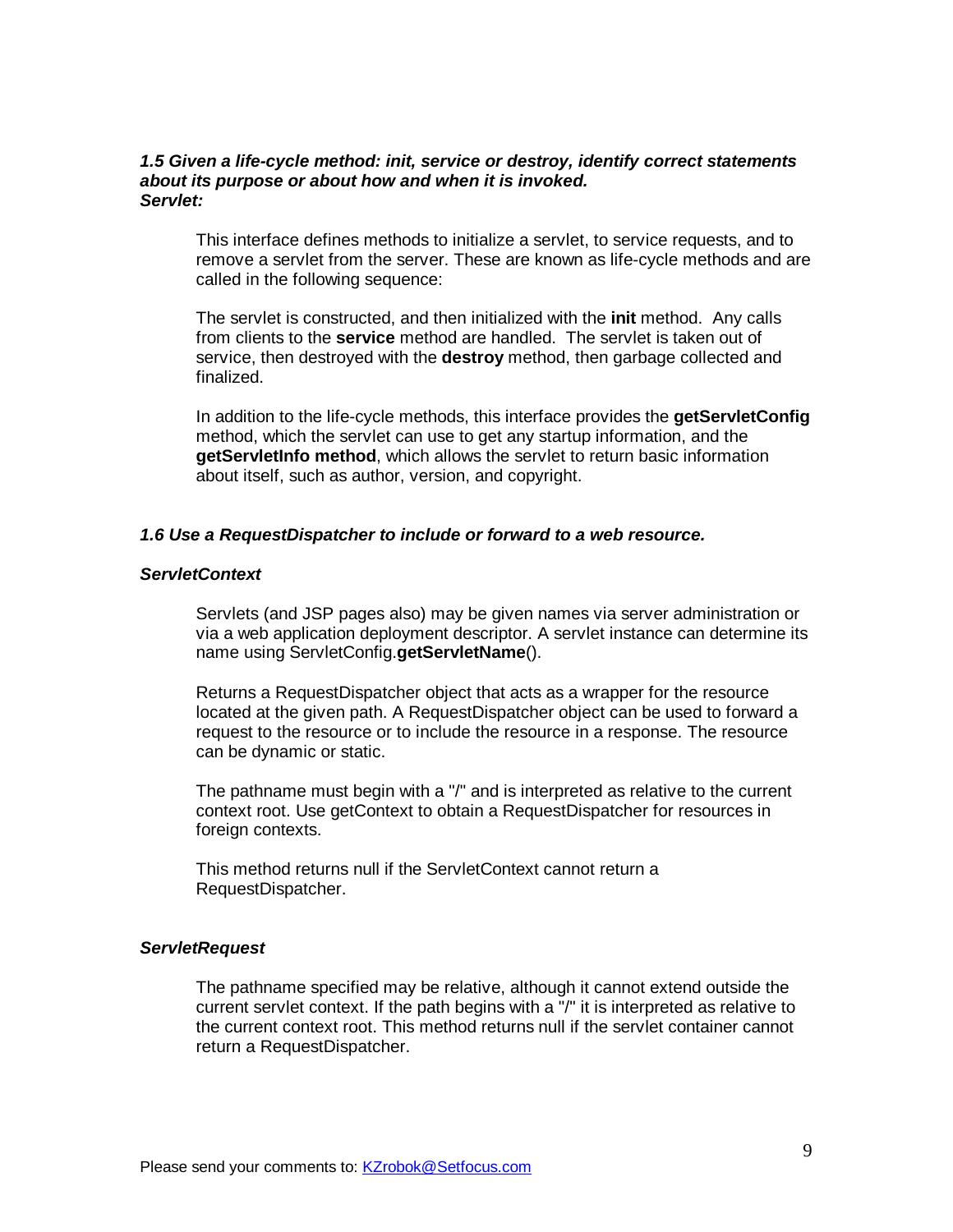The difference between this method and ServletContext.**getRequestDispatcher**(java.lang.String) is that this method can take a relative path.

#### *Forward*

Forwards a request from a servlet to another resource (servlet, JSP file, or HTML file) on the server. This method allows one servlet to do preliminary processing of a request and another resource to generate the response.

For a RequestDispatcher obtained via **getRequestDispatcher(),** the ServletRequest object has its path elements and parameters adjusted to match the path of the target resource.

**forward** should be called before the response has been committed to the client (before response body output has been flushed). If the response already has been committed, this method throws an IllegalStateException. Uncommitted output in the response buffer is automatically cleared before the forward.

#### *Include*

Includes the content of a resource (servlet, JSP page, HTML file) in the response. In essence, this method enables programmatic server-side includes.

The *ServletResponse* object has its path elements and parameters remain unchanged from the caller's. The included servlet cannot change the response status code or set headers; any attempt to make a change is ignored.

## **The Structure and Deployment of Modern Servlet Web Applications**

2.1 Identify the structure of the Web Application and Web Archive file, the name of *the WebApp deployment descriptor and the name of the directories where you place the following:*

#### *The WebApp deployment descriptor. The WebApp class files. Any auxiliary JAR files*

A web application exists as a structured hierarchy of directories. The root of this hierarchy serves as a document root files that are part of the application. For example, for a web application with the context path /catalog in a web container, the index.html file the base of the web application hierarchy can be served to satisfy a request from /catalog/index.html.

Since the context path of an application determines the URL namespace of the contents of the web application, web containers must reject web applications defining a context path that is the same, determined case sensitively, as the context path of a web application already deployed that exposes a potentially conflicting URL namespace.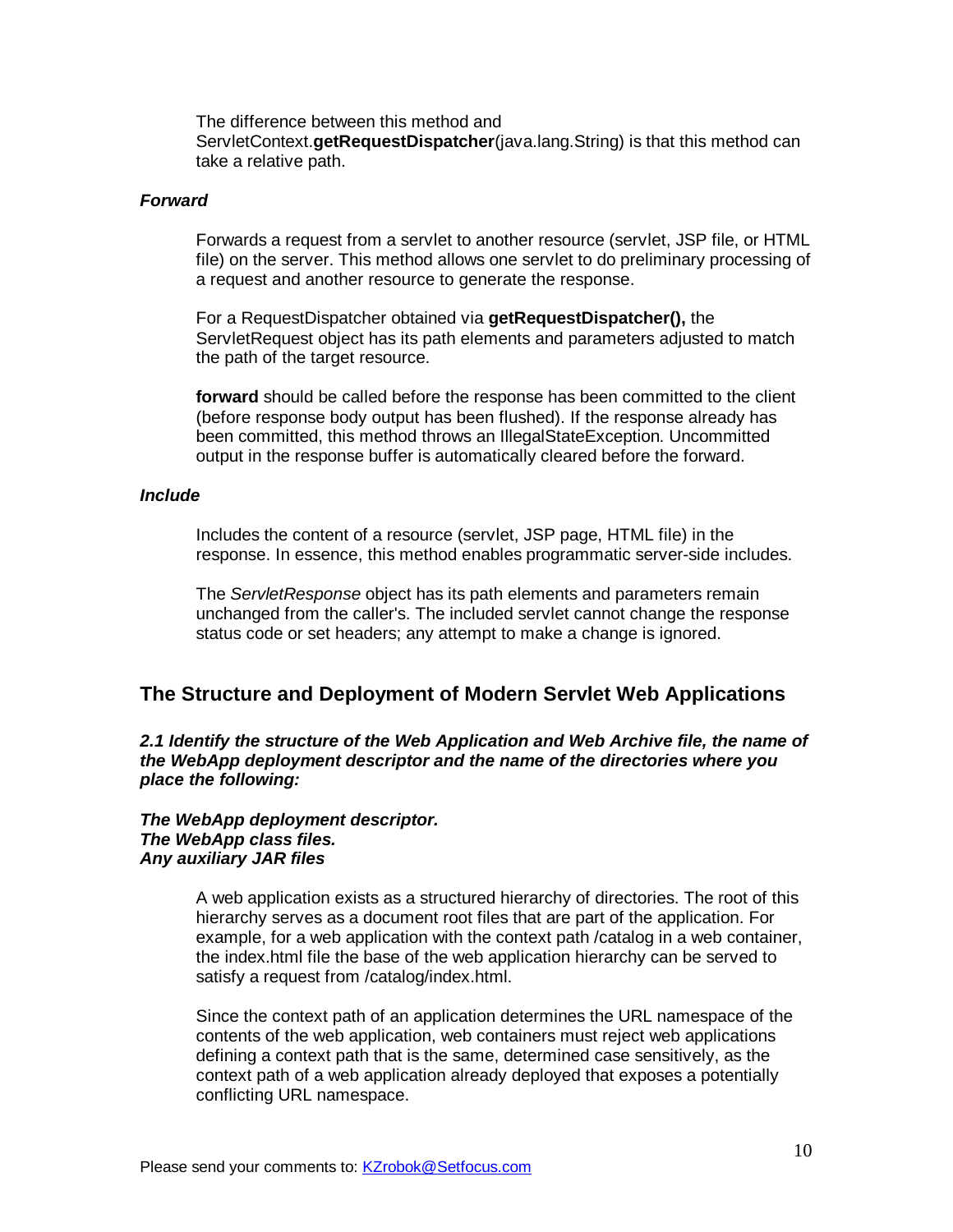A special directory exists within the application hierarchy named "WEB-INF". This directory contains all things related to the application that aren't in the document root of the application. The WEB-INF node is not part of the public document tree of the application. No file contained in the WEB-INF directory may be served directly to a client by the container. However, the contents of the WEB-INF directory are visible to servlet code using the **getResource()** and **getResourceAsStream()** method calls on the ServletContext.

Any application specific configuration information that the developer needs access to from servlet code yet does not wish to be exposed to the web client may be placed under this directory.

Since requests are matched to resource mappings case-sensitively, client requests for '/WEB-INF/ foo', '/WEb-iNf/foo', for example, should not result in contents of the web application located under /WEB-INF being returned, nor any form of directory listing thereof.

The contents of the WEB-INF directory are:

The /WEB-INF/web.xml

Deployment descriptor

The /WEB-INF/classes/\*

Directory for servlet and utility classes. The classes in this directory are available to the application class loader.

The /WEB-INF/lib/\*.jar

Area for Java ARchive files. These files contain servlets, beans, and other utility classes useful to the web application. The web application class loader can load class from any of these archive files. The web application classloader loads classes from the WEB-INF/classes directory first, and then from library JARs in the WEB-INF/lib directory. Library JARs are loaded from in the same order as they appear in the WAR archive entries.

## *2.2 Match the name with a description of purpose or functionality, for each of the following deployment descriptor elements:*

#### *Servlet instance*

The servlet element contains the declarative data of a servlet. If a jsp-file is specified and the load-on-startup element is present, then the JSP should be precompiled and loaded.

<!ELEMENT **servlet** (icon?, **servlet-name**, display-name?, description?, (**servlet-class**|jsp-file), **init-param**\*, load-on-startup?, run-as?, security-role-ref\*) >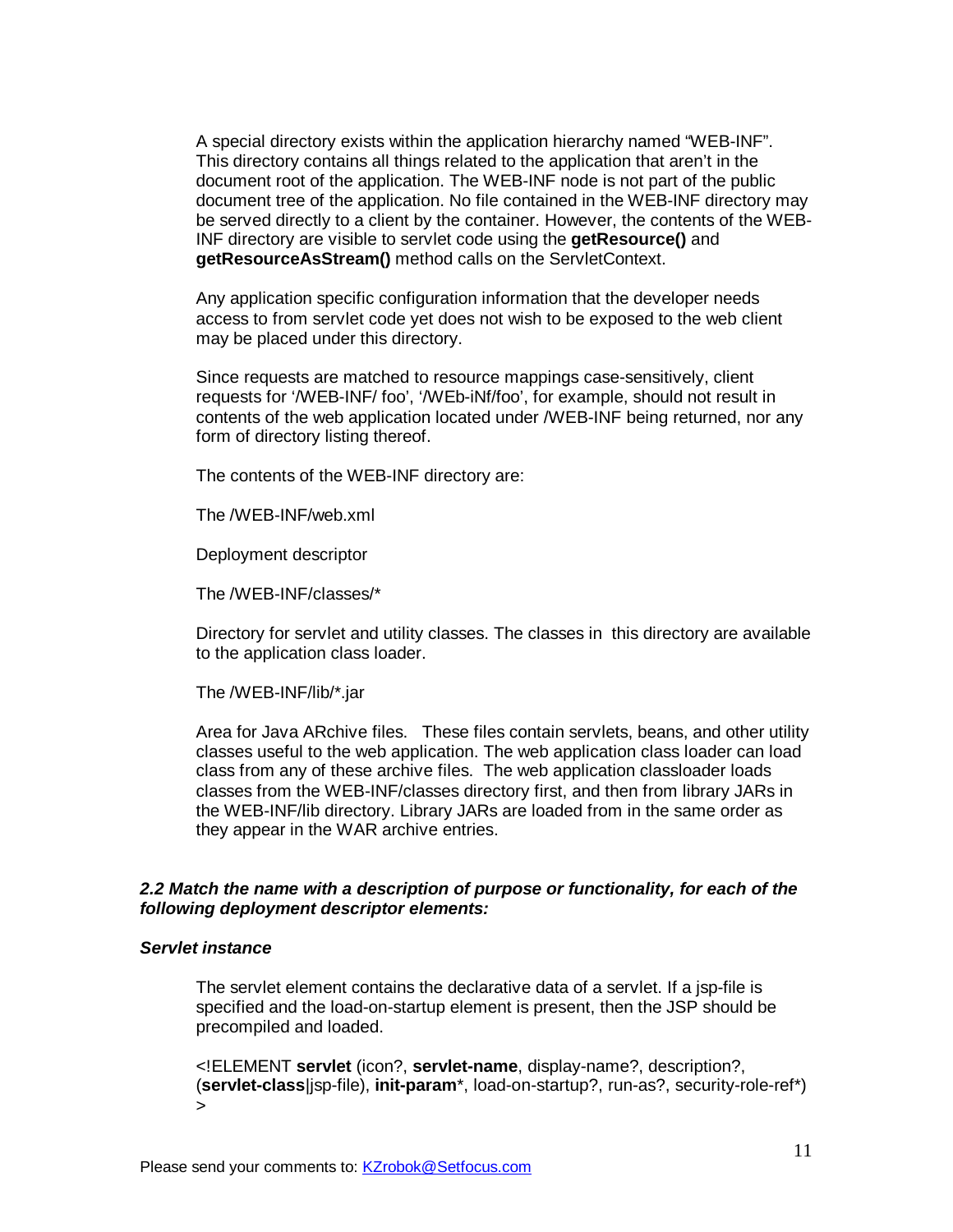#### *Servlet name*

The servlet-name element contains the canonical name of the servlet. Each servlet name is unique within the web application.

<!ELEMENT servlet-name (#PCDATA)>

#### *Servlet class*

The servlet-class element contains the fully qualified class name of the servlet.

<!ELEMENT servlet-class (#PCDATA)>

#### *Initialization parameters*

The init-param element contains a name/value pair as an initialization param of the servlet

<!ELEMENT init-param (param-name, param-value, description?)>

#### *URL to named servlet mapping*

The servlet-mapping element defines a mapping between a servlet and a url pattern

<!ELEMENT servlet-mapping (servlet-name, url-pattern)>

The servlet-name element contains the canonical name of the servlet. Each servlet name is unique within the web application.

<!ELEMENT servlet-name (#PCDATA)>

The url-pattern element contains the url pattern of the mapping. Must follow the rules specified in Section 11.2 of the Servlet API Specification.

<!ELEMENT url-pattern (#PCDATA)>

#### Example

<servlet>

<servlet-name>catalog</servlet-name> <servlet-class>com.mycorp.CatalogServlet</servlet-class> <init-param> <param-name>catalog</param-name> <param-value>Spring</param-value> </init-param> </servlet>

<servlet-mapping>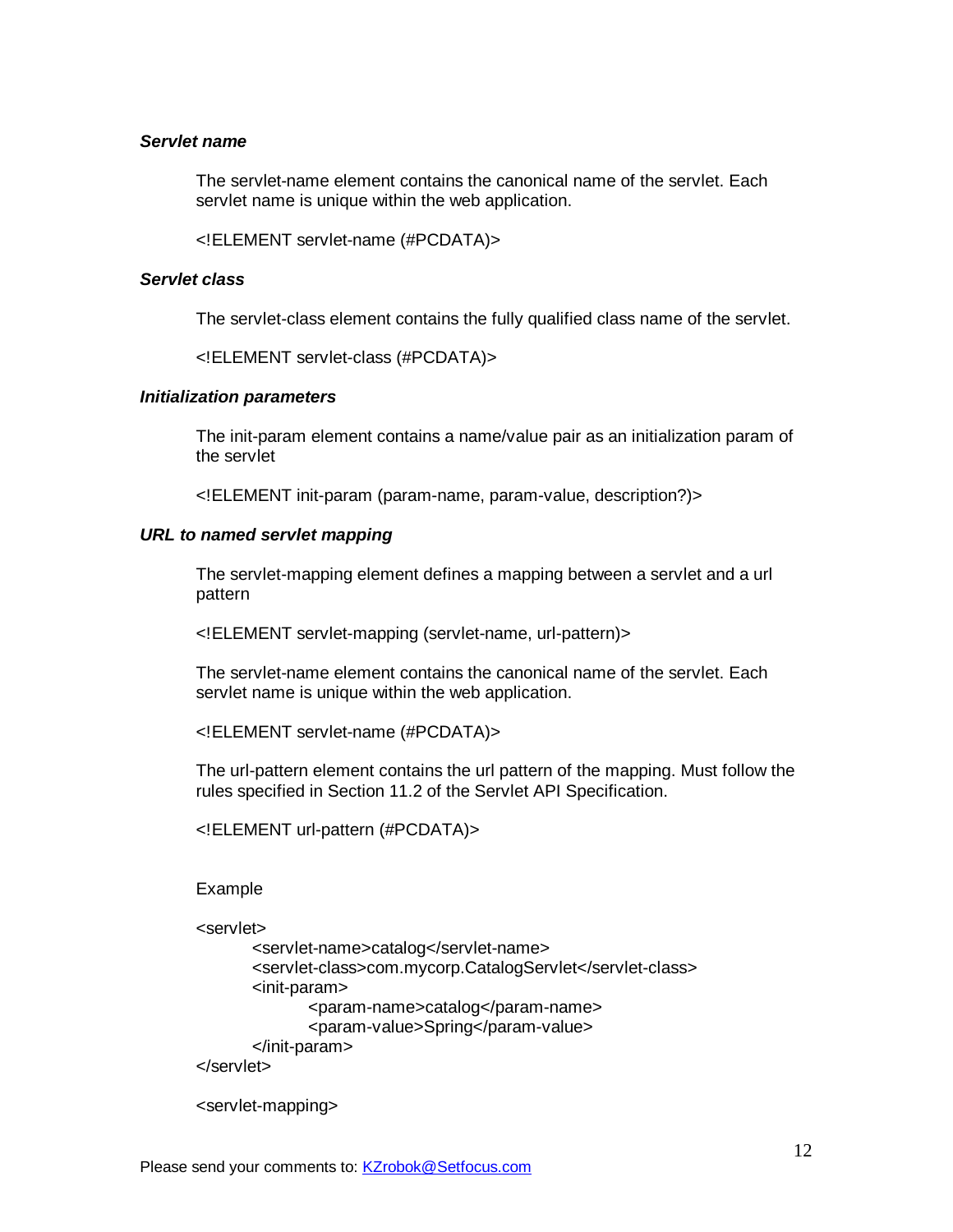<servlet-name>catalog</servlet-name> <url-pattern>/catalog/\*</url-pattern> </servlet-mapping>

## **The Servlet Container Model**

*3.1 Identify the uses for and the interfaces (or classes) and methods to achieve the following features:*

#### *Servlet context init parameters*

#### *ServletContext*

The following methods of the ServletContext interface allow the servlet access to context initialization parameters associated with a web application through its deployment descriptor:

o **getInitParameter**

#### o **getInitParameterNames**

Initialization parameters are used by an application developer to convey setup information. Typical examples are a webmaster's e-mail address, or the name of a system that holds critical data.

#### *Servlet context listener*

#### *ServletContextListener*

Implementations of this interface receive notifications about changes to the servlet context of the web application they are part of. To receive notification events, the implementation class must be configured in the deployment descriptor for the web application.

public void **contextInitialized**(ServletContextEvent sce)

Notification that the web application is ready to process requests.

public void **contextDestroyed**(ServletContextEvent sce)

Notification that the servlet context is about to be shut down.

#### *Servlet context attribute listener*

#### *ServletContextAttributeListener*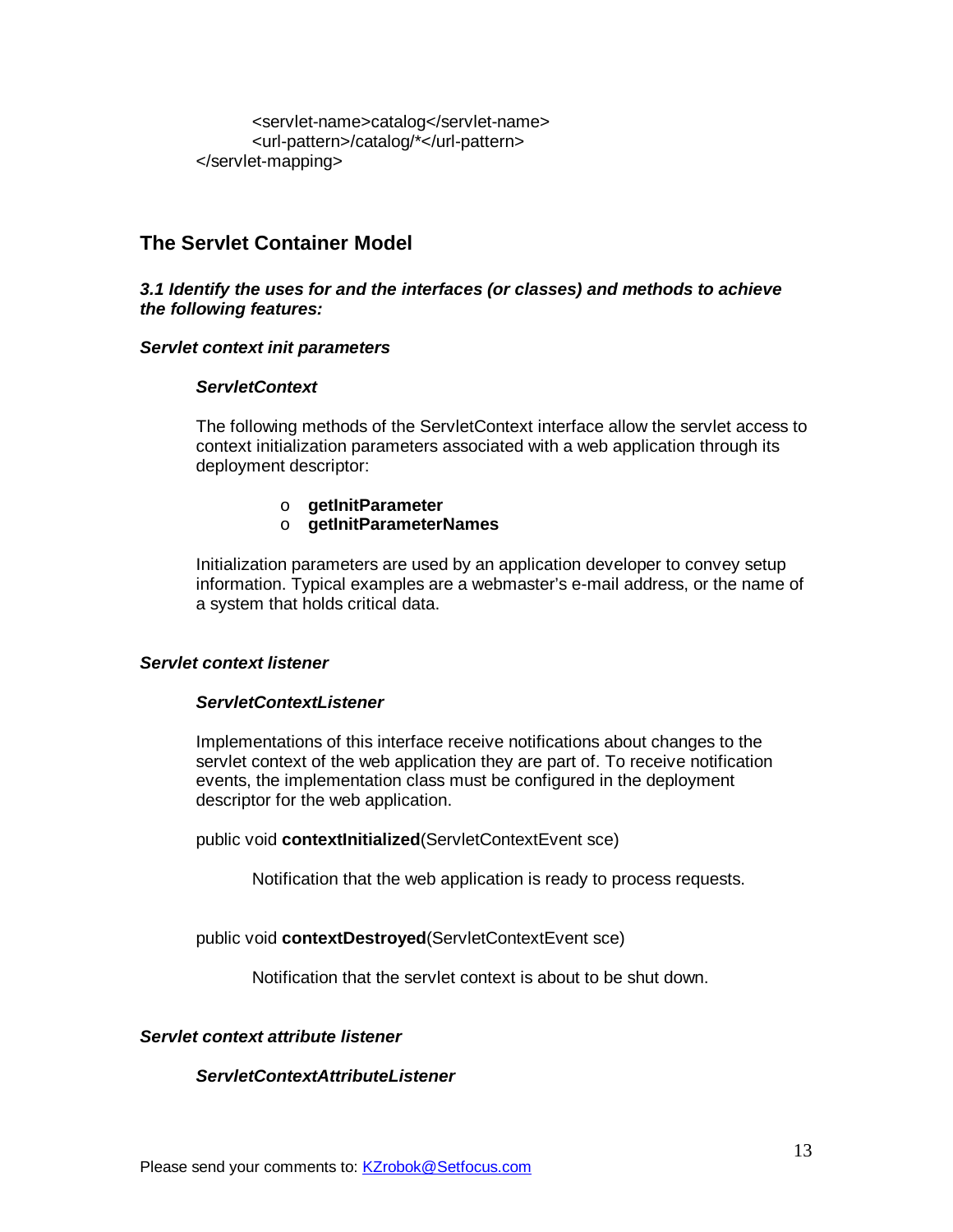Implementations of this interface receive notifications of changes to the attribute list on the servlet context of a web application. To receive notification events, the implementation class must be configured in the deployment descriptor for the web application.

public void **attributeAdded**(ServletContextAttributeEvent scab)

Notification that a new attribute was added to the servlet context. Called after the attribute is added.

public void **attributeRemoved**(ServletContextAttributeEvent scab)

Notification that an existing attribute has been removed from the servlet context. Called after the attribute is removed.

public void **attributeReplaced**(ServletContextAttributeEvent scab)

Notification that an attribute on the servlet context has been replaced. Called after the attribute is replaced.

#### *Session attribute listeners*

#### *HttpSessionAttributeListener*

This listener interface can be implemented in order to get notifications of changes to the attribute lists of sessions within this web application.

public void **attributeAdded**(HttpSessionBindingEvent se)

Notification that an attribute has been added to a session. Called after the attribute is added.

public void **attributeRemoved**(HttpSessionBindingEvent se)

Notification that an attribute has been removed from a session. Called after the attribute is removed.

public void **attributeReplaced**(HttpSessionBindingEvent se)

Notification that an attribute has been replaced in a session. Called after the attribute is replaced.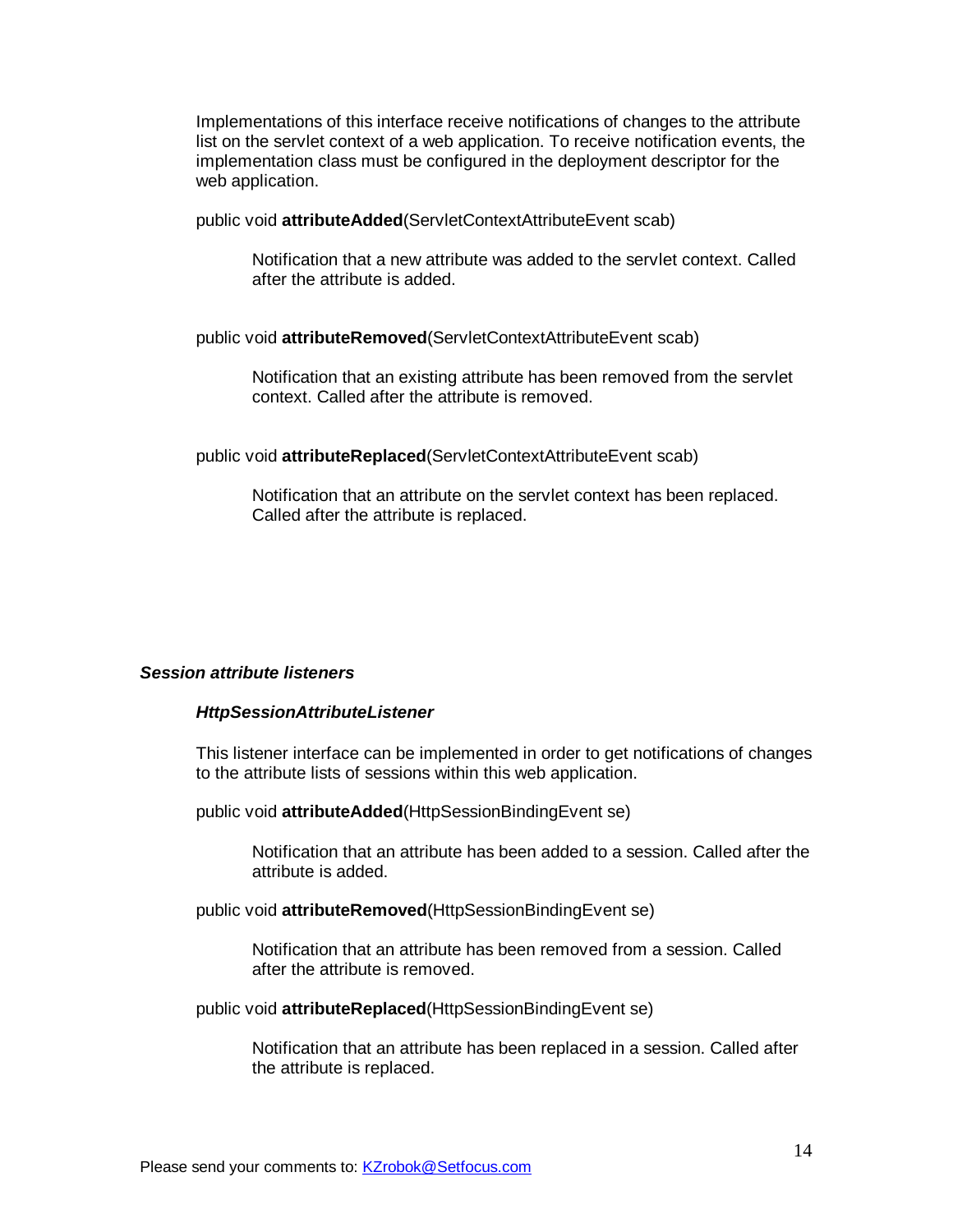#### *Other Listeners*

#### *HttpSessionListener*

Implementations of this interface may are notified of changes to the list of active sessions in a web application. To receive notification events, the implementation class must be configured in the deployment descriptor for the web application.

public void **sessionCreated**(HttpSessionEvent se)

Notification that a session was created.

public void **sessionDestroyed**(HttpSessionEvent se)

Notification that a session was invalidated.

#### *HttpSessionActivationListener*

Objects that are bound to a session may listen to container events notifying them that sessions will be passivated and that session will be activated. A container that migrates session between VMs or persists sessions is required to notify all attributes bound to sessions implementing HttpSessionActivationListener.

#### *HttpSessionBindingListener*

Causes an object to be notified when it is bound to or unbound from a session. The object is notified by an HttpSessionBindingEvent object. This may be as a result of a servlet programmer explicitly unbinding an attribute from a session, due to a session being invalidated, or die to a session timing out.

#### *3.2 Identify the WebApp deployment descriptor element name that declares the following features:*

#### *Servlet context init parameters*

The context-param element contains the declaration of a web application's servlet context initialization parameters.

<!ELEMENT context-param (param-name, param-value, description?)>

The param-name element contains the name of a parameter. Each parameter name must be unique in the web application.

<!ELEMENT param-name (#PCDATA)> The param-value element contains the value of a parameter.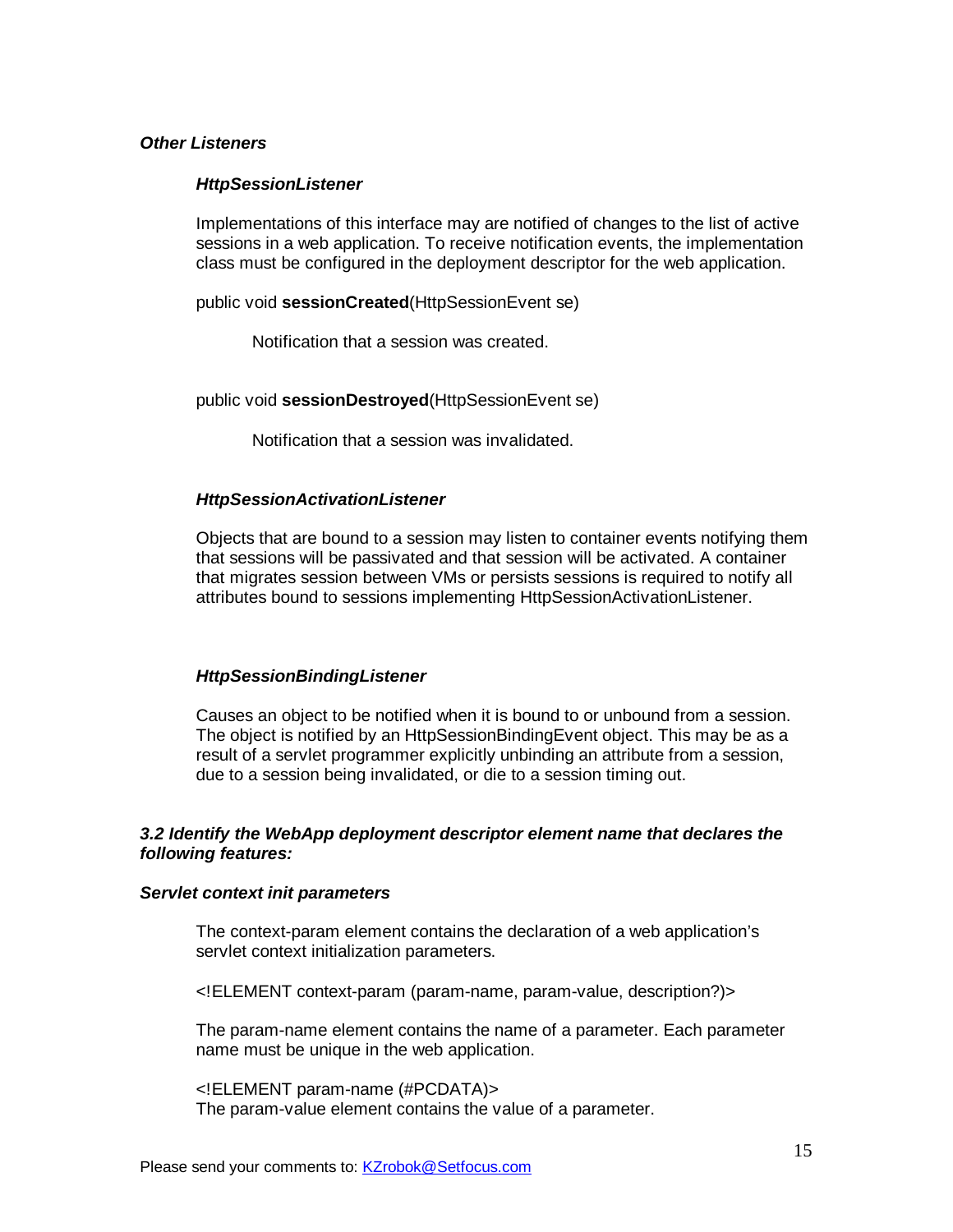<!ELEMENT param-value (#PCDATA)>

Example

```
<web-app>
      <context-param>
            <param-name>Webmaster</param-name>
            <param-value>webmaster@mycorp.com</param-value>
      </context-param>
</web-app>
```
## *Servlet context listener & Session attribute listeners & Servlet context attribute listeners*

The listener element indicates the deployment properties for a web application listener bean.

<!ELEMENT listener (listener-class)>

The listener-class element declares a class in the application must be registered as a web application listener bean. The value is the fully qualified class name of the listener class.

<!ELEMENT listener-class (#PCDATA)>

#### **Example**

The following example is the deployment grammar for registering two servlet context lifecycle listeners and an HttpSession listener.

Suppose that com.acme.MyConnectionManager and com.acme.MyLoggingModule both implement javax.servlet.ServletContextListener, and that com.acme.MyLoggingModule additionally implements javax.servlet.HttpSessionListener. Also the developer wants com.acme.MyConnectionManager to be notified of servlet context lifecycle events before com.acme.MyLoggingModule. Here is the deployment descriptor for this application:

<web-app>

<display-name>MyListeningApplication</display-name>

<listener>

 <listener-class>com.acme.MyConnectionManager</listener-class> </listener>

<listener>

<listener-class>com.acme.MyLoggingModule</listener-class> </listener>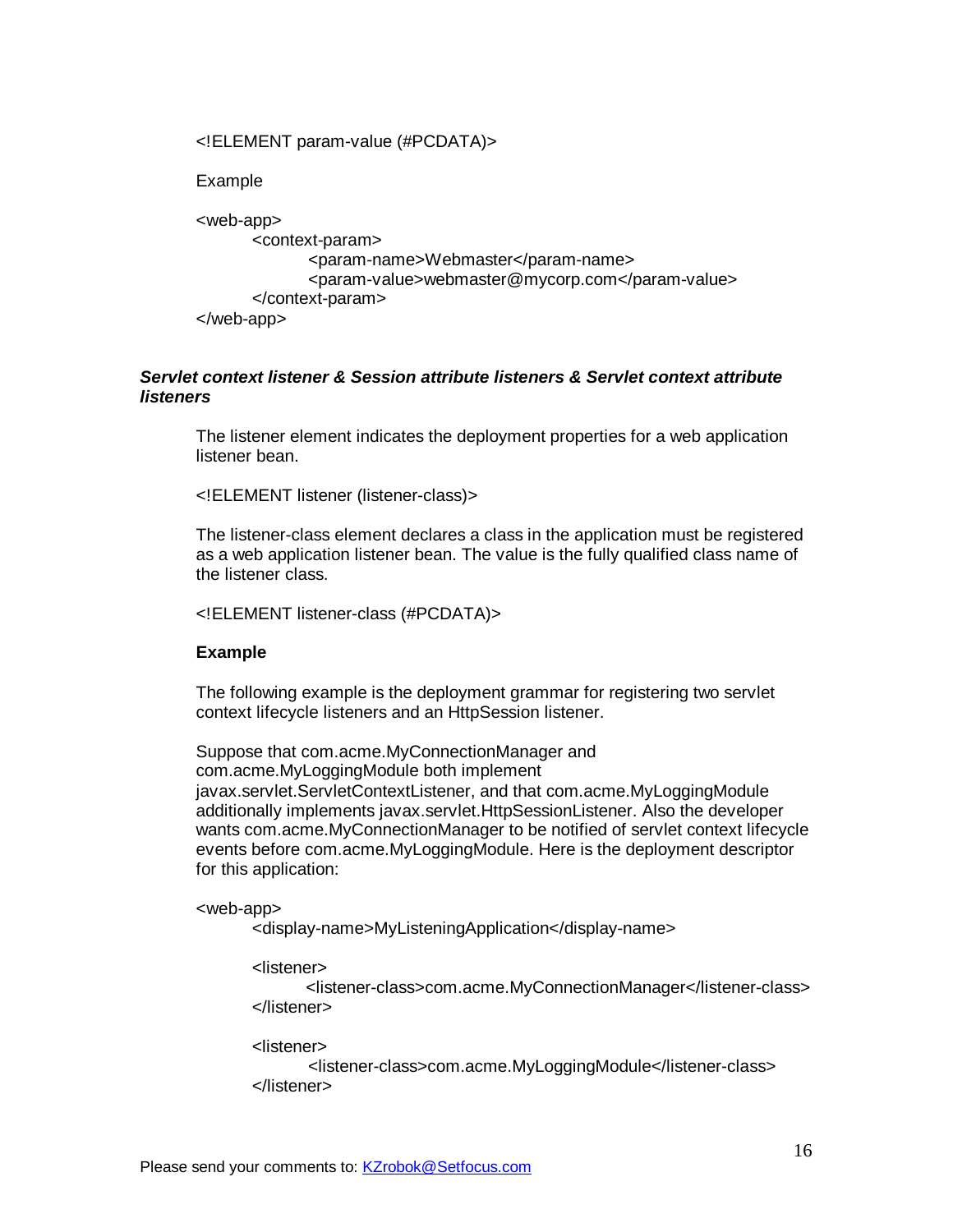<servlet> <display-name>RegistrationServlet</display-name> </servlet> </web-app>

*3.3 Distinguish the behavior of the following in a distributable:*

- o *Servlet context init parameters*
- o *Servlet context listener*
- o *Servlet context attribute listeners*
- o *Session attribute listeners*

See 3.2

## **Designing and Developing Servlets to Handle Server-side Expectations**

*4.1 For each of the following cases, identify correctly constructed code for handling business logic exceptions and match that code with the correct statements about the code's behavior: Return an HTTP error using the sendError response method; Return and HTTP error using the setStatus method.*

#### *Error Pages*

To allow developers to customize the appearance of content returned to a web client when a servlet generates an error, the deployment descriptor defines a list of error page descriptions. The syntax allows the configuration of resources to be returned by the container either when a servlet sets a status code to indicate an error on the response, or if the servlet generates a Java exception or error that propagates to the container.

If a status code indicating an error is set on the response, the container consults the list of error page declarations for the web application that use the status-code syntax and attempts a match. If there is a match, the container serves back the resource as indicated by the location entry.

A Servlet may throw the following exceptions during processing of a request:

- o runtime exceptions or errors
- o ServletExceptions or subclasses thereof
- o IOExceptions or subclasses thereof

The web application may have declared error pages using the exception-type syntax. In this case the container matches the exception type by comparing the exception thrown with the list of error-page definitions that use the exception-type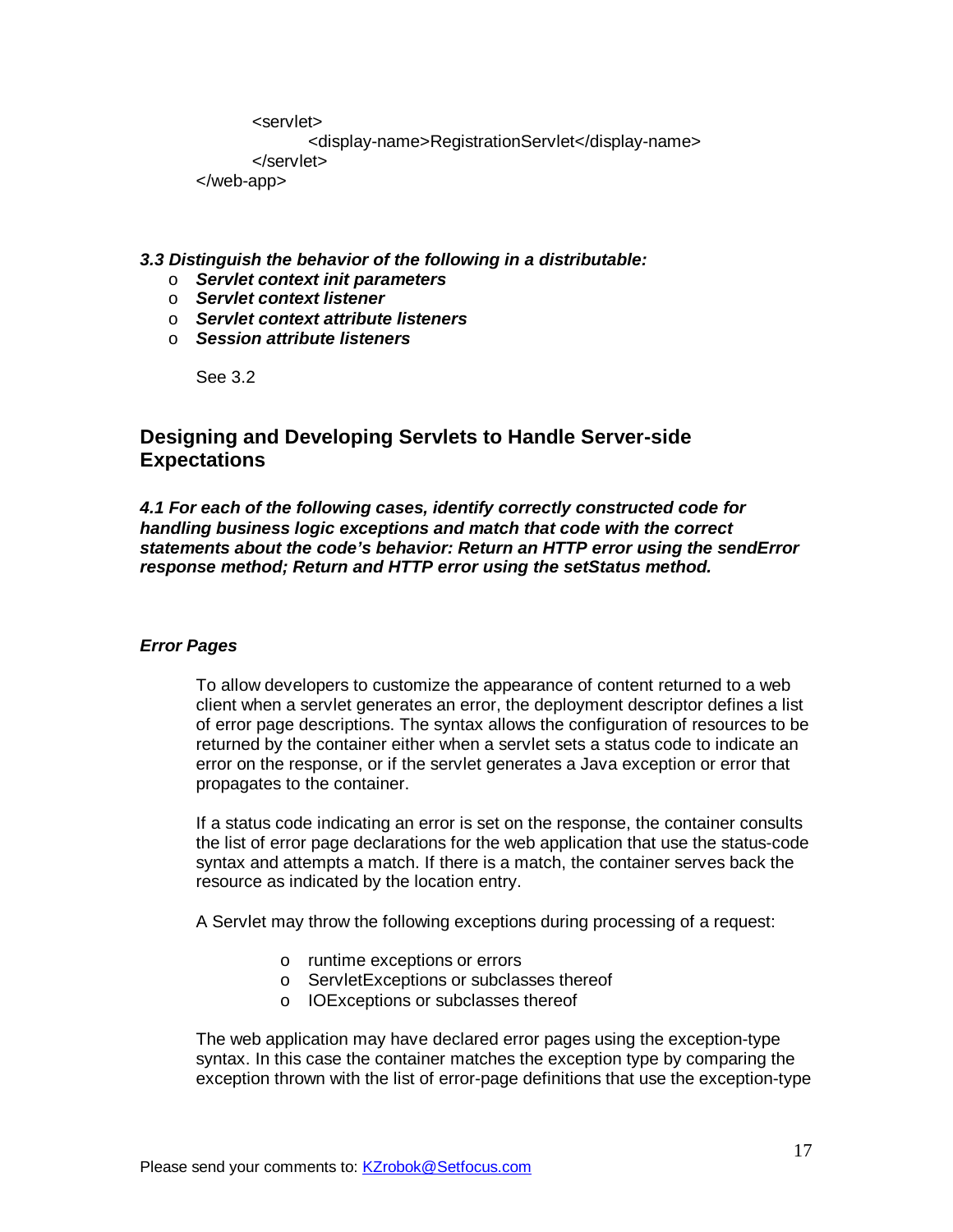syntax. A match results in the container serving back the resource indicated in the location entry. The closest match in the class hierarchy wins.

If no error-page declaration containing an exception-type fits using the classhierarchy match, and the exception thrown is a ServletException or subclass thereof, the container extracts the wrapped exception, as defined by the ServletException.**getRootCause**() method. It makes a second pass over the error page declarations, again attempting the match against the error page declarations, but using the wrapped exception instead. Error-page declarations using the exception-type syntax in the deployment descriptor must be unique up to the classname of the exception-type. Similarly, error-page declarations using the status-code syntax must be unique in the deployment descriptor up to the status code.

The error page mechanism described does not intervene when errors occur in servlets invoked using the RequestDispatcher. In this way, a servlet using the RequestDispatcher to call another servlets has the opportunity to handle errors generated in the servlet it calls.

If a Servlet generates an error that is unhandled by the error page mechanism as described above, the container must ensure the status code of the response is set to status code 500.

The following convenience methods exist in the *HttpServletResponse* interface:

- o **sendRedirect**
- o **sendError**

The **sendRedirect** method will set the appropriate headers and content body to redirect the client to a different URL. It is legal to call this method with a relative URL path, however the underlying container must translate the relative path to a fully qualified URL for transmission back to the client.

If a partial URL is given and, for whatever reason, cannot be converted into a valid URL, then this method must throw an IllegalArgumentException.

The **sendError** method will set the appropriate headers and content body for an error message to return to the client. An optional String argument can be provided to the **sendError** method which can be used in the content body of the error.

These methods will have the side effect of committing the response, if it has not already been committed, and terminating it. No further output to the client should be made by the servlet after these methods are called. If data is written to the response after these methods are called, the data is ignored.

If data has been written to the response buffer, but not returned to the client (i.e. the response is not committed), the data in the response buffer must be cleared and replaced with the data set by these methods. If the response is committed, these methods must throw an IllegalStateException.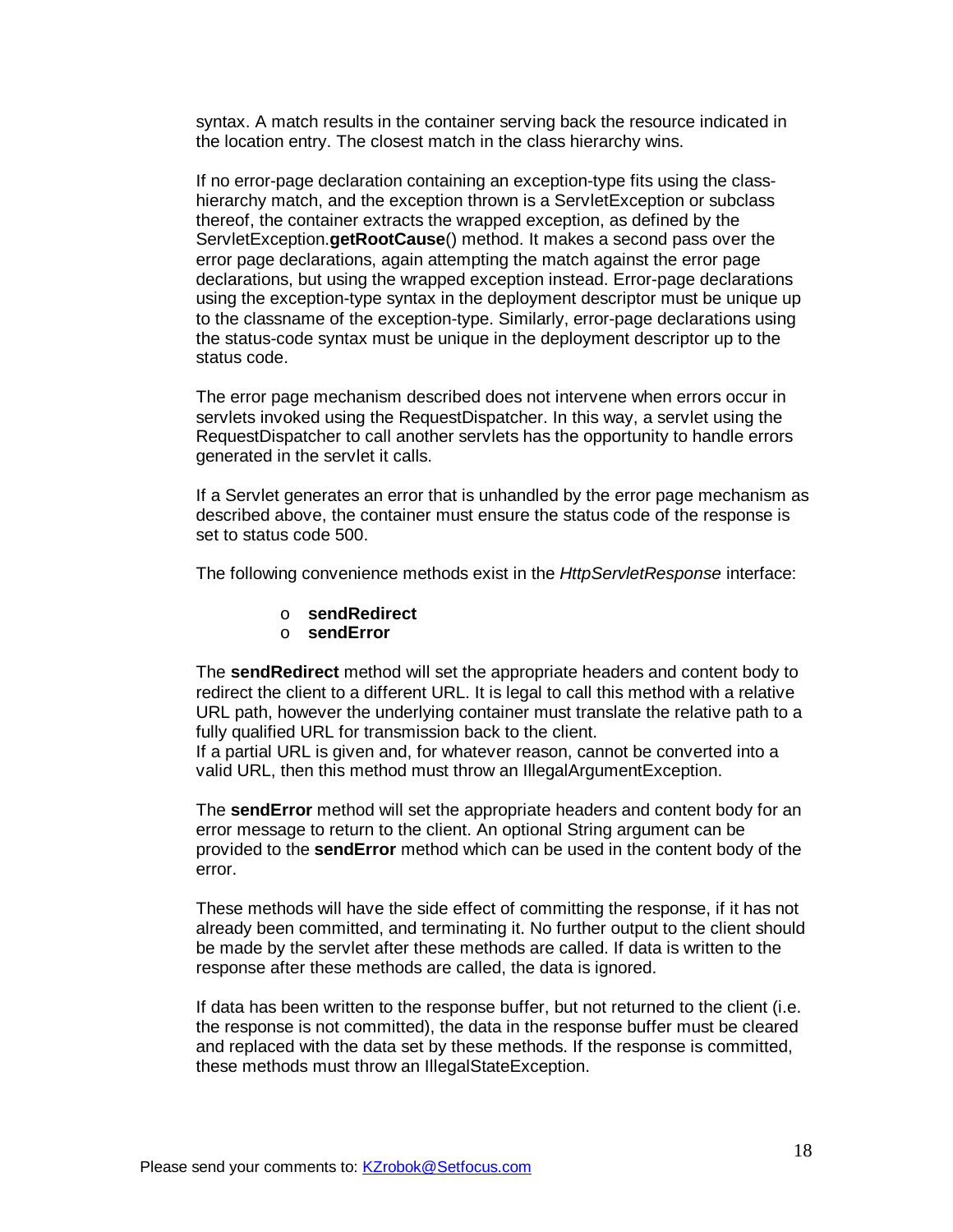#### *HttpServletResponse*

public void **sendError**(int sc) throws java.io.IOException

Sends an error response to the client using the specified status code and clearing the buffer.

If the response has already been committed, this method throws an IllegalStateException. After using this method, the response should be considered to be committed and should not be written to.

public void **sendError**(int sc, String msg) throws IOException

Sends an error response to the client using the specified status clearing the buffer. The server defaults to creating the response to look like an HTML-formatted server error page containing the specified message, setting the content type to "text/html", leaving cookies and other headers unmodified. If an error-page declaration has been made for the web application corresponding to the status code passed in, it will be served back in preference to the suggested msg parameter.

If the response has already been committed, this method throws an IllegalStateException. After using this method, the response should be considered to be committed and should not be written to.

public void **setStatus**(int sc)

Sets the status code for this response. This method is used to set the return status code when there is no error (for example, for the status codes SC\_OK or SC\_MOVED\_TEMPORARILY). If there is an error, and the caller wishes to invoke an defined in the web application, the sendError method should be used instead.

*4.2 Given a set of business logic exceptions, identify the following: The configuration that the deployment descriptor uses to handle each exception; How to use the RequestDispatcher to forward the request to an error page; specify the handling declaratively in the deployment descriptor.*

The error-page element contains a mapping between an error code or exception type to the path of a resource in the web application

<!ELEMENT error-page ((error-code | exception-type), location)>

The error-code contains an HTTP error code, ex: 404

<!ELEMENT error-code (#PCDATA)>

Please send your comments to: KZrobok@Setfocus.com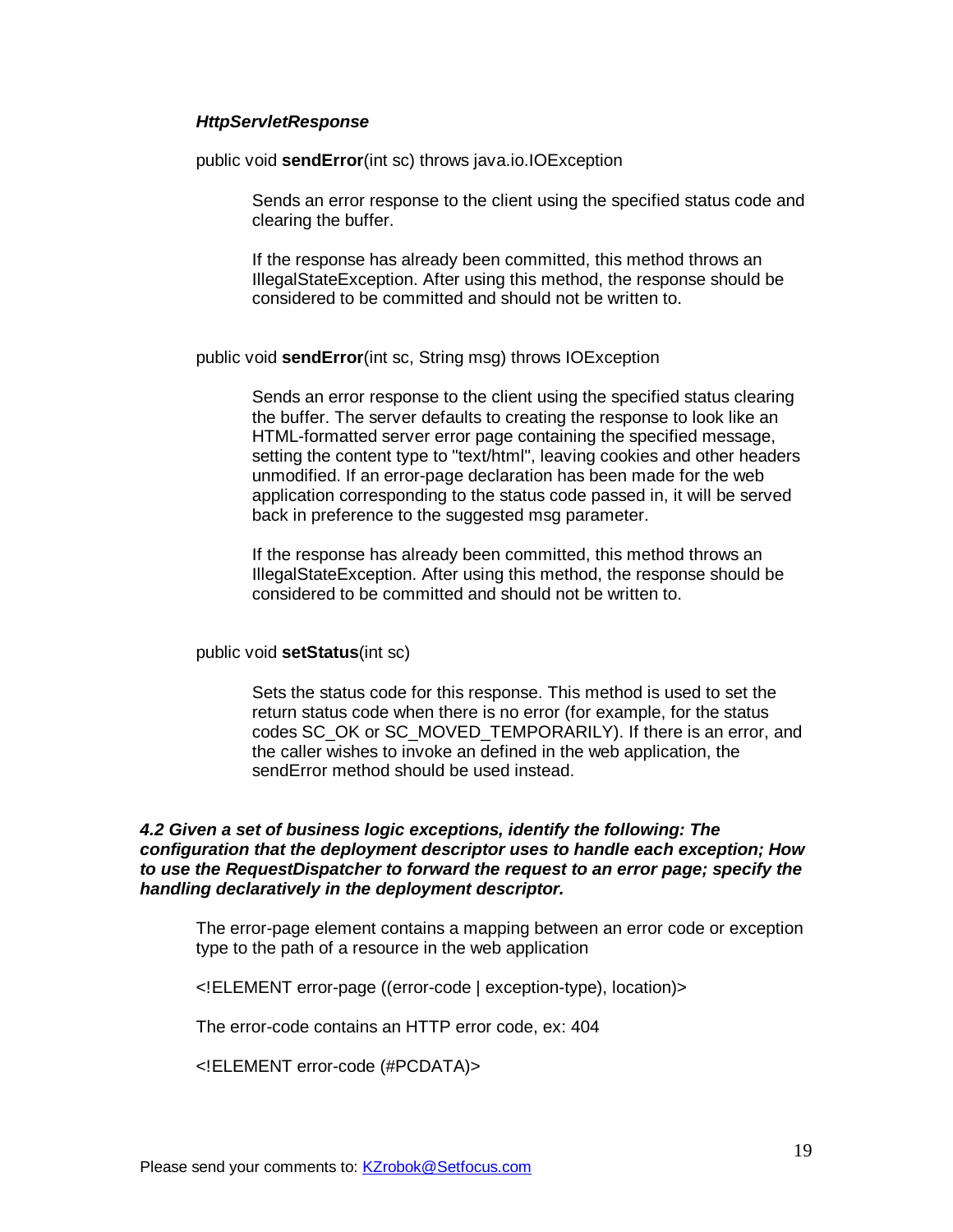The exception type contains a fully qualified class name of a Java exception type.

<!ELEMENT exception-type (#PCDATA)>

The location element contains the location of the resource in the web application relative to the root of the web application. The value of the location must have a leading '/'.

<!ELEMENT location (#PCDATA)>

#### **Example 1**

<web-app> <error-page> <error-code>404</error-code> <location>/404.html</location> </error-page> </web-app>

## **Example 2**

<web-app> <error-page> <exception-type>java.lang.NumberFormatException</exception-type> <location>/MyException.html</location> </error-page> </web-app>

*4.3 Identify the method used for the following: Write a message to the WebApp log; Write a message and an exception to the WebApp log.*

#### **HttpServlet (inherited from GenericServlet***)*

public void **log**(java.lang.String msg)

Writes the specified message to a servlet log file, prepended by the servlet's name.

public void **log**(java.lang.String message, java.lang.Throwable t)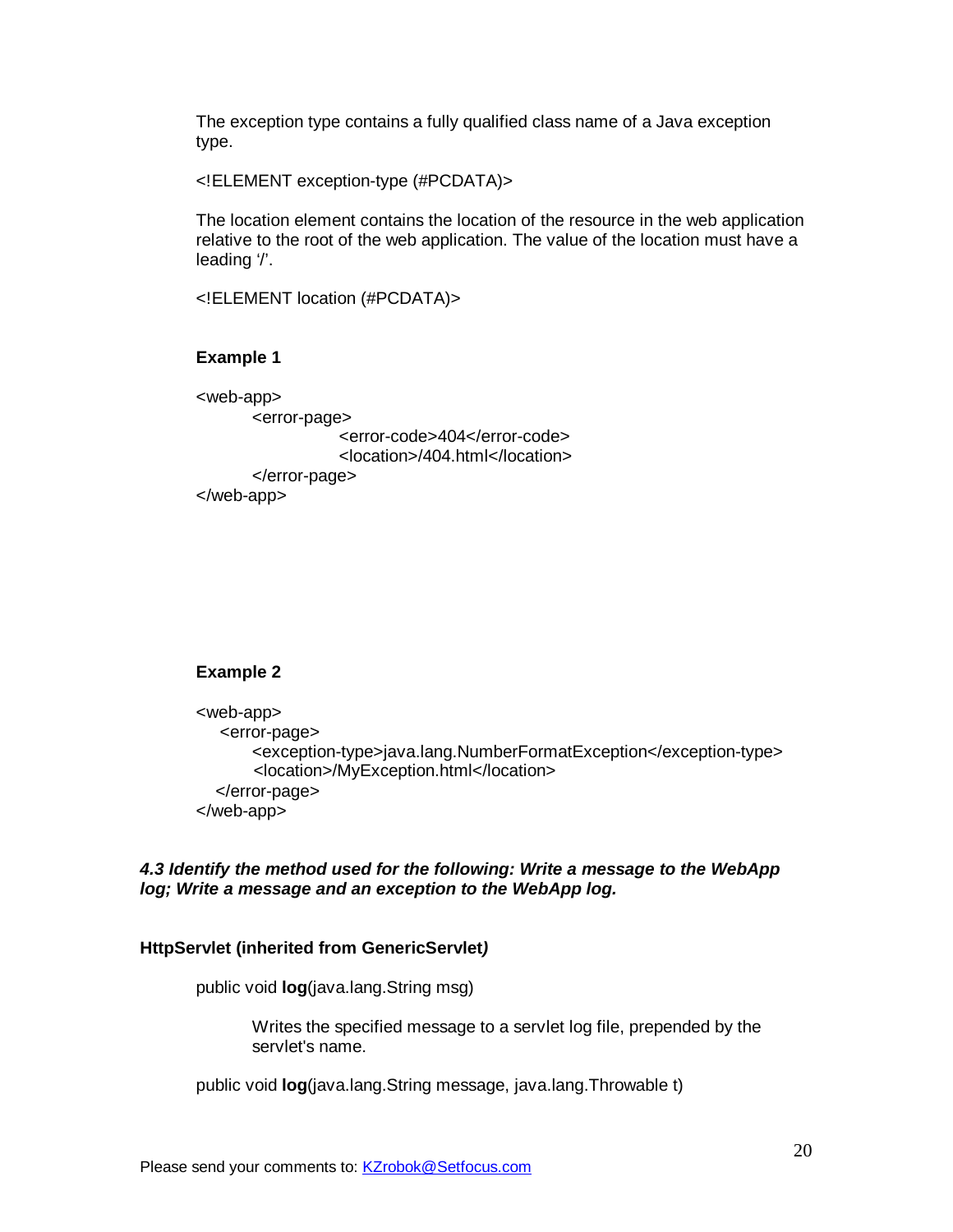Writes an explanatory message and a stack trace for a given Throwable exception to the servlet log file, prepended by the servlet's name

#### *ServletContext*

public void **log**(java.lang.String msg)

Writes the specified message to a servlet log file, usually an event log.

The name and type of the servlet log file is specific to the servlet container.

public void **log**(java.lang.String message, java.lang.Throwable throwable)

Writes an explanatory message and a stack trace for a given Throwable exception to the servlet log file.

The name and type of the servlet log file is specific to the servlet container, usually an event log.

## **Designing and Developing Servlets Using Session Management**

#### *5.1 Identify the interface and method for each of the following:*

#### *Retrieve a session object across multiple requests to the same or different servlets within the same WebApp.*

#### *HttpSession*

Provides a way to identify a user across more than one page request or visit to a Web site and to store information about that user.

The servlet container uses this interface to create a session between an HTTP client and an HTTP server. The session persists for a specified time period, across more than one connection or page request from the user. A session usually corresponds to one user, who may visit a site many times. The server can maintain a session in many ways such as using cookies or rewriting URLs.

#### *Store objects into a session object.*

public void **setAttribute**(String name, Object value)

Binds an object to this session, using the name specified. If an object of the same name is already bound to the session, the object is replaced.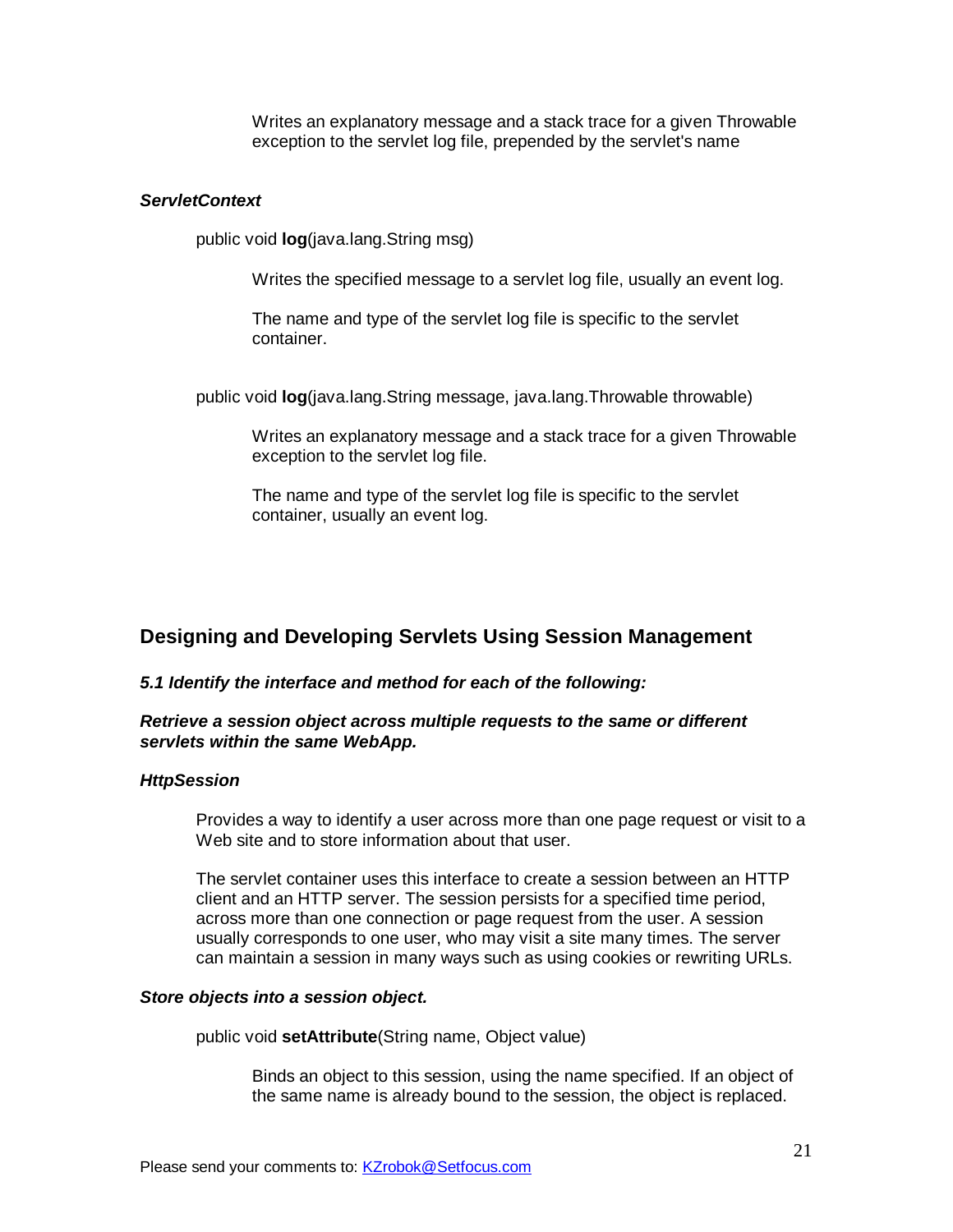#### *Retrieve objects from a session object.*

public Object **getAttribute**(String name)

Returns the object bound with the specified name in this session, or null if no object is bound under the name.

#### *Respond to the event when a particular object is added to a session.*

#### *HttpSessionBindingListener*

Causes an object to be notified when it is bound to or unbound from a session. The object is notified by an HttpSessionBindingEvent object. This may be as a result of a servlet programmer explicitly unbinding an attribute from a session, due to a session being invalidated, or die to a session timing out.

After **setAttribute(String)** method executes and if the new object implements HttpSessionBindingListener, the container calls HttpSessionBindingListener.**valueBound**. The container then notifies any HttpSessionAttributeListeners in the web application.

If an object was already bound to this session of this name that implements HttpSessionBindingListener, its HttpSessionBindingListener.valueUnbound method is called.

If the value passed in is null, this has the same effect as calling **removeAttribute()**.

#### *Respond to the event when a session is created and destroyed.*

#### *HttpSessionListener*

Implementations of this interface may are notified of changes to the list of active sessions in a web application. To receive notification events, the implementation class must be configured in the deployment descriptor for the web application.

public void **sessionCreated**(HttpSessionEvent se)

Notification that a session was created.

public void **sessionDestroyed**(HttpSessionEvent se)

Notification that a session was invalidated.

#### *Expunge a session object.*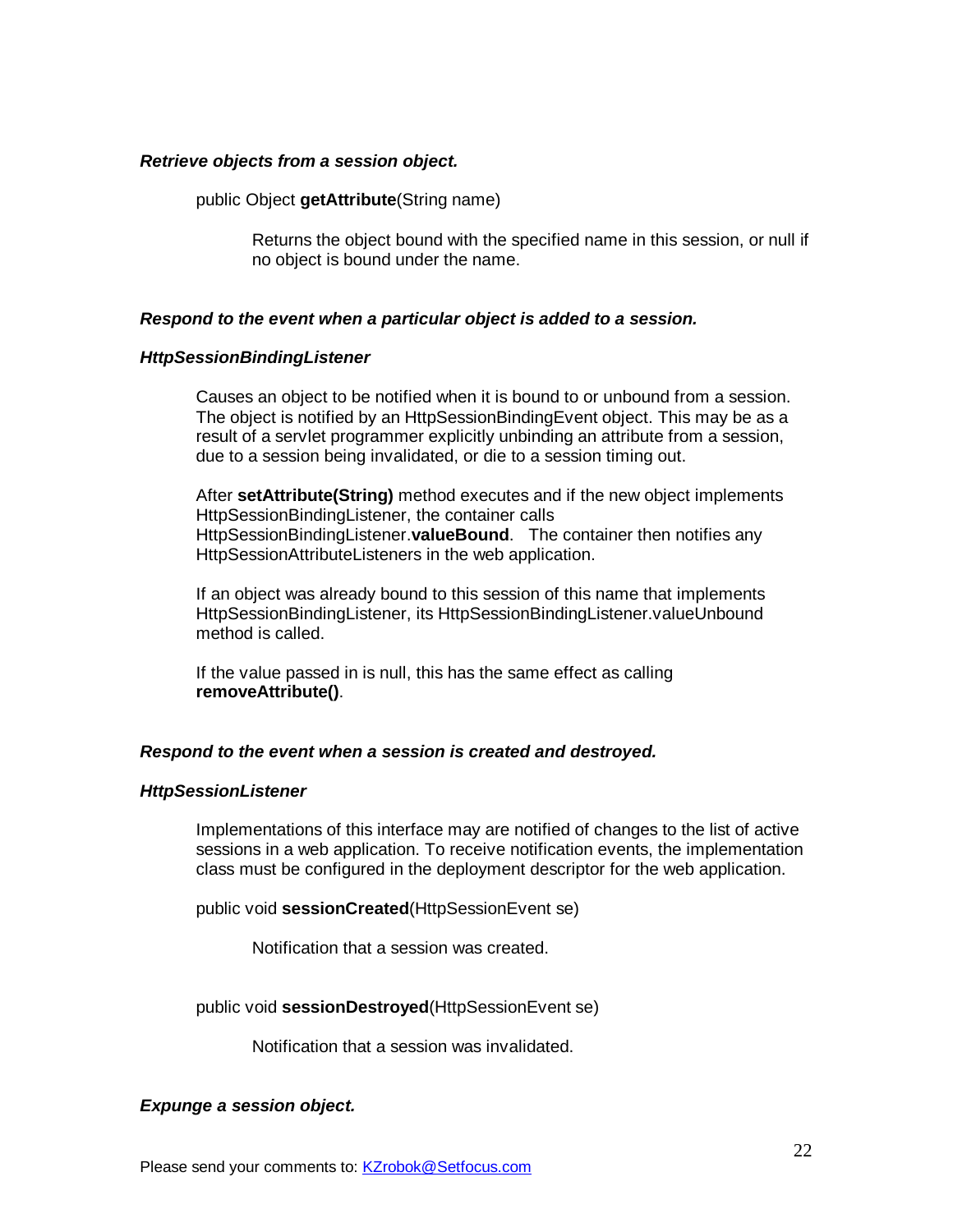#### *Invalidate*

public void **invalidate**()

Invalidates this session then unbinds any objects bound to it.

#### *5.2 Given a scenario, state whether a session object will be invalidated.*

In the HTTP protocol, there is no explicit termination signal when a client is no longer active. This means that the only mechanism that can be used to indicate when a client is no longer active is a timeout period. The default timeout period for sessions is defined by the servlet container and can be obtained via the **getMaxInactiveInterval** method of the *HttpSession* interface.

This timeout can be changed by the Developer using the **setMaxInactiveInterval** method of the *HttpSession* interface. The timeout periods used by these methods are defined in seconds. By definition, if the timeout period for a session is set to - 1, the session will never expire.

The session-config element defines the session parameters for this web application.

<!ELEMENT session-config (session-timeout?)>

The session-timeout element defines the default session timeout interval for all sessions created in this web application. The specified timeout must be expressed in a whole number of minutes. If the timeout is 0 or less, the container ensures the default behavior of sessions is never to time out.

<!ELEMENT session-timeout (#PCDATA)>

Example

<web-app>

… . <session-config> <session-timeout>30</session-timeout> </session-config>

</web-app>

#### *5.3 Given that URL-rewriting must be used for session management, identify the design requirement on session-related HTML pages.*

Session tracking through HTTP cookies is the most used session tracking mechanism and is required to be supported by all servlet containers.

… ..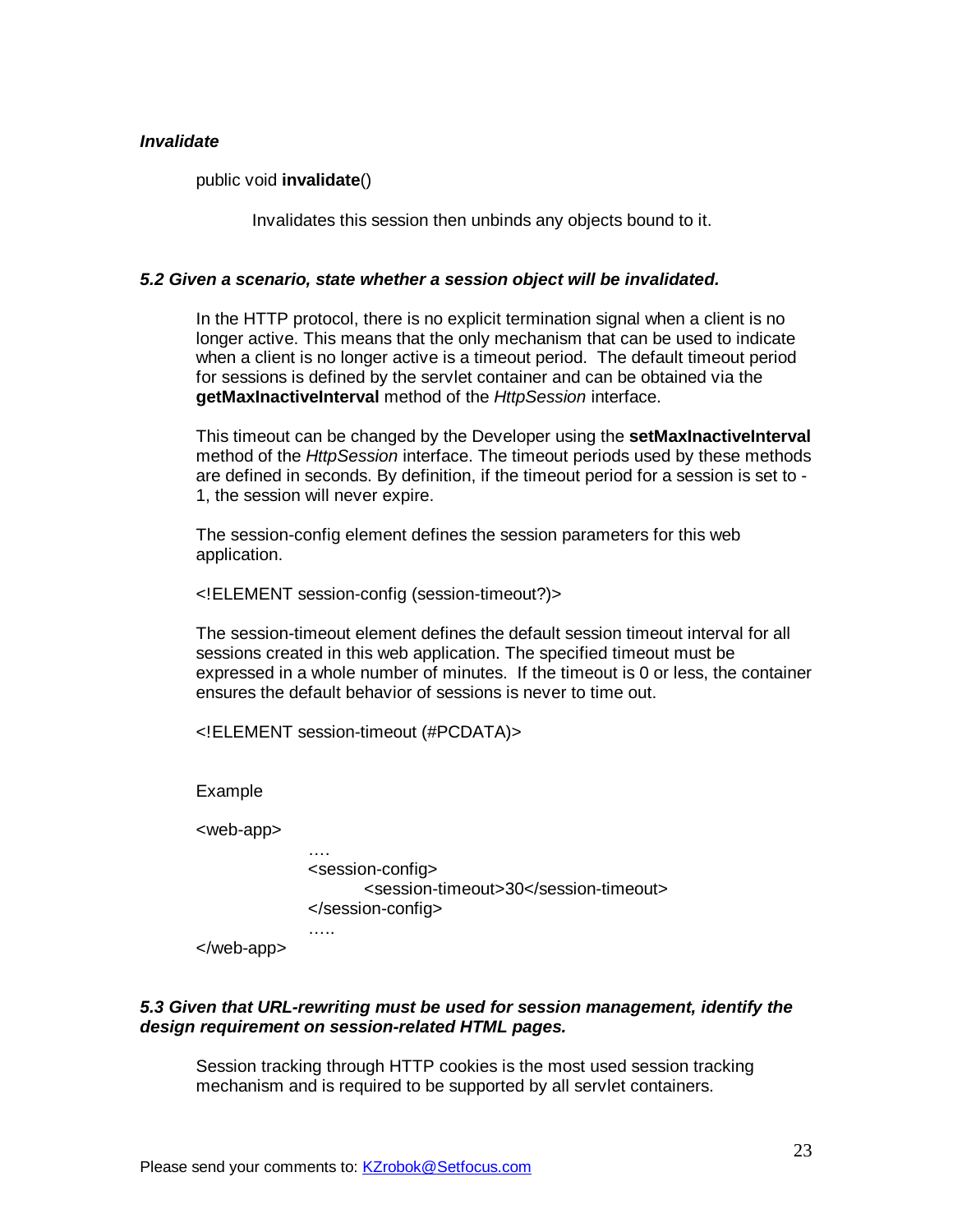The container sends a cookie to the client. The client will then return the cookie on each subsequent request to the server, unambiguously associating the request with a session. The name of the session tracking cookie must be **JSESSIONID**.

URL rewriting is the lowest common denominator of session tracking. When a client will not accept a cookie, URL rewriting may be used by the server as the basis for session tracking.

URL rewriting involves adding data, a session id, to the URL path that is interpreted by the container to associate the request with a session. The session id must be encoded as a path parameter in the URL string. The name of the parameter must be jsessionid.

Here is an example of a URL containing encoded path information:

#### **http://www.myserver.com/catalog/index.html;jsessioid=1234**

## **Designing and Developing Secure Web Applications**

*6.1 Identify correct descriptions or statements about the security issues:*

- o *authentication*
- o *authorization*
- o *data integrity*
- o *auditing*
- o *malicious code*
- o *Web site attacks*

A web application contains resources that can be accessed by many users. These resources often traverse unprotected, open networks such as the Internet. In such an environment, a substantial number of web applications will have security requirements.

Although the quality assurances and implementation details may vary, servlet containers have mechanisms and infrastructure for meeting these requirements that share some of the following characteristics:

*Authentication*: The means by which communicating entities prove to one another that they are acting on behalf of specific identities that are authorized for access.

*Access control for resources*: The means by which interactions with resources are limited to collections of users or programs for the purpose of enforcing integrity, confidentiality, or availability constraints.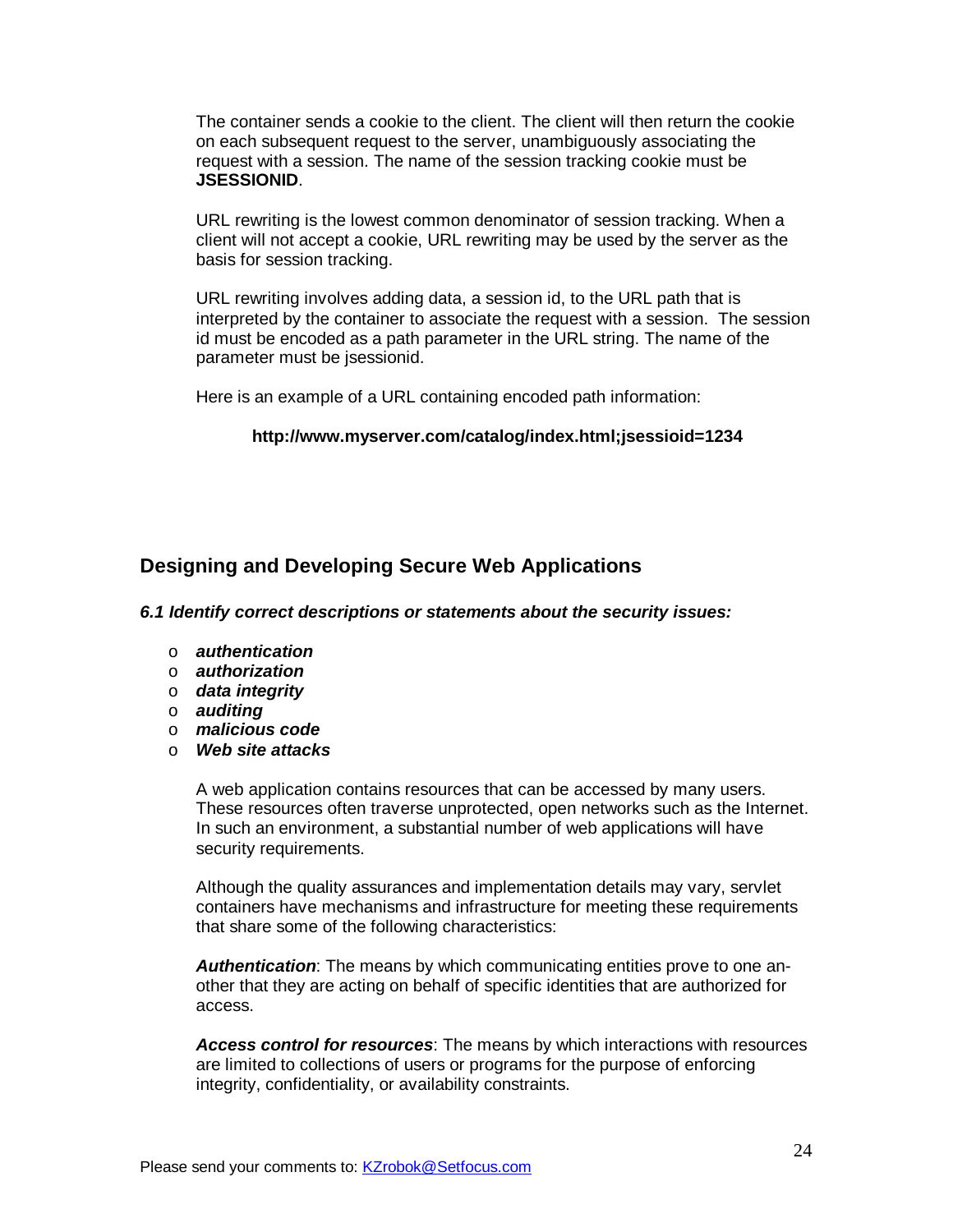*Data Integrity:* The means used to prove that information has not been modified by a third party while in transit.

*Confidentiality or Data Privacy*: The means used to ensure that information is made available only to users who are authorized to access it.

#### *6.2 Identify the deployment descriptor element names, and their structure, that declare the following:*

- o *a security constraint*
- o *a Web resource*
- o *the login configuration*
- o *a security role*

Security constraints are a declarative way of annotating the intended protection of web content.

A constraint consists of the following elements:

- o **web resource collection**
- o **authorization constraint**
- o **user data constraint**

A *web resource collection* is a set of URL patterns and HTTP methods that describe a set of resources to be protected. All requests that contain a request path that matches a URL pattern described in the web resource collection is subject to the constraint. The container matches URL patterns defined in security constraints using the same algorithm described in this specification for matching client requests to servlets and static resources.

An *authorization constraint* is a set of security roles to which users must belong for access to resources described by the web resource collection. If the user is not part of an allowed role, the user must be denied access to the resource requiring it. If the authorization constraint defines no roles, no user is allowed access to the portion of the web application defined by the security constraint.

A *user data constraint* describes requirements for the transport layer of the client server: The requirement may be for content integrity (preventing data tampering in the communication process) or for confidentiality (preventing reading while in transit). The container must at least use SSL to respond to requests to resources marked integral or confidential. If the original request was over HTTP, the container must redirect the client to the HTTPS port.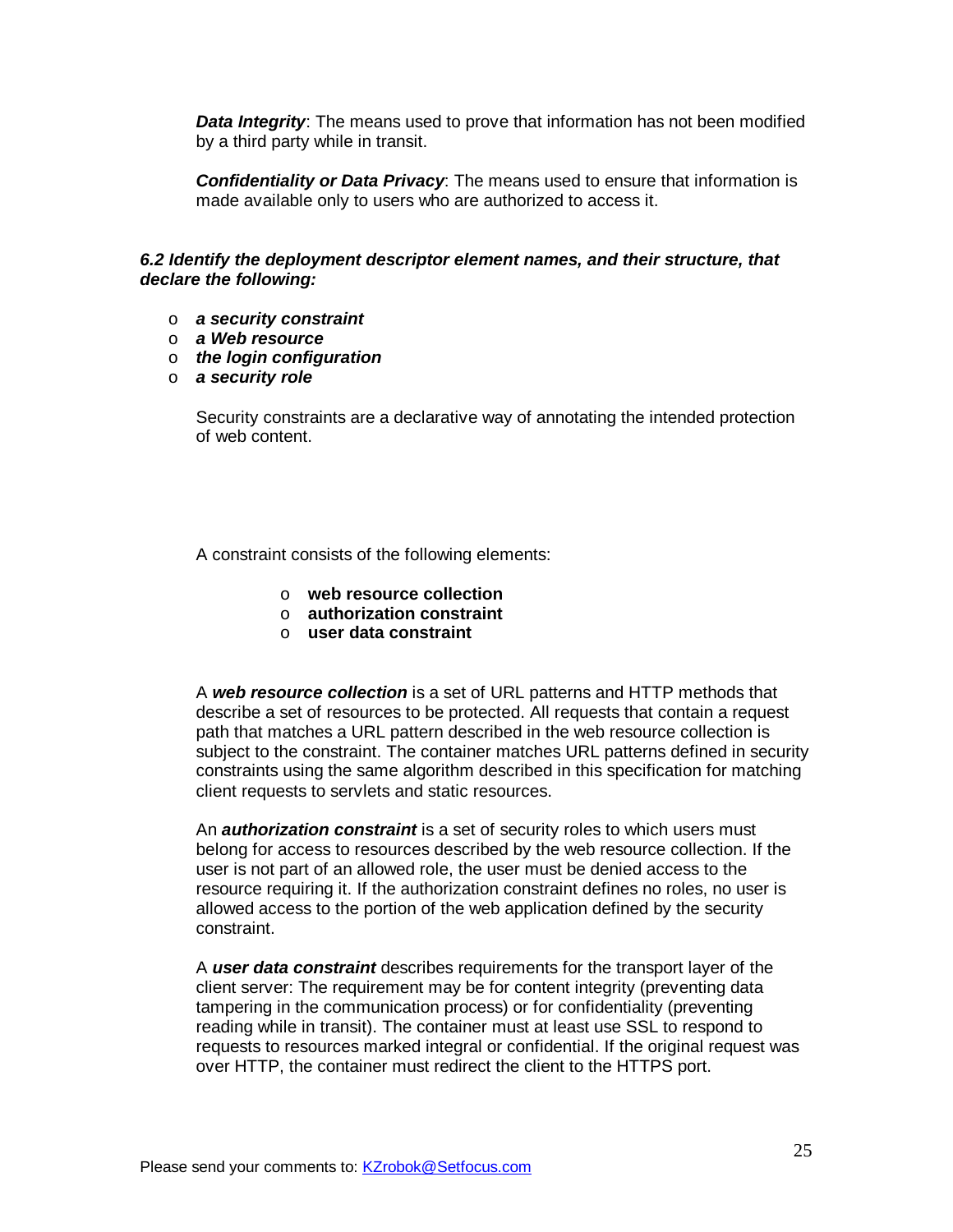Where there are multiple security constraints specified, the container matches authentication methods and authorizations to security constraints on a 'first match wins' basis.

A *security role* is a logical grouping of users defined by the Application Developer or Assembler. When the application is deployed, roles are mapped by a Deployer to principals or groups in the runtime environment.

A servlet container enforces declarative or programmatic security for the principal associated with an incoming request based on the security attributes of the principal. This may happen in either of the following ways:

A deployer has mapped a security role to a user group in the operational environment.

The user group to which the calling principal belongs is retrieved from its security attributes. The principal is in the security role only if the principal's user group matches the user group to which the security role has been mapped by the deployer.

A deployer has mapped a security role to a principal name in a security policy domain. In this case, the principal name of the calling principal is retrieved from its security attributes. The principal is in the security role only if the principal name is the same as a principal name to which the security role was mapped.

The security-constraint element is used to associate security constraints with one or more web resource collections.

 <!ELEMENT security-constraint (display-name?, web-resource-collection+, auth-constraint?, user-data-constraint?)>

The web-resource-collection element is used to identify a subset of the resources and HTTP methods on those resources within a web application to which a security constraint applies. If no HTTP methods are specified, then the security constraint applies to all HTTP methods.

<!ELEMENT web-resource-collection (web-resource-name, description?, url-pattern\*, http-method\*)>

The web-resource-name contains the name of this web resource collection

<!ELEMENT web-resource-name (#PCDATA)>

The http-method contains an HTTP method (GET | POST |...)

<!ELEMENT http-method (#PCDATA)>

The user-data-constraint element is used to indicate how data communicated between the client and container should be protected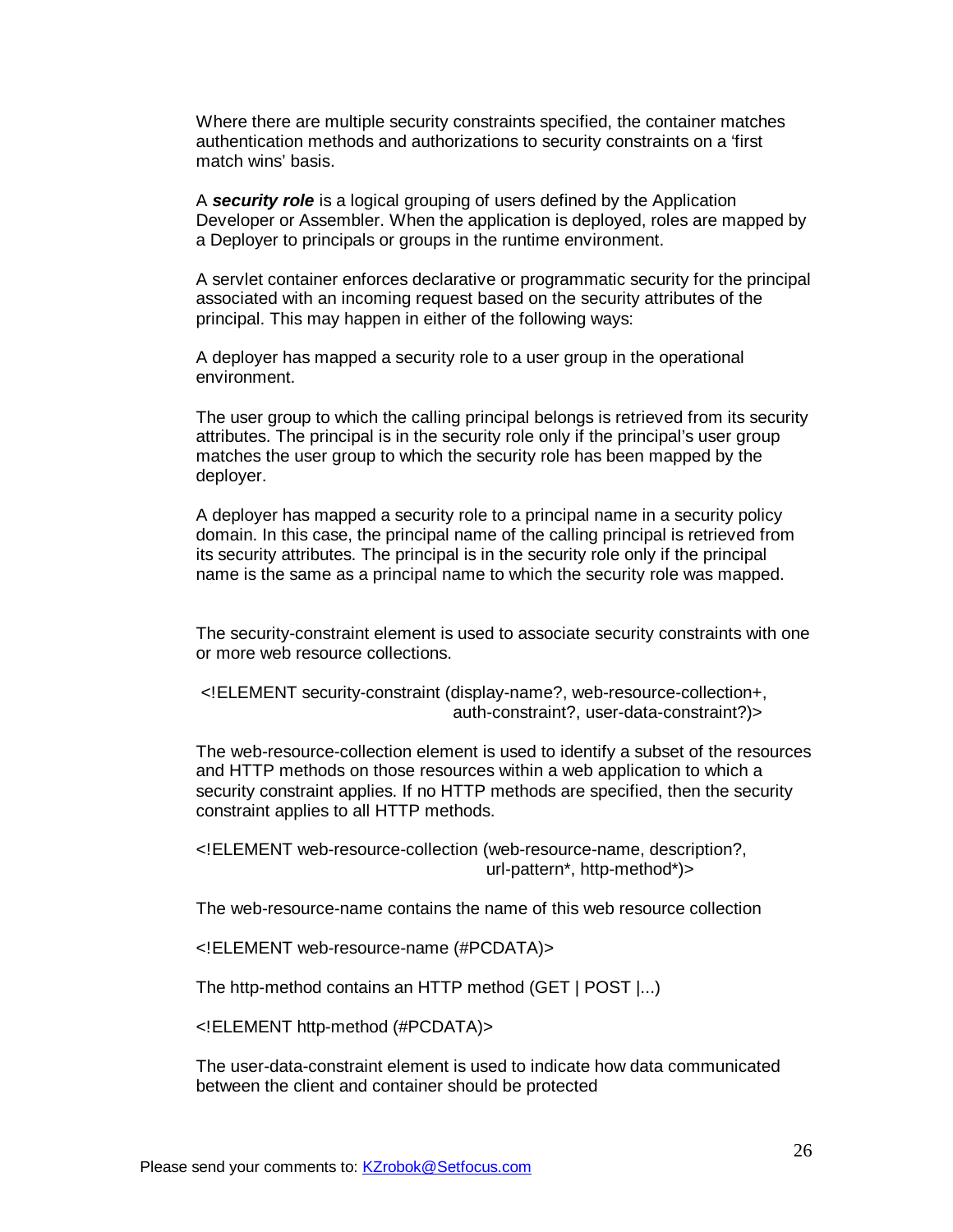<!ELEMENT user-data-constraint (description?, transport-guarantee)>

The transport-guarantee element specifies that the communication between client and server should be *NONE*, *INTEGRAL*, or *CONFIDENTIAL*.

NONE means that the application does not require any transport guarantees.

A value of INTEGRAL means that the application requires that the data sent between the client and server be sent in such a way that it can't be changed in transit.

CONFIDENTIAL means that the application requires that the data be transmitted in a fashion that prevents other entities from observing the contents of the transmission.

In most cases, the presence of the INTEGRAL or CONFIDENTIAL flag will indicate that the use of SSL is required.

<!ELEMENT transport-guarantee (#PCDATA)>

The auth-constraint element indicates the user roles that should be permitted access to this resource collection. The role-name used here must either correspond to the role-name of one of the security-role elements defined for this web application, or be the specially reserved role-name "\*" that is a compact syntax for indicating all roles in the web application. If both "\*" and rolenames appear, the container interprets this as all roles.

If no roles are defined, no user is allowed access to the portion of the web application described by the containing security-constraint.

The container matches role names case sensitively when determining access.

<!ELEMENT auth-constraint (description?, role-name\*)>

The role-name element contains the name of a security role.

<!ELEMENT role-name (#PCDATA)>

The login-config element is used to configure the authentication method that should be used, the realm name that should be used for this application, and the attributes that are needed by the form login mechanism.

<!ELEMENT login-config (auth-method?, realm-name?, form-login-config?)>

The realm name element specifies the realm name to use in HTTP Basic authorization

<!ELEMENT realm-name (#PCDATA)>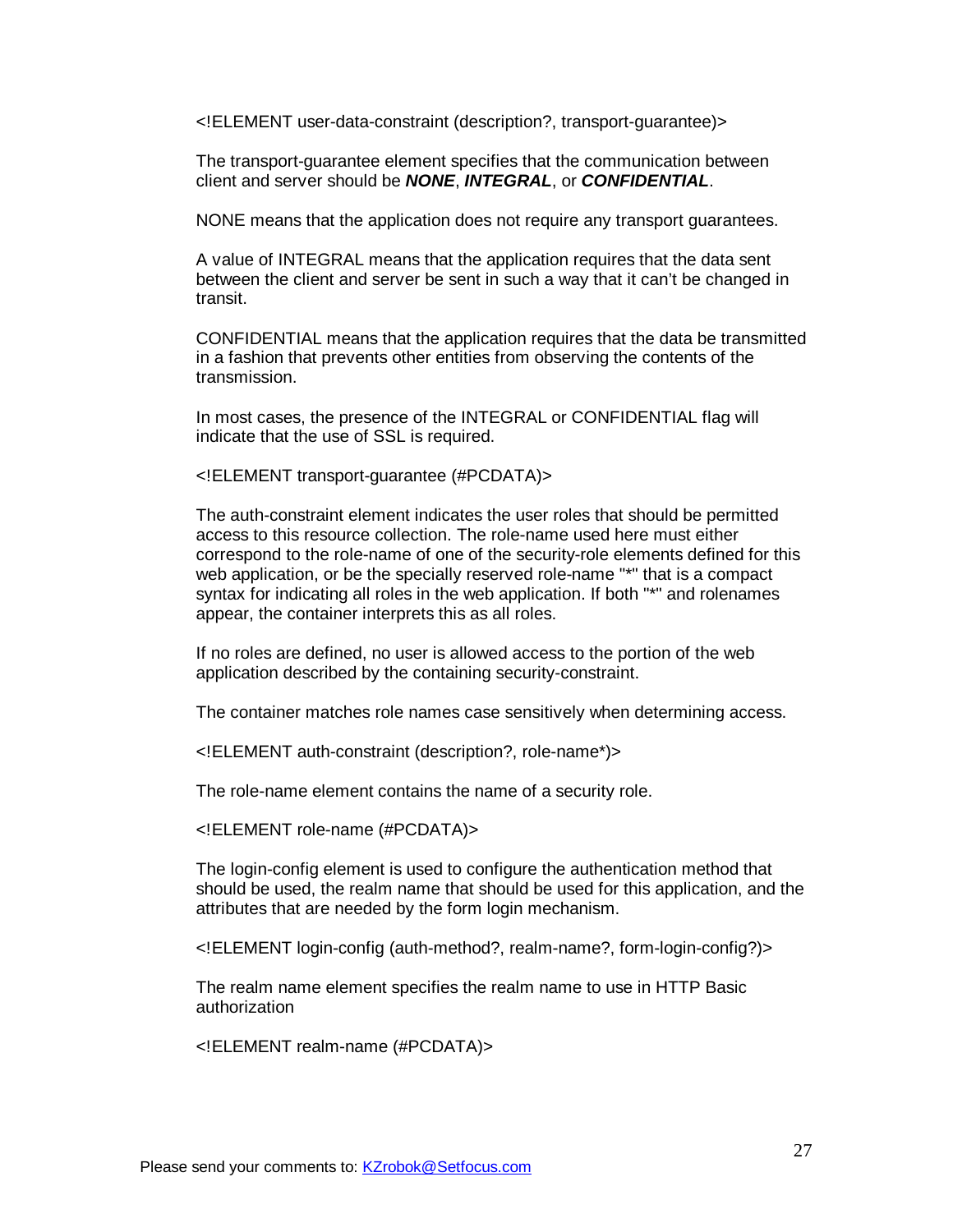The security-role element contains the declaration of a security role which is used in the security-constraints placed on the web application.

<!ELEMENT security-role (description?, role-name)>

The security-role-ref element defines a mapping between the name of role called from a Servlet using *isUserInRole(String name)* and the name of a security role defined for the web application.

For example, to map the security role reference "FOO" to the security role with role-name "manager" the syntax would be:

<security-role-ref> <role-name>FOO</role-name> <role-link>manager</manager> </security-role-ref>

In this case if the servlet called by a user belonging to the "manager" security role made the API call *isUserInRole("FOO")* the result would be true.

Since the role-name "\*" has a special meaning for authorization constraints, its value is not permitted here.

<!ELEMENT security-role-ref (description?, role-name, role-link)>

The role-link element is used to link a security role reference to a defined security role. The role-link element must contain the name of one of the security roles defined in the security-role elements.

<!ELEMENT role-link (#PCDATA)>

Example

<web-app>

<display-name>A Secure Application</display-name> <security-role> <role-name>manager</role-name> </security-role> <servlet> <servlet-name>catalog</servlet-name> <servlet-class>com.mycorp.CatalogServlet</servlet-class> <init-param> <param-name>catalog</param-name> <param-value>Spring</param-value> </init-param> <security-role-ref> <role-name>MGR</role-name> <!-- role name used in code --> <role-link>manager</role-link> </security-role-ref> </servlet>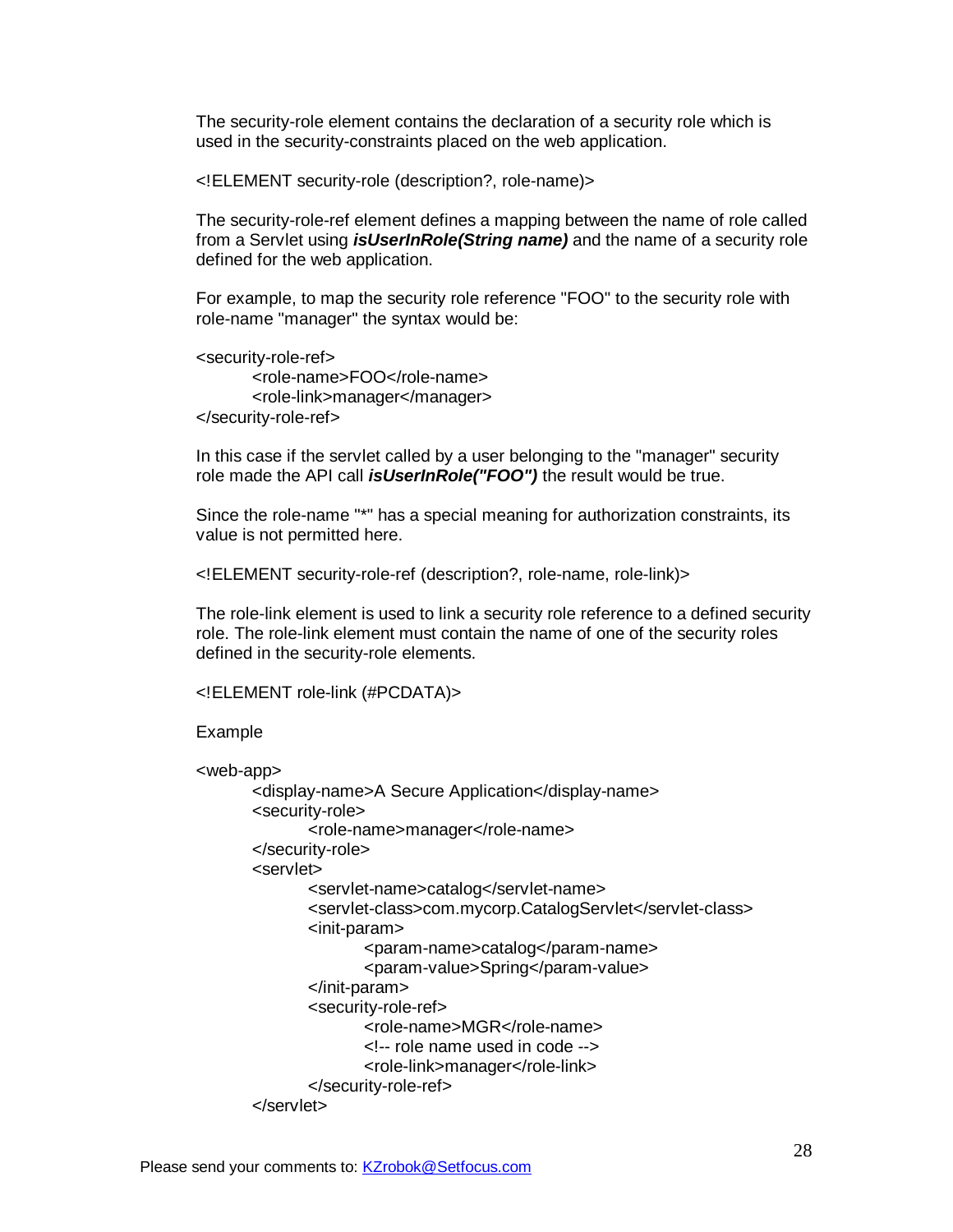<servlet-mapping> <servlet-name>catalog</servlet-name> <url-pattern>/catalog/\*</url-pattern> </servlet-mapping> <security-constraint> <web-resource-collection> <web-resource-name>SalesInfo</web-resource-name> <url-pattern>/salesinfo/\*</url-pattern> <http-method>GET</http-method> <http-method>POST</http-method> </web-resource-collection> <auth-constraint> <role-name>manager</role-name> </auth-constraint> <user-data-constraint> <transport-guarantee>CONFIDENTIAL</transport-guarantee> </user-data-constraint> </security-constraint> </web-app>

#### *6.3 Given an authentication type: BASIC, DIGEST, FORM and CLIENT-CERT, identify the correct definition of its mechanism.*

A web client can authenticate a user to a web server using one of the following mechanisms:

- o **HTTP Basic Authentication**
- o **HTTP Digest Authentication**
- o **HTTPS Client Authentication**
- o **Form Based Authentication**

#### *HTTP Basic Authentication*

HTTP Basic Authentication, which is based on a username and password, is the authentication mechanism defined in the HTTP/1.0 specification. A web server requests a web client to authenticate the user.

As part of the request, the web server passes the *realm* (a string) in which the user is to be authenticated. The realm string of Basic Authentication does not have to reflect any particular security policy domain (confusingly also referred to as a realm). The web client obtains the username and the password from the user and transmits them to the web server. The web server then authenticates the user in the specified realm.

Basic Authentication is not a secure authentication protocol. User passwords are sent in simple base64 encoding, and the target server is not authenticated.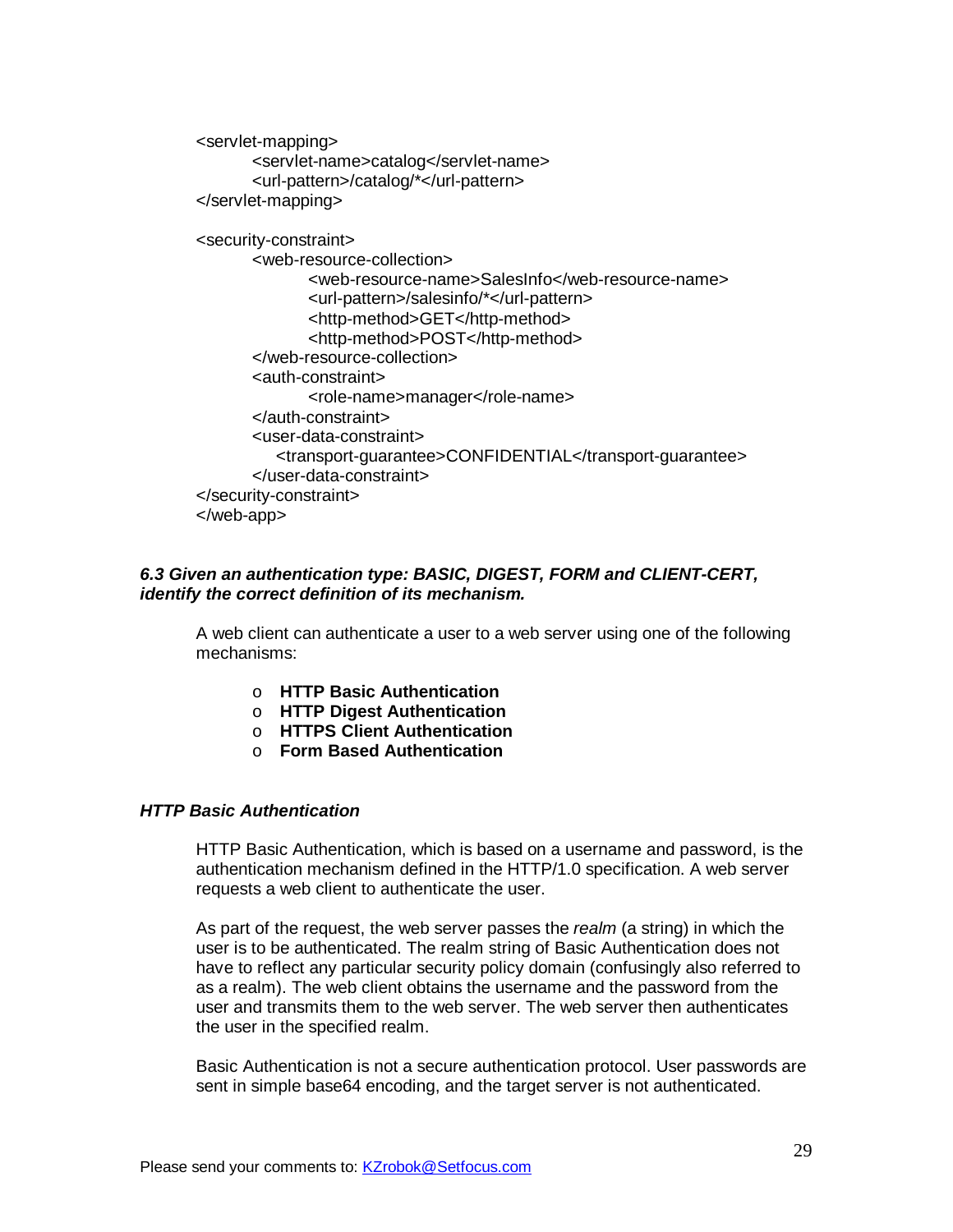#### *HTTP Digest Authentication*

Like HTTP Basic Authentication, HTTP Digest Authentication authenticates a user based on a username and a password. However the authentication is performed by transmitting the password in an encrypted form which is much more secure than the simple base64 encoding used by Basic Authentication, e.g. HTTPS Client Authentication.

As Digest Authentication is not currently in wide-spread use, servlet containers are encouraged but not required to support it.

#### *HTTPS Client Authentication*

End user authentication using HTTPS (HTTP over SSL) is a strong authentication mechanism. This mechanism requires the user to possess a Public Key Certificate (PKC). Currently, PKCs are useful in e-commerce applications and also for a single-signon from within the browser. Servlet containers that are not J2EE compliant are not required to support the HTTPS protocol.

### *Form Based Authentication*

The look and feel of the "login screen" cannot be varied using the web browser's built-in authentication mechanisms. This specification introduces a required form based authentication mechanism which allows a Developer to control the look and feel of the login screens.

The web application deployment descriptor contains entries for a login form and error page. The login form must contain fields for entering a username and a password. These fields must be named 'j username' and 'j password', respectively.

When a user attempts to access a protected web resource, the container checks the user's authentication. If the user is authenticated and possesses authority to access the resource, the requested web resource is activated and a reference to it is returned. If the user is not authenticated, all of the following steps occur:

The login form associated with the security constraint is sent to the client and the URL path triggering the authentication is stored by the container.

The user is asked to fill out the form, including the username and password fields.

The client posts the form back to the server.

The container attempts to authenticate the user using the information from the form.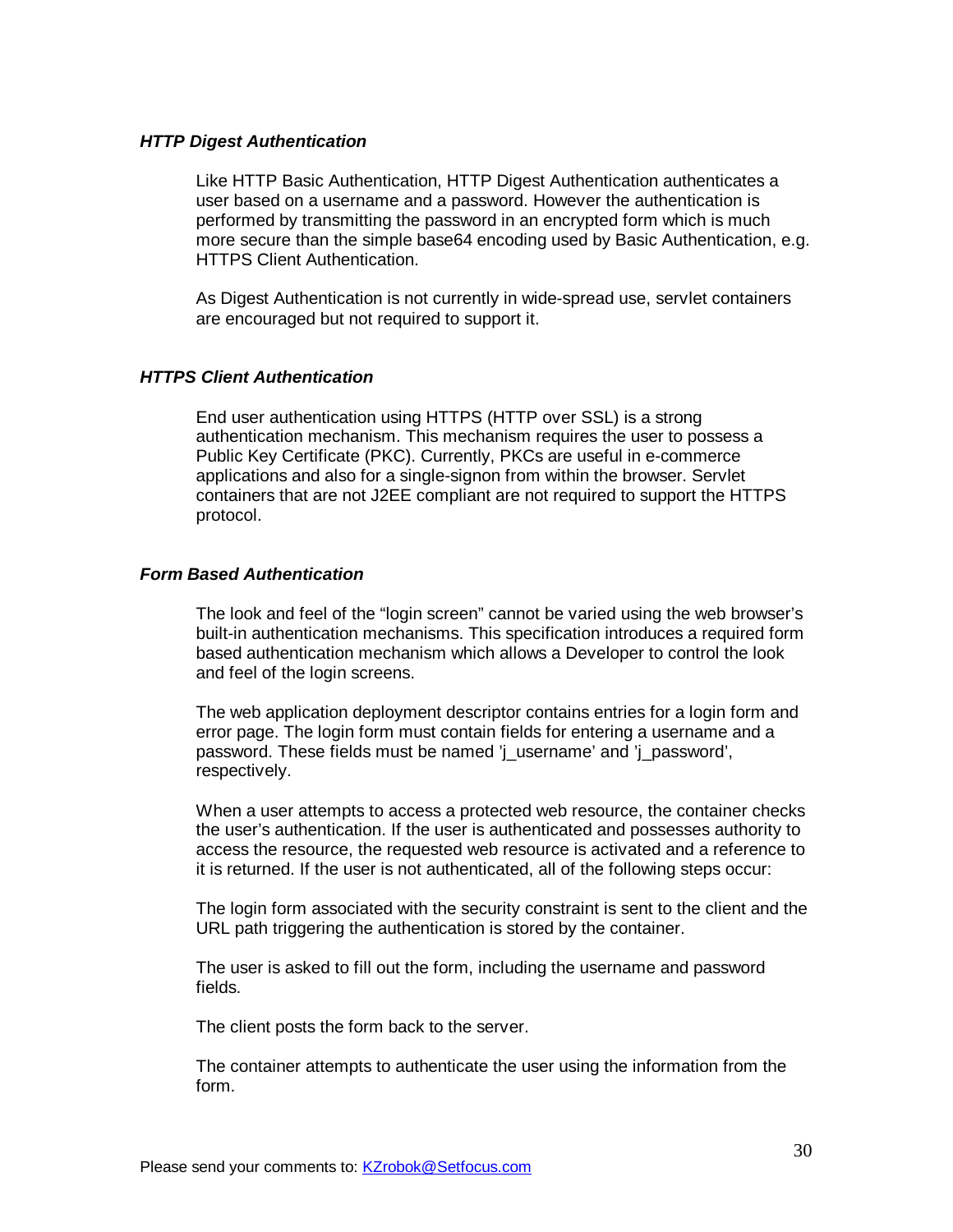If authentication fails, the error page is returned using either a forward or a redirect, and the status code of the response is set to 401.

If authentication succeeds, the authenticated user's principal is checked to see if it is in an authorized role for accessing the resource.

If the user is authorized, client is redirected to the resource using the stored URL path. The error page sent to a user that is not authenticated contains information about the failure.

Form Based Authentication has the same lack of security as Basic Authentication since the user password is transmitted as plain text and the target server is not authenticated.

Form based login and URL based session tracking can be problematic to implement. Form based login should be used only when sessions are being maintained by cookies or by SSL session information.

In order for the authentication to proceed appropriately, the action of the login form must always be j\_security\_check. This restriction is made so that the login form will work no matter which resource it is for, and to avoid requiring the server to specify the action field of the outbound form.

Here is an example showing how the form should be coded into the HTML page:

```
<form method="POST" action="j_security_check">
      <input type="text" name="j_username">
      <input type="password" name="j_password">
</form>
```
If the form based login is invoked because of an HTTP request, the original request parameters must be preserved by the container for use if, on successful authentication, it redirects the call to the requested resource.

The form-login-config element specifies the login and error pages that should be used in form based login. If form based authentication is not used, these elements are ignored.

<!ELEMENT form-login-config (form-login-page, form-error-page)>

The form-login-page element defines the location in the web app where the page that can be used for login can be found. The path begins with a leading / and is interpreted relative to the root of the WAR.

<!ELEMENT form-login-page (#PCDATA)>

The form-error-page element defines the location in the web app where the error page that is displayed when login is not successful can be found. The path begins with a leading / and is interpreted relative to the root of the WAR.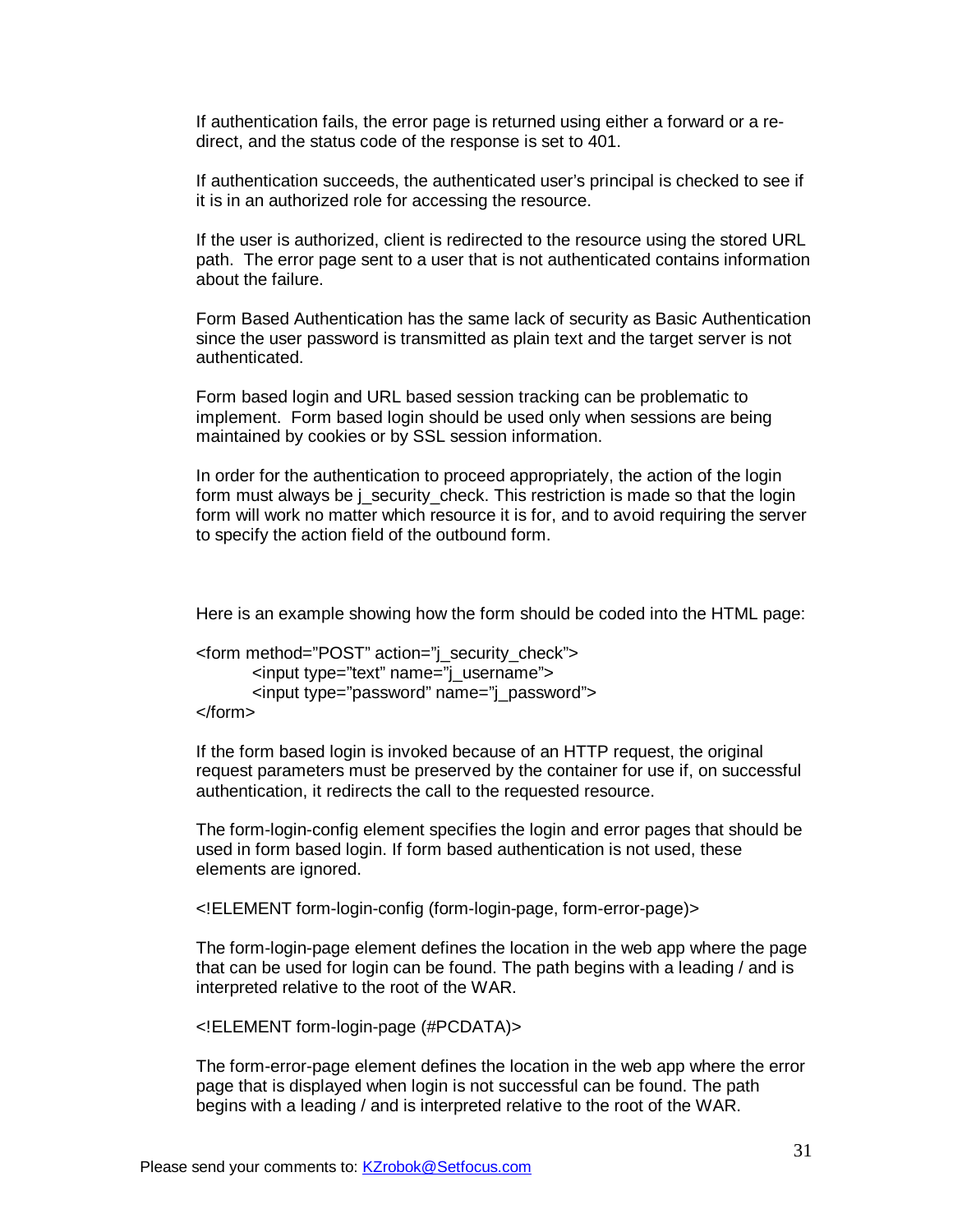<!ELEMENT form-error-page (#PCDATA)>

The auth-method element is used to configure the authentication mechanism for the web application. As a prerequisite to gaining access to any web resources which are protected by an authorization constraint, a user must have authenticated using the configured mechanism.

Legal values for this element are "*BASIC*", "*DIGEST*", "*FORM*", or "*CLIENT-CERT*".

<!ELEMENT auth-method (#PCDATA)>

## **Designing and Developing Thread-safe Servlets**

*7.1 Identify which attribute scopes are thread-safe:*

- o *local variables*
- o *instance variables*
- o *class variables*
- o *request attributes*
- o *session attributes*
- o *context attributes*

#### *Number of Instances*

For a servlet not implementing *SingleThreadModel* and not hosted in a distributed environment (the default), the servlet container must use only one instance per servlet declaration.

For a servlet implementing the *SingleThreadModel* interface, the servlet container may instantiate multiple instances to handle a heavy request load and serialize requests to a particular instance.

In the case where a servlet was deployed as part of an application marked in the deployment descriptor as *distributabl*e, a container may have only one instance per servlet declaration per VM. If the servlet in a distributable application implements the *SingleThreadModel* interface, the container may instantiate multiple instances of that servlet in each VM of the container.

#### *Note about SingleThreadModel*

The use of the *SingleThreadModel* interface guarantees that only one thread at a time will execute in a given servlet instance's **service** method. It is important to note that this guarantee only applies to each servlet instance, since the container may choose to pool such objects.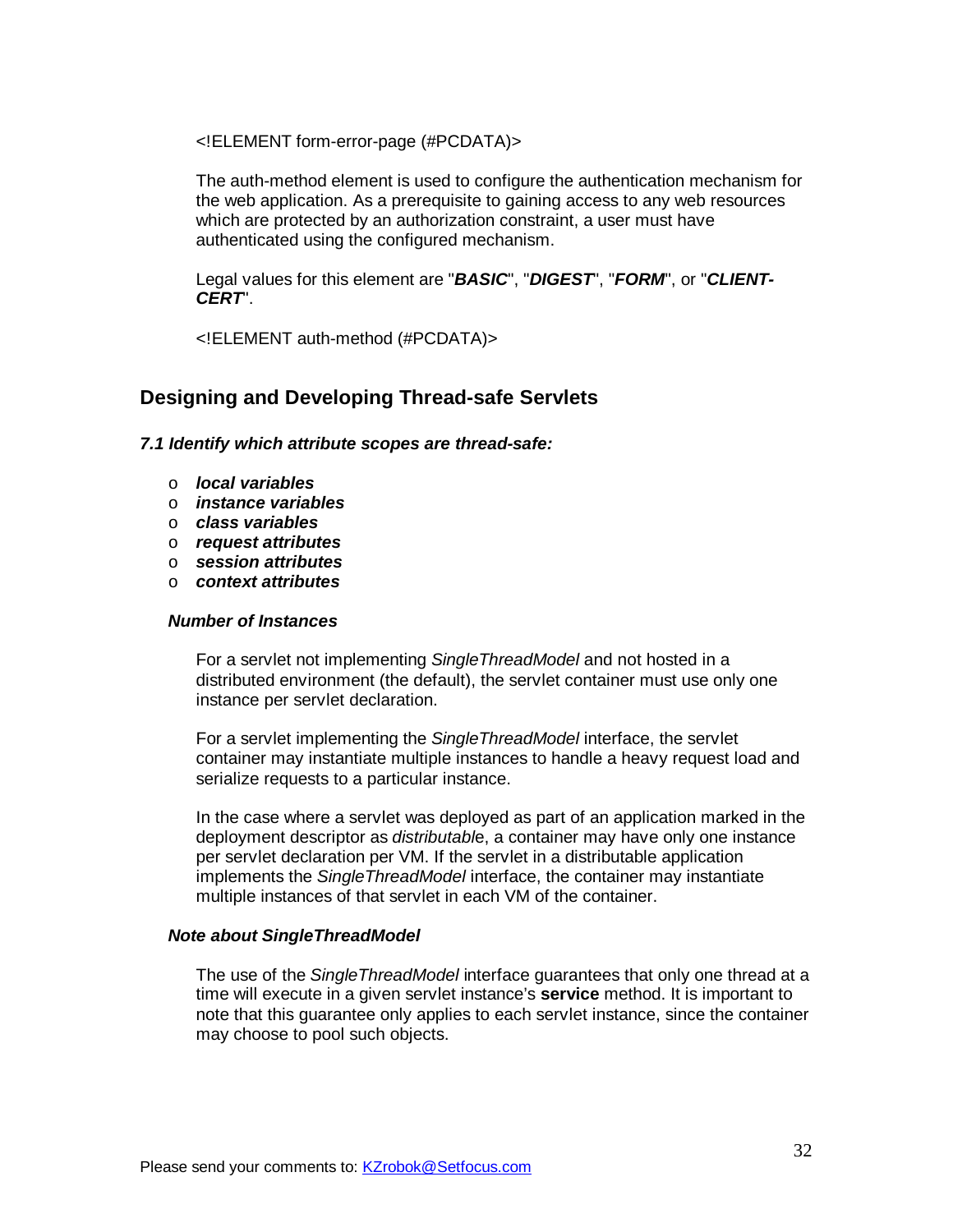Objects that are accessible to more than one servlet instance at a time, such as instances of HttpSession, may be available at any particular time to multiple servlets, including those that implement *SingleThreadModel*.

#### *Multithreading Issues*

A servlet container may send concurrent requests through the **service** method of the servlet. To handle the requests the developer of the servlet must make adequate provisions for concurrent processing with multiple threads in the service method.

An alternative for the developer is to implement the *SingleThreadModel* interface which requires the container to guarantee that there is only one request thread at a time in the service method. A servlet container may satisfy this requirement by serializing requests on a servlet, or by maintaining a pool of servlet instances.

If the servlet is part of a web application that has been marked as distributable, the container may maintain a pool of servlet instances in each VM that the application is distributed across.

For servlets not implementing the *SingleThreadModel* interface, if the **service** method (or methods such as **doGet** or **doPost** which are dispatched to the **service** method of the HttpServlet abstract class) has been defined with the synchronized keyword, the servlet container cannot use the instance pool approach, but must serialize requests through it.

It is strongly recommended that developers *not synchronize* the **service** method (or methods despatched to it) in these circumstances because of detrimental effects on performance.

#### *Thread Safety*

Implementations of the request and response objects are not guaranteed to be thread-safe. This means that they should only be used within the scope of the request handling thread.

References to the request and response objects must not be given to objects executing in other threads as the resulting behavior may be nondeterministic.

#### *Session Semantics and Threading Issues*

Multiple servlets executing request threads may have active access to a single session object at the same time. The Developer has the responsibility for synchronizing access to session resources as appropriate.

#### *Listener Instances and Threading*

The container is required to complete instantiation of the listener classes in a web application prior to the start of execution of the first request into the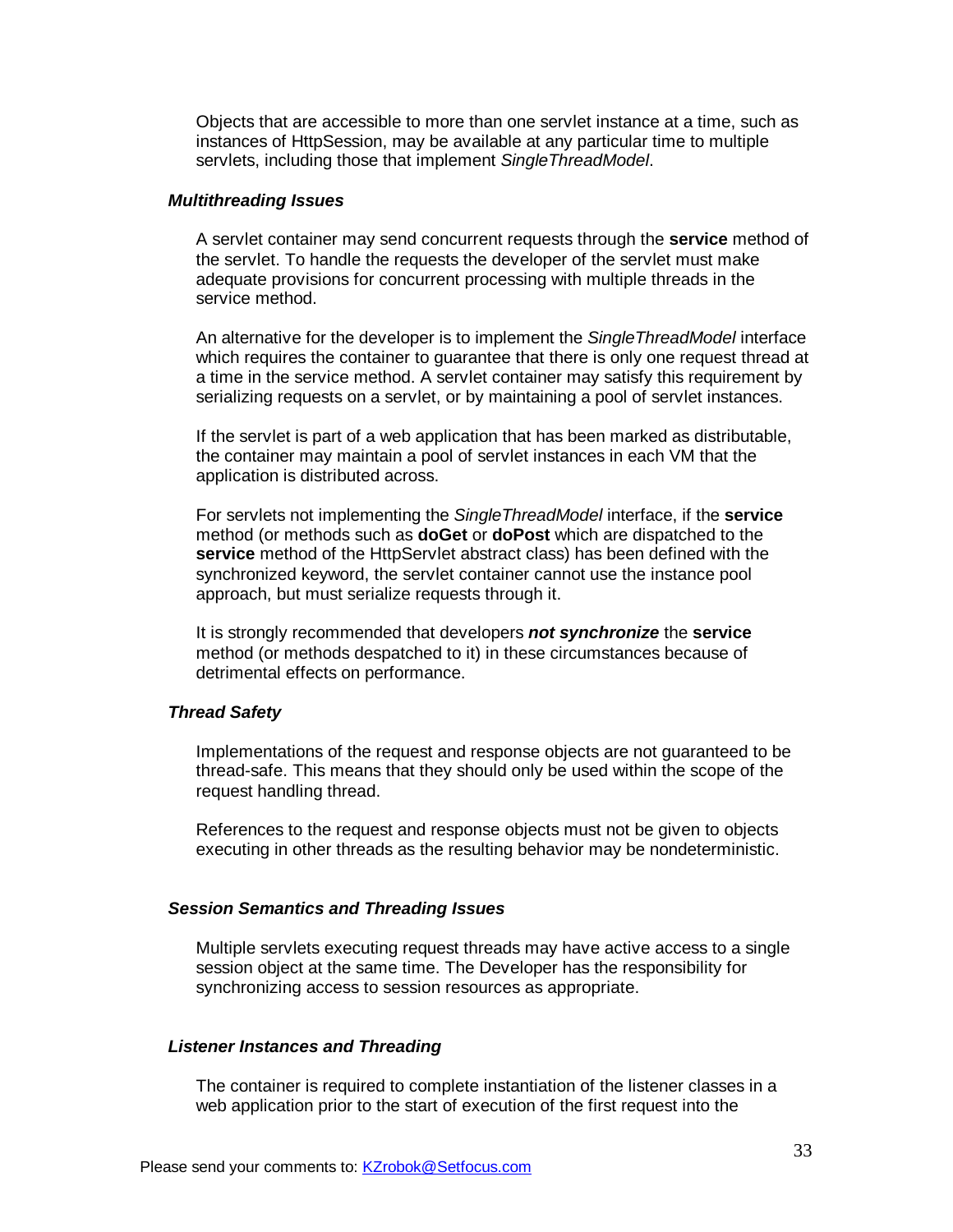application. The container must reference each listener instance until the last request is serviced for the web application.

Attribute changes to *ServletContext* and *HttpSession* objects may occur concurrently.

The container is not required to synchronize the resulting notifications to attribute listener classes. Listener classes that maintain state are responsible for the integrity of the data and should handle this case explicitly.

#### *7.2 Identify correct statements about differences between multi-threaded and single-threaded servlet models.*

*See 7.1*

#### *7.3 Identify the interface used to declare that a servlet must use the single thread model.*

#### *SingleThreadModel*

Ensures that servlets handle only one request at a time. This interface has no methods.

If a servlet implements this interface, you are *guaranteed* that no two threads will execute concurrently in the servlet's **service** method. The servlet container can make this guarantee by synchronizing access to a single instance of the servlet, or by maintaining a pool of servlet instances and dispatching each new request to a free servlet.

This interface does not prevent synchronization problems that result from servlets accessing shared resources such as static class variables or classes outside the scope of the servlet.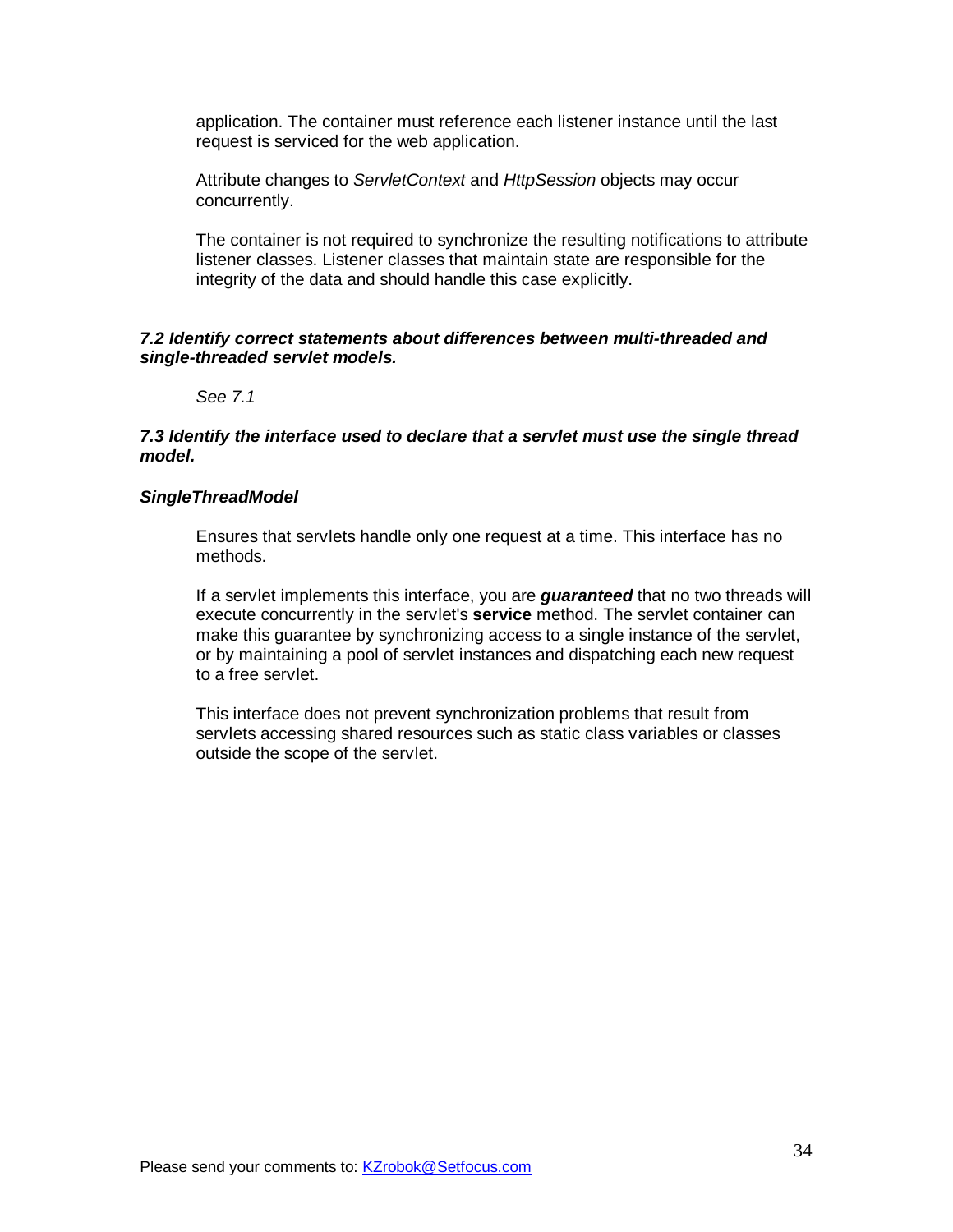# **JSPs**

## **The JSP Model**

## *8.1 Write the opening and closing tags for the following JSP tag types:*

#### *directive*

Directive elements have a syntax of the form **<%@ directive...%>** Directives have this syntax: <%@directive {attr="value " }\* %>.

#### *declaration*

Declarations follow the syntax *<%! ... %>*;

**<%! declaration(s) %>**

#### *scriptlet*

Scriptlets follow the syntax *<% .... %>*;

**<%scriptlet %>**

#### *expression*

*Expressions follow the syntax <%= ... %>.*

**<%=expression %>**

#### *8.2 Given a type of JSP tag identify correct statements about its purpose or use.*

Directives provide global information that is conceptually valid independent of any specific request received by the JSP page. They provide information for the translation phase. Directives are messages to the JSP container.

- o The *page* directive defines a number of page dependent properties and communicates these to the JSP container.
- o The *taglib* directive in a JSP page declares that the page uses a tag library, uniquely identifies the tag library using a URI and associates a tag prefix that will distinguish usage of the actions in the library.
- o The *include* directive is used to substitute text and/or code at JSP page translation-time.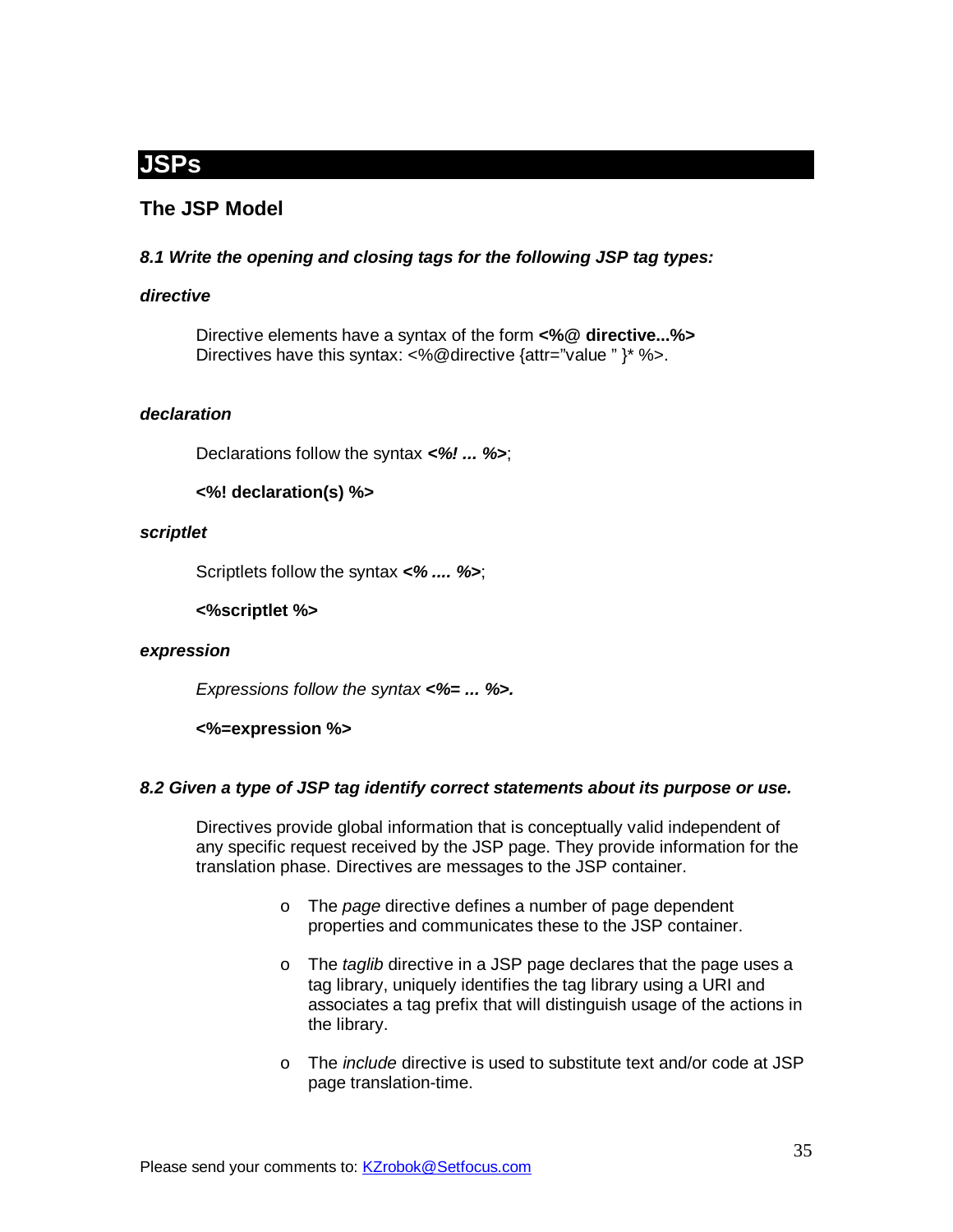Scripting elements provide *glue* around template text and actions. There are three types of scripting elements: *declaration*s, *scriptlets* and *expressions.*

*Declarations* are used to declare variables and methods in the scripting language used in a JSP page. A declaration should be a complete declarative statement, or sequence thereof, according to the syntax of the scripting language specified. Declarations do not produce any output into the current out stream. Declarations are initialized when the JSP page is initialized and are made available to other declarations, scriptlets, and expressions.

*Scriptlets* can contain any code fragments that are valid for the scripting language specified in the language directive. Whether the code fragment is legal depends on the details of the scripting language. Scriptlets are executed at request-processing time. Whether or not they produce any output into the out stream depends on the code in the scriptlet.

An *expression* element in a JSP page is a scripting language expression that is evaluated and the result is coerced to a String. The result is subsequently emitted into the current out JspWriter object.

#### *8.3 Given a JSP tag type identify the equivalent XML-based tags.*

#### *Directive: page*

<%@page info="my latest JSP Example" %>

#### **or**

<jsp:directive.page *info="my latest JSP Example"* />

#### **Directive: include**

<%@include file="copyright.html" %>

**or**

<jsp:directive.include file="copyright.html" />

## **Scripting Element: Declaration**

 $\langle 8 \rangle$  int i =0; %

#### **or**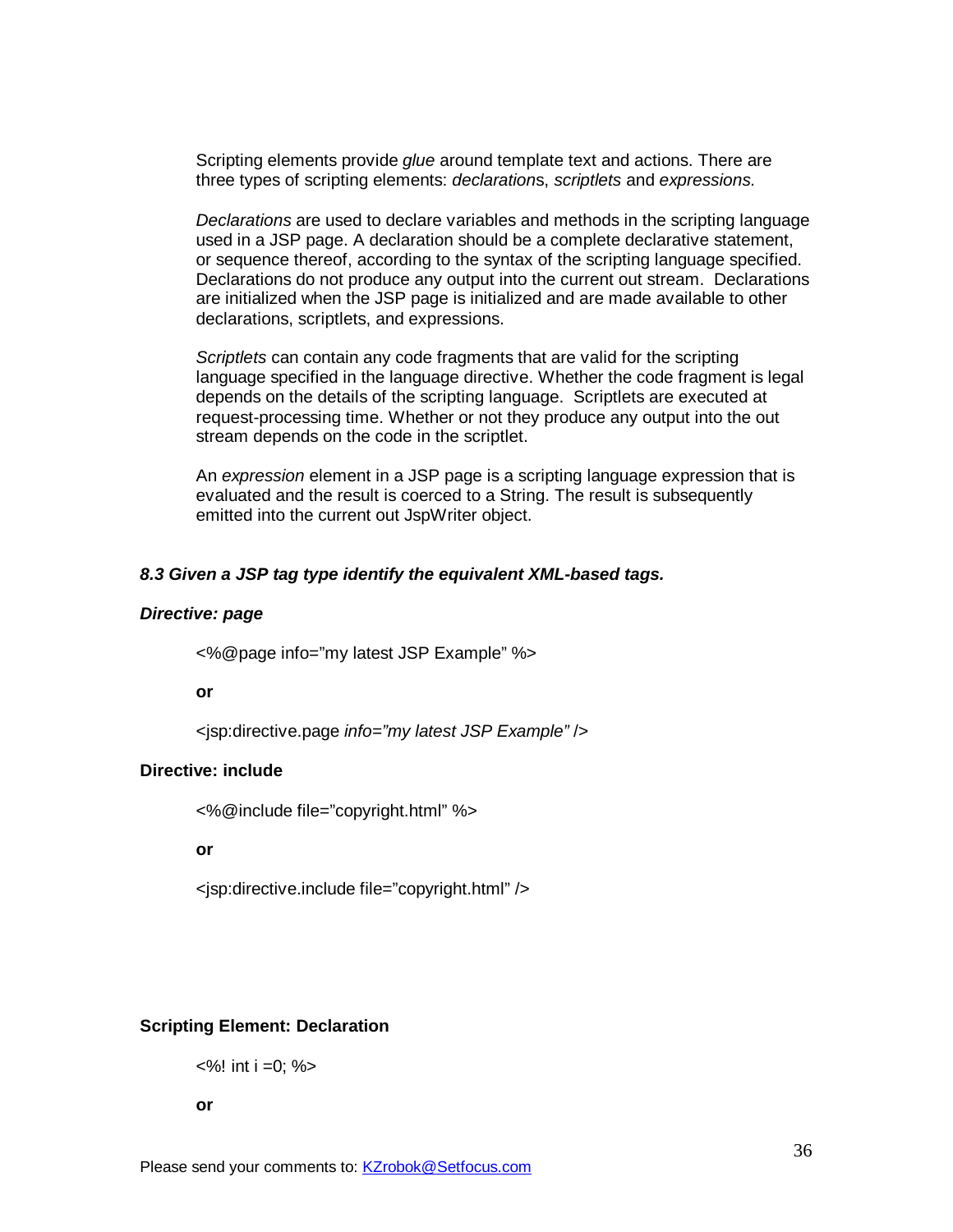<jsp:declaration>int i=0; </jsp:declaration>

## **Scripting Element: Scriptlet**

```
<% 
if (Calendar.getInstance().get(Calendar.AM_PM)==Calendar.AM) {
Good Morning
}else {
Good Afternoon
}
% >or
<jsp:scriptlet>
if (Calendar.getInstance().get(Calendar.AM_PM)==Calendar.AM) {
Good Morning
}else {
Good Afternoon
}
</jsp:scriptlet>
```
## **Scritping Element: Expression**

<%= (new java.util.Date()).toLocaleString() %>

**or**

<jsp:expression>(new java.util.Date()).toLocaleString() </jsp:expression>

## *8.4 Identify the page directive attributes and its values, that:*

#### *imports a Java class into the JSP page*

```
<%@page import="java.util.Enumeration" %>
```
#### *declares that a JSP page exists within a session*

<%@page session="true" %>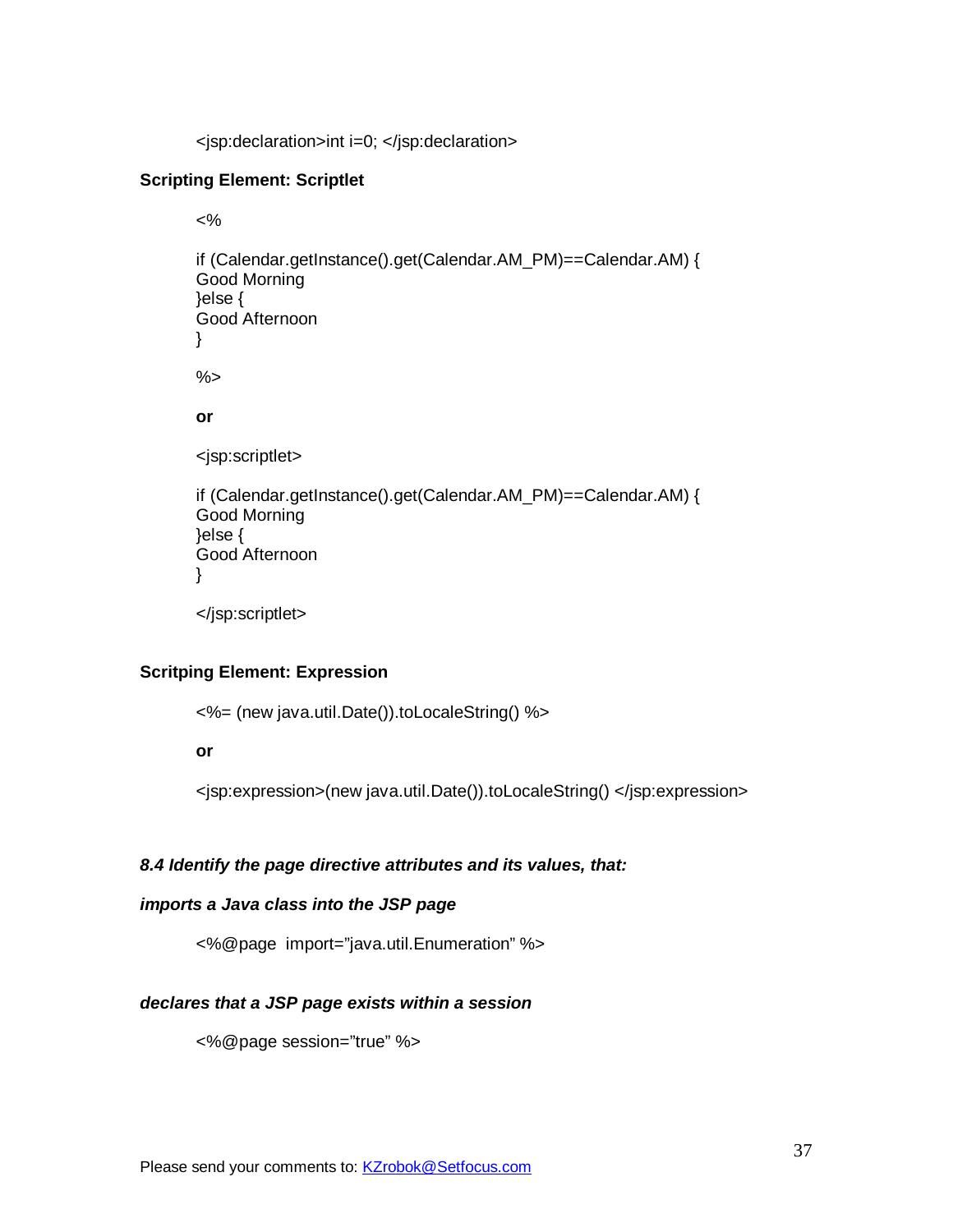#### *declares that a JSP page uses an error page*

<%@page errorPage="myErrorPage.jsp" %>

#### *declares that a JSP page is an error page*

<%@page isErrorPage="true" %>

#### *8.5 Identify and put in sequence the following elements of the JSP life-cycle:*

- o *page translation*
- o *JSP compilation*
- o *load class*
- o *create instance*
- o *call jspInit*
- o *call \_jspService*
- o *call \_jspDestroy*

#### *JSP Life Cycle Information*

JSP pages are textual components. They go through two phases: a translation phase, and a request phase. Translation is done once per page. The request phase is done once per request.

The JSP page is translated to create a servlet class, the JSP page implementation class that is instantiated at request time. The instantiated JSP page object handles requests and creates responses.

JSP pages may be translated prior to their use, providing the web application, with a servlet class that can serve as the textual representation of the JSP page.

The translation may also be done by the JSP container at deployment time or ondemand as the requests reach an untranslated JSP page.

In the execution phase the container manages one or more instances of this class in response to requests and other events.

During the *translation phase* the container locates or creates the JSP page implementation class that corresponds to a given JSP page. This process is determined by the semantics of the JSP page. The container interprets the standard directives and actions, and the custom actions referencing tag libraries used in the page. A tag library may optionally provide a validation method to validate that a JSP page is correctly using the library.

A JSP container has flexibility in the details of the JSP page implementation class that can be used to address quality-of-service, most notably performanceissues.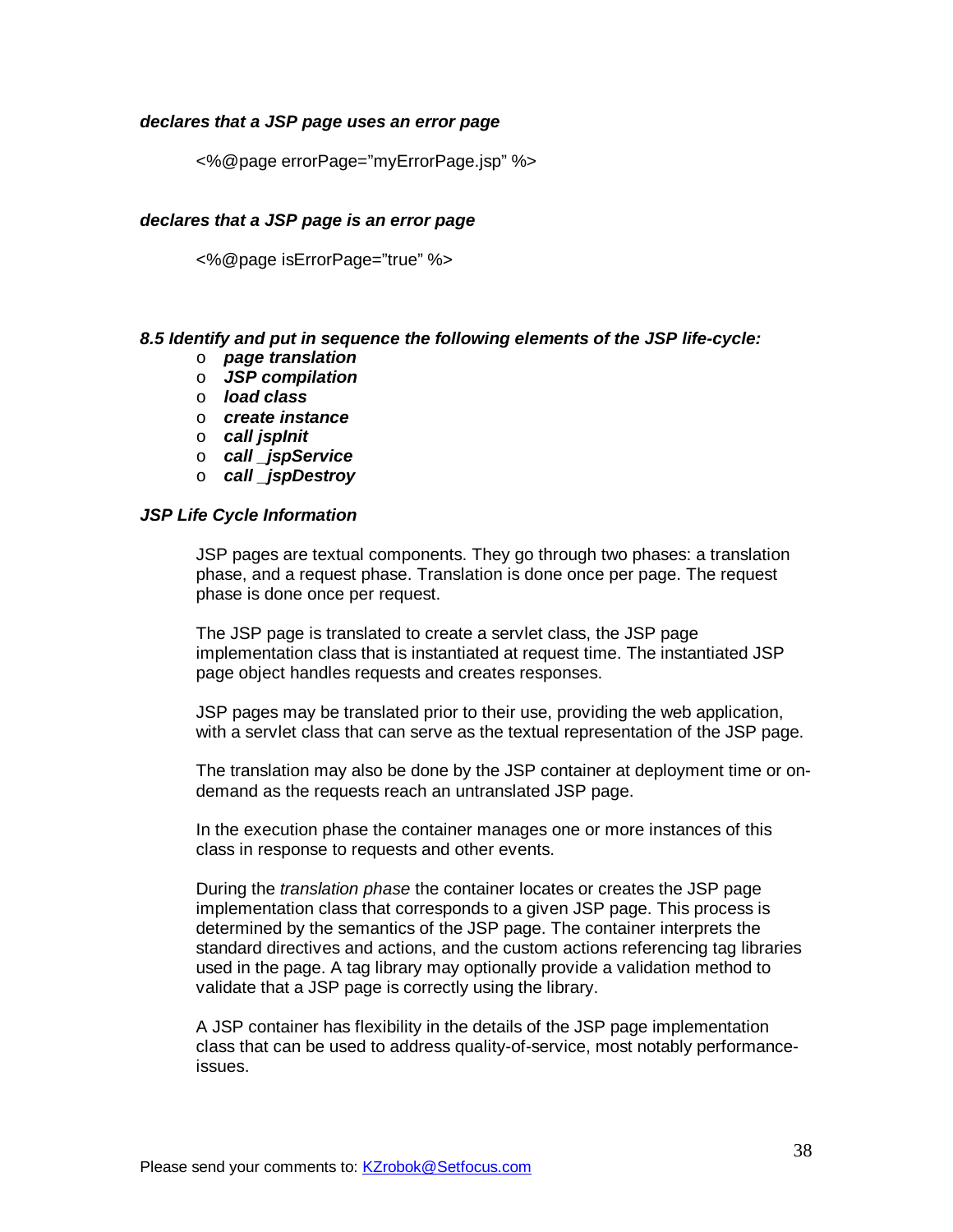During the *execution phase* the JSP container delivers events to the JSP page implementation object. The container is responsible for instantiating request and response objects and invoking the appropriate JSP page implementation object.

Upon completion of processing, the response object is received by the container for communication to the client.

The translation of a JSP source page into its implementation class can occur at any time between initial deployment of the JSP page into the JSP container and the receipt and processing of a client request for the target JSP page.

When the first request is delivered to a JSP page, a **jspInit()**method, if present, will be called to prepare the page. Similarly, a JSP container may invoke a JSP's **\_jspDestroy()** method to reclaim the resources used by the JSP page at any time when a request is not being serviced. This is the same life-cycle as for *servlets.*

A JSP page may be *compiled* into its implementation class plus deployment information during development. (A JSP page can also be compiled at deployment time.)

Compilation of a JSP page in the context of a web application provides resolution of relative URL specifications in include directives (and elsewhere), taglib references, and translation-time actions used in custom actions.

A JSP page can also be compiled at deployment time.

#### *Order of Events*

The translation of a JSP source page into its implementation class can occur at any time between initial deployment of the JSP page into the JSP container and the receipt and processing of a client request for the target JSP page.

A JSP page can be compiled at development time or wait until deployment time to compile. During the compilation the JSP page is converted to the page implementation class (in other words a Servlet).

#### *page translation ? JSP compilation*

Once the page is requested the container loads the class and creates and instance of that class.

#### *load class? create instance*

The first time the JSP page is requested the **jspInit()** method is called, and the request is handled by the **\_jspService()** method.

#### *? call jspInit? call \_jspService*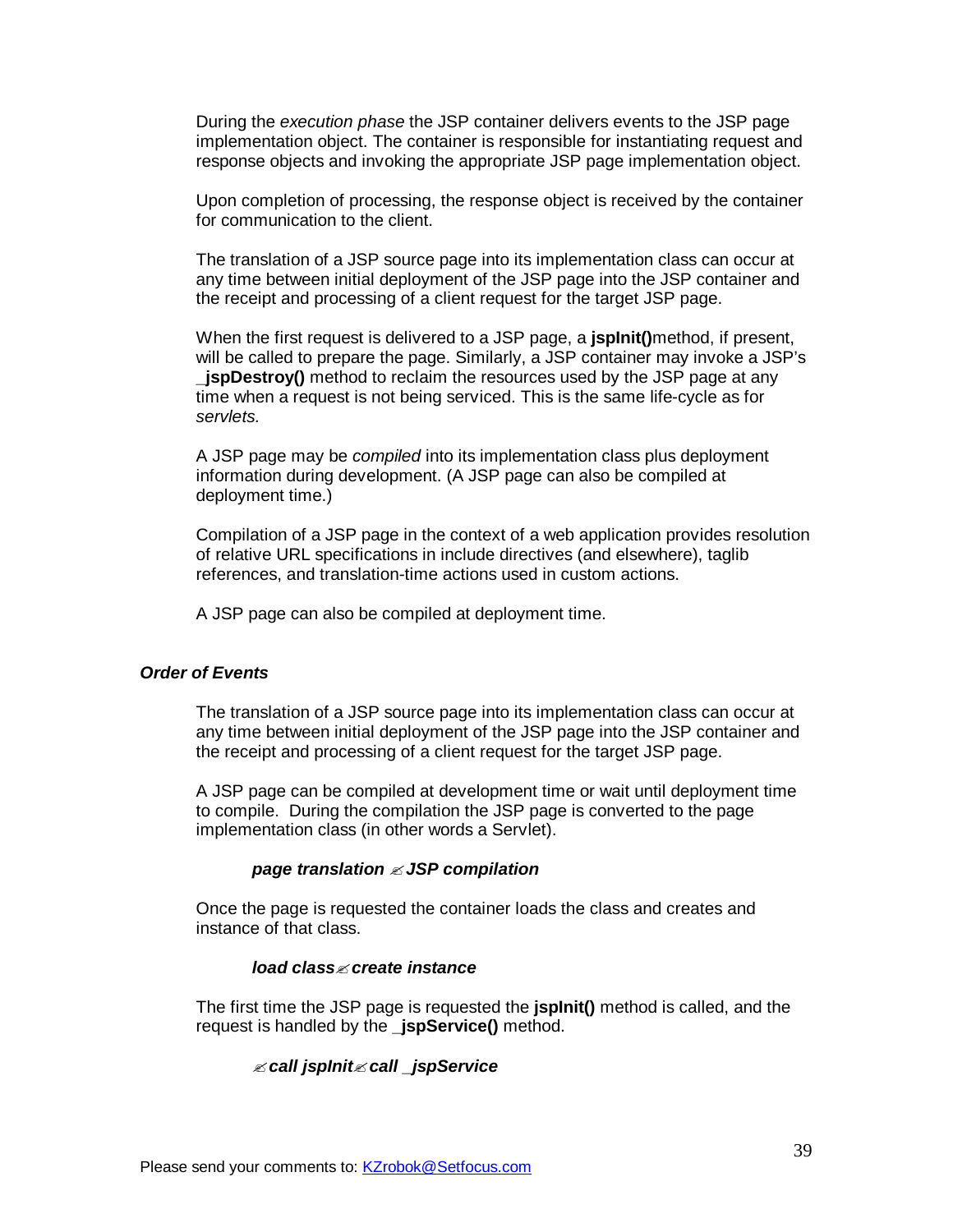When the container is done with the page, the \_**jspDestroy()** method is called. This is where any cleanup (database connection) may be handled.

#### *\_jspDestroy*

#### *8.6 Match correct descriptions about purpose, function, or use with any of the following implicit objects:*

#### *request*

The request object represents a sub class of: *javax.servlet.ServletRequest* e.g: javax.servlet.HttpServletRequest

The request object can be used like the HttpServletRequest parameter of the **service()** method of a Servlet.

#### *response*

The response object represents a sub class of: *javax.servlet.ServletResponse* e.g: servlet.HttpServletResponse

The response object can be used like the HttpServletResponse parameter of the **service()** method of a Servlet.

#### *out*

The out object represents a JspWriter that will write to the JSP's output stream.

#### *session*

The session object represents a user's session (*HttpSession)* created for the requesting client.

#### *config*

The config object represents the servlet config (*ServletConfig)* that represents the servlet's configuration.

#### *application*

The **application** object represents the servlet context (*ServletContext)* obtained from the servlet config.

#### *page*

The instance of this page's implementation class processing the current request.

#### *pageContext*

The page context for this JSP page.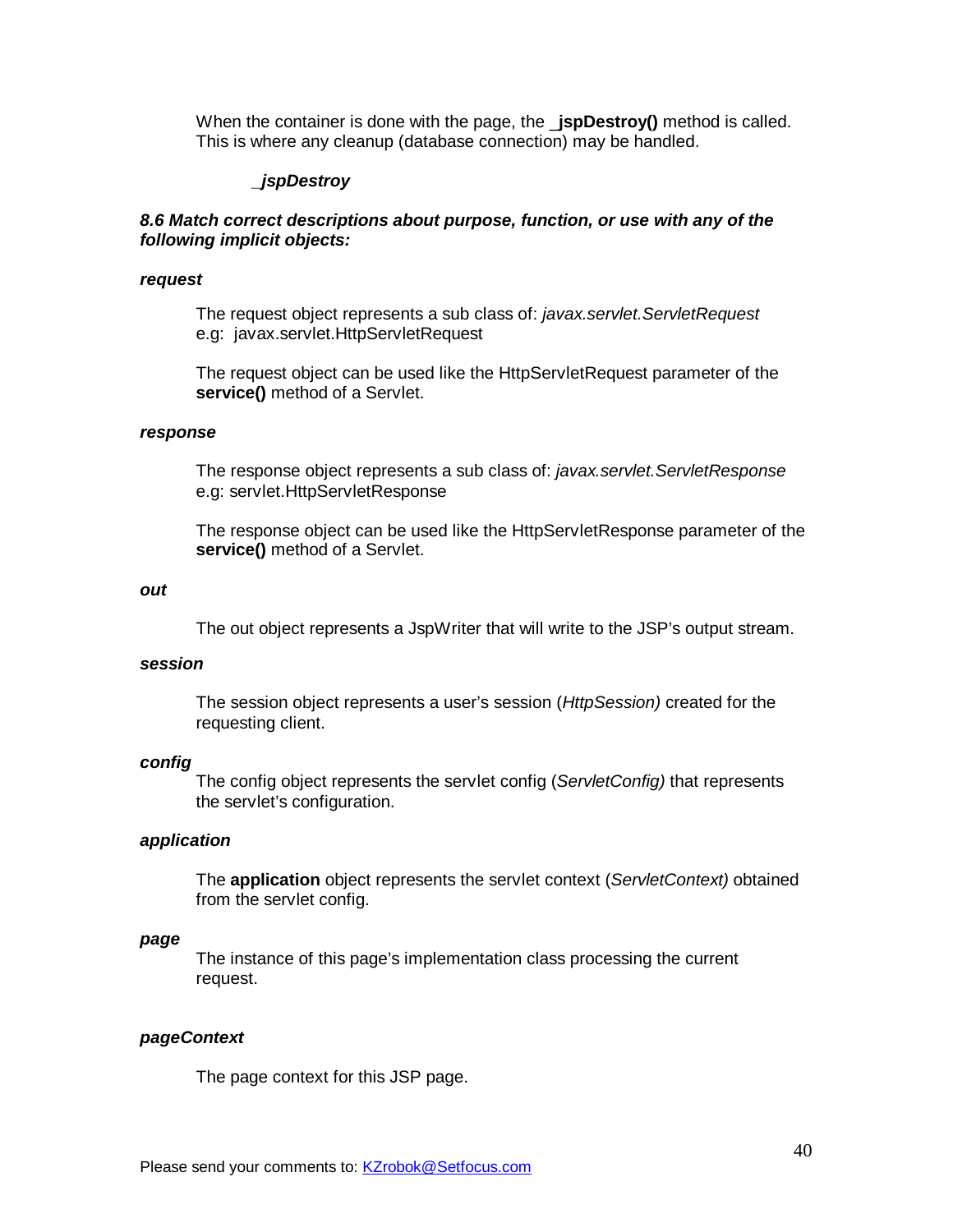### *exception*

The uncaught Throwable that resulted in the error page being invoked.

## *8.7 Distinguish correct and incorrect scriptlet code for:*

### *a conditional statement*

```
<% if (Calendar.getInstance().get(Calendar.AM_PM)==Calendar.AM) {
% > Good Morning
< \frac{9}{6}} else { 
%>
     Good Afternoon
<% 
} 
%>
```
### *an iteration statement*

```
\lt% for ( int i=0; i \lt 10; i++) {
%>
<p>HelloWorld Counter <%= i %></p>
<% 
} 
%>
```
## **Designing and Developing Reusable Web Components**

#### *9.1 Given a description of required functionality, identify the JSP directive or standard tag in the correct format with the correct attributes required to specify the inclusion of a Web Component into the JSP page.*

The <%@include file="relativeURLspec " %>directive inserts the text of the specified resource into the .jsp file. The included file is subject to the access control available to the JSP container.

#### Examples

The following example requests the inclusion, at translation time, of a copy-right file. The file may have elements which will be processed too.

<%@include file="copyright.html " %>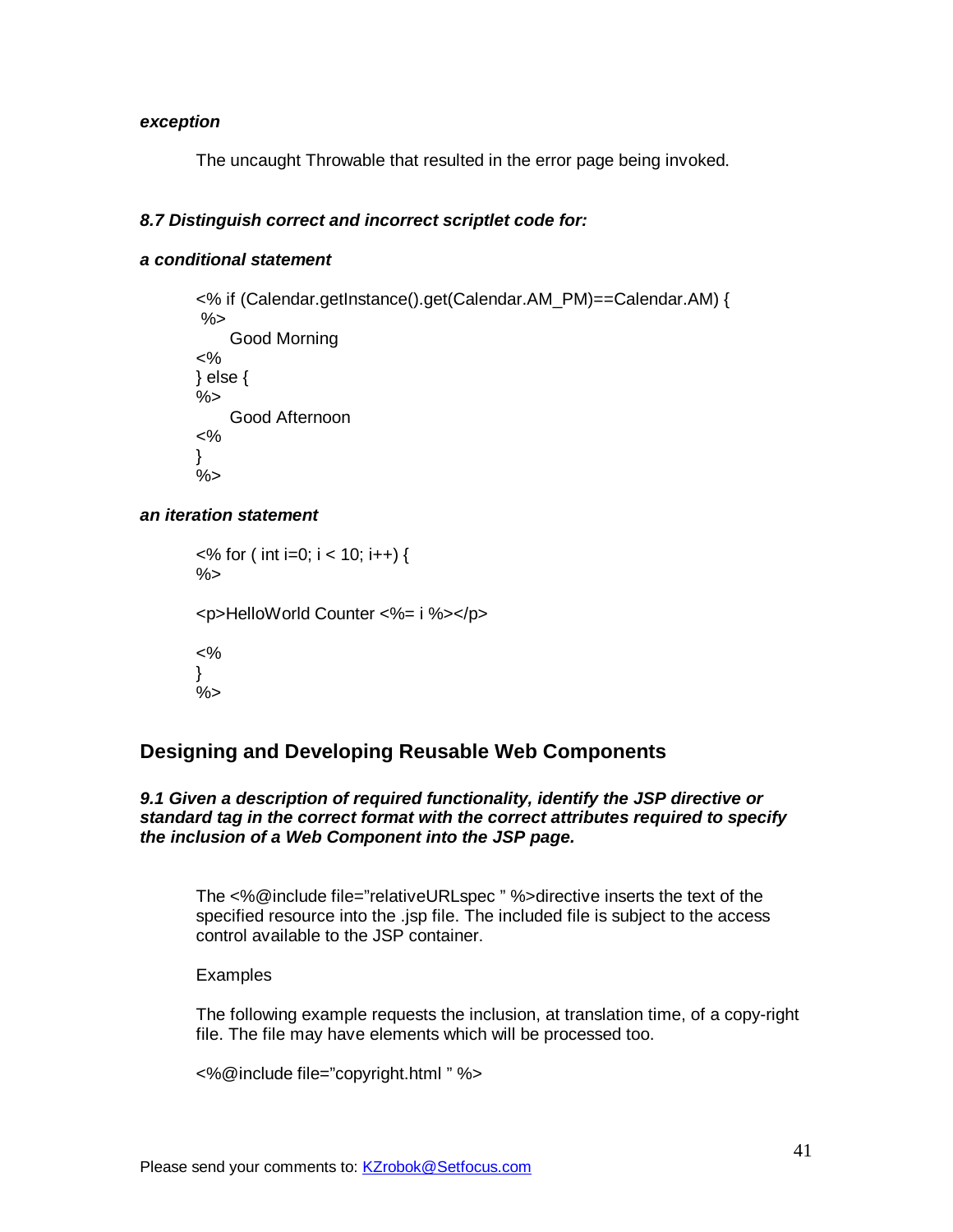**Syntax** 

<%@include file="*relativeURLspec* "%>

A <jsp:include .../>element provides for the inclusion of static and dynamic resources in the same context as the current page.

**Examples** 

<jsp:include page="/templates/copyright.html "/>

**Syntax** 

<jsp:include page="*urlSpec* " flush=="true|false"/>

and

<jsp:include page="*urlSpec* " flush=="true|false">  $\{\langle$ sisp:param ..../>}\* </jsp:include>

An include directive regards a resource like a JSP page as a static object; i.e. the bytes in the JSP page are included. An include action regards a resource like a JSP page as a dynamic object; i.e. the request is sent to that object and the result of processing it is included.

## **Designing and Developing JSPs Using JavaBeans**

*10.1 For any of the following tag functions, match the correctly constructed tag, with attributes and values as appropriate, with the corresponding description of the tag's functionality.*

#### *Declare the use of a JavaBean within the page.*

A jsp:useBean action associates an instance of a Java programming language object defined within a given scope and available with a given id with a newly declared scripting variable of the same id.

Examples

In the following example, a Bean with name "connection" of type myco.myapp.Connection " is available after actions on this element, either because it was already created and found, or because it is newly created.

<jsp:useBean id="connection " class="com.myco.myapp.Connection " />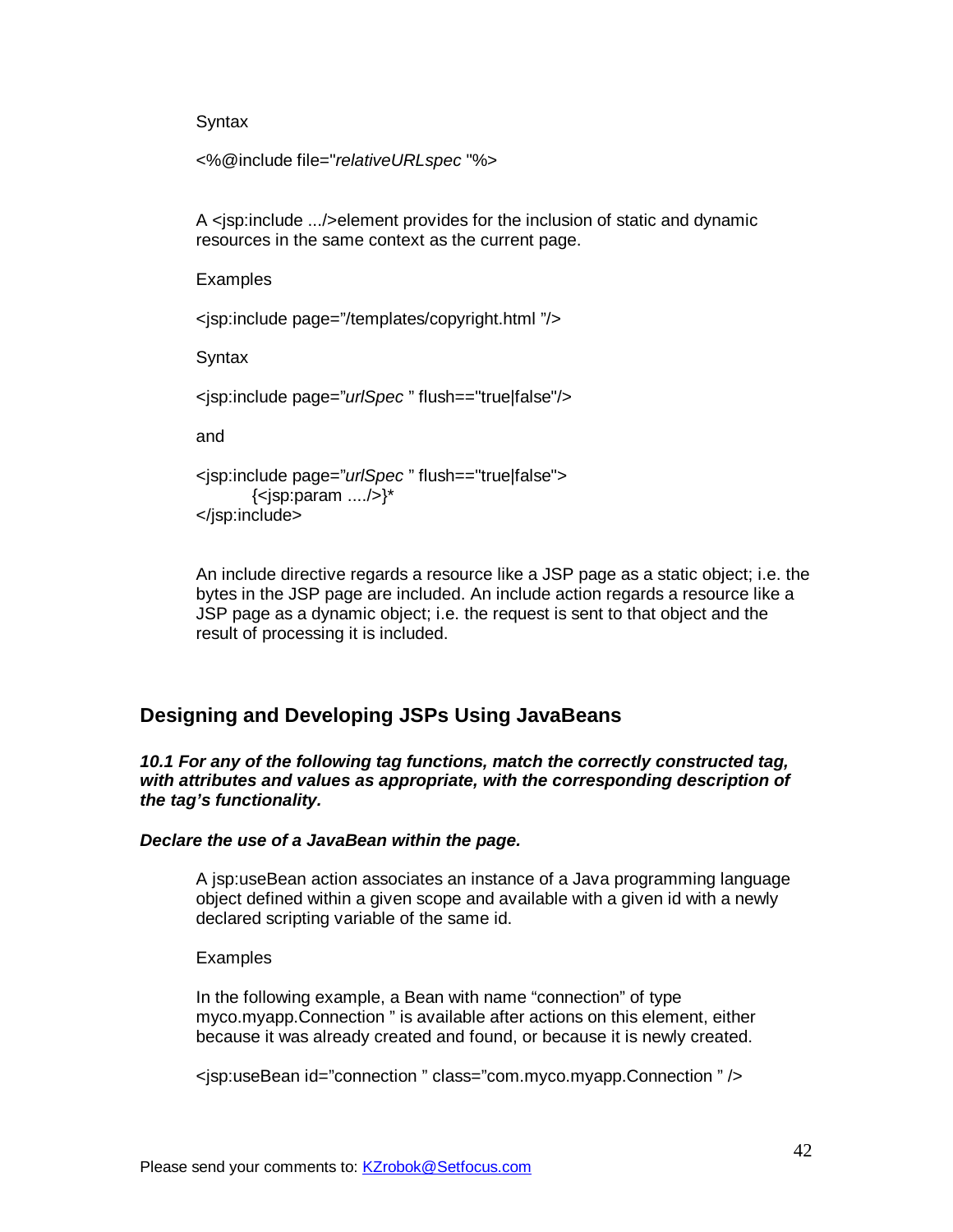#### *Specify, for jsp:useBean or jsp:getProperty tags, the name of an attribute. Specify, for a jsp:useBean tag, the class of the attribute. Specify, for a jsp:useBean tag, the scope of the attribute.*

```
<jsp:useBean id="name "scope="page|request|session|application" typeSpec />
typeSpec ::=class="className " ||
class="className " type="typeName " ||
type="typeName " class="className " ||
beanName="beanName " type="typeName " ||
type="typeName " beanName="beanName " ||
type="typeName "
```
If the action has a body, it is of the form:

<jsp:useBean id="*name* "scope="page|request|session|application" *typeSpec* > body </jsp:useBean>

In this case, the body will be invoked if the Bean denoted by the action is created. Typically, the *body* will contain either scriptlets or jsp:setProperty tags that will be used to modify the newly created object, but the contents of the body are not restricted.

The <jsp:useBean>tag has the following attributes:

id

The name used to identify the object instance in the specified scope's namespace, *and* also the scripting variable name declared and initialized with that object reference.

The name specified is case sensitive and shall conform to the current scripting language variable-naming conventions.

scope

The scope within which the reference is available. The default value is page . The fully qualified name of the class that defines the implementation of the object. The class name is case sensitive.

If the class and beanName attributes are not specified the object must be present in the given scope.

#### beanName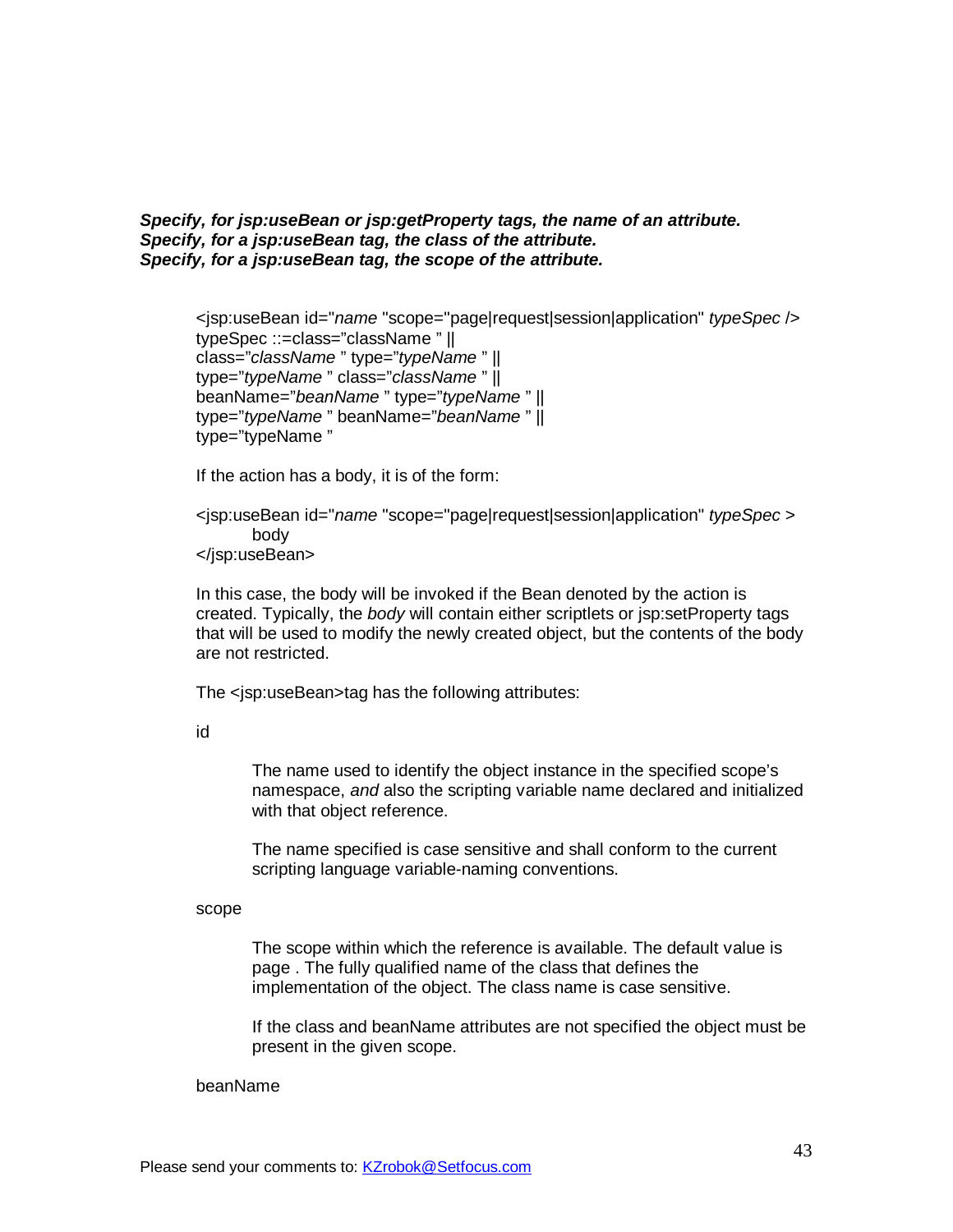The name of a Bean, as expected by the instantiate() method of the java.beans.Beans class.

This attribute can accept a request-time attribute expression as a value.

#### type

If specified, it defines the type of the scripting variable defined. This allows the type of the scripting variable to be distinct from, but related to, the type of the implementation class specified.

The type is required to be either the class itself, a superclass of the class, or an interface implemented by the class specified.

The object referenced is required to be of this type, otherwise a java.lang.ClassCastException shall occur at request time when the assignment of the object referenced to the scripting variable is attempted.

If unspecified, the value is the same as the value of the class attribute.

### *Access or mutate a property from a declared JavaBean. Specify, for a jsp:getProperty tag, the property of the attribute. Specify, for a jsp:setProperty tag, the property of the attribute to mutate and the new value.*

#### **Examples**

The following two elements set a value from the request parameter values.

<jsp:setProperty name="request " property="\*" />

<jsp:setProperty name="user " property="user " param="username " />

The following element sets a property from a value

<jsp:setProperty name="results "property="row " value="<%=i+1 %>"/>

**Syntax** 

```
<jsp:setProperty name="beanName"prop_expr />
      prop_expr ::=property="*"|
      property="propertyName "|
      property="propertyName " param=="parameterName"|
      property="propertyName " value=="propertyValue "
      propertyValue ::=string
```
The value propertyValue can also be a request-time attribute value.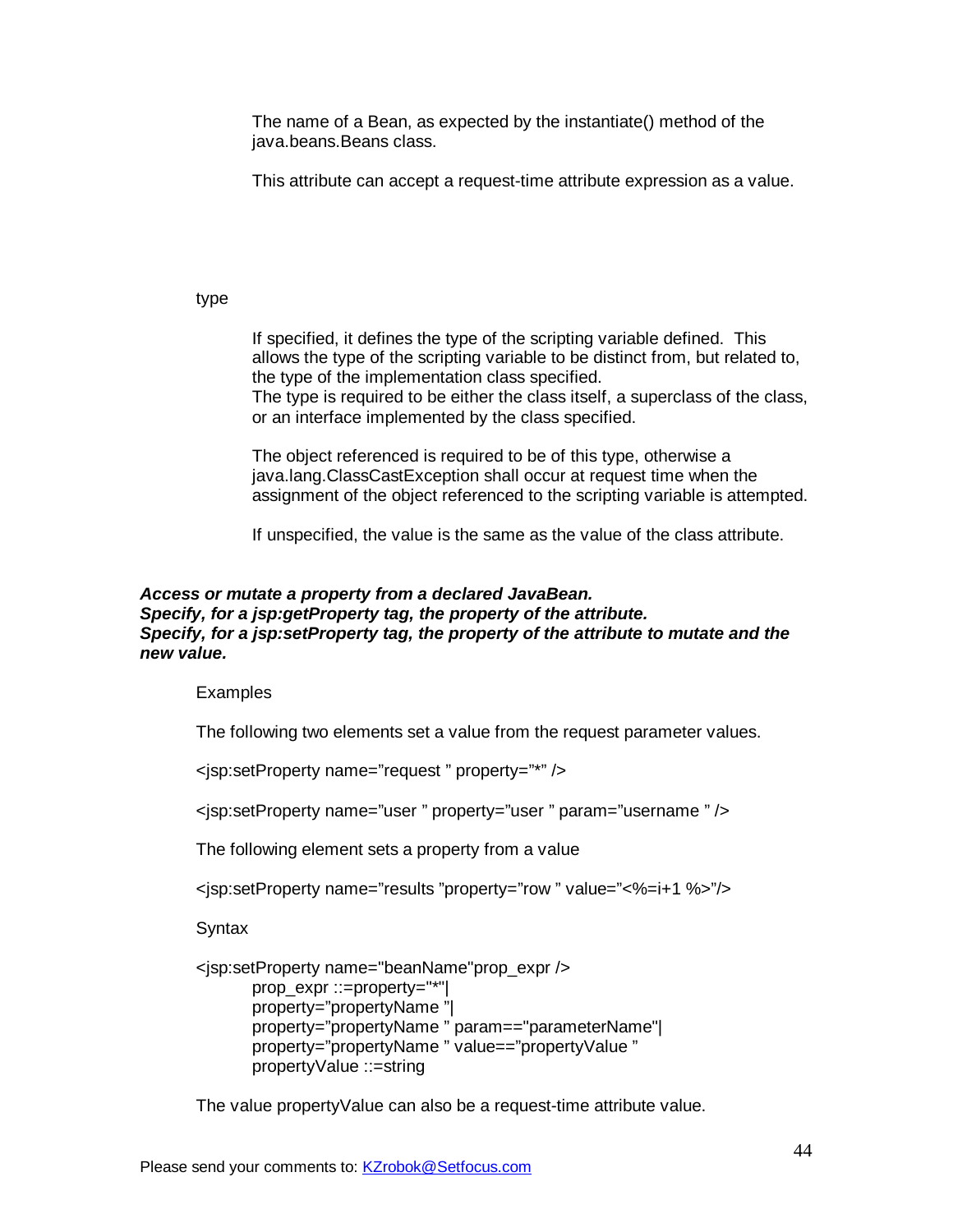#### **Examples**

<jsp:getProperty name="user " property="name " />

**Syntax** 

<jsp:getProperty name="name " property="propertyName " />

#### *10.2 Given JSP attribute scopes: request, session, application, identify the equivalent servlet code.*

| <b>Bean Scope:</b> | <b>Servlet Scope:</b>                           |
|--------------------|-------------------------------------------------|
| Request<br>Session | <b>HttpServletRequest</b><br><b>HttpSession</b> |
| Application        | <b>ServletContext</b>                           |

#### *10.3 Identify techniques that access a declared JavaBean.*

A jsp:useBean action associates an instance of a Java programming language object defined within a given scope and available with a given id with a newly declared scripting variable of the same id.

The jsp:useBean action is quite flexible; its exact semantics depends on the attributes given. The basic semantic tries to find an existing object using id and scope. If the object is not found it will attempt to create the object using the other attributes.

It is also possible to use this action to give a local name to an object defined elsewhere, as in another JSP page or in a Servlet. This can be done by using the type attribute and not providing class or beanName attributes.

At least one of type and class must be present, and it is not valid to provide both class and beanName. If type and class are present; class must be assignable to type (in the Java platform sense). For it not to be assignable is a translation-time error.

## **Designing and Developing JSPs Using Custom Tags**

#### *Identify properly formatted taglib directive in a JSP page.*

The web.xml file can include a map between URIs and TLD resource paths. The map is described using the taglib element of the Web Application Deployment descriptor in WEB-INF/web.xml, as described in the Servlet 2.3 spec and in "http://java.sun.com/j2ee/dtds/web-app\_2\_3.dtd".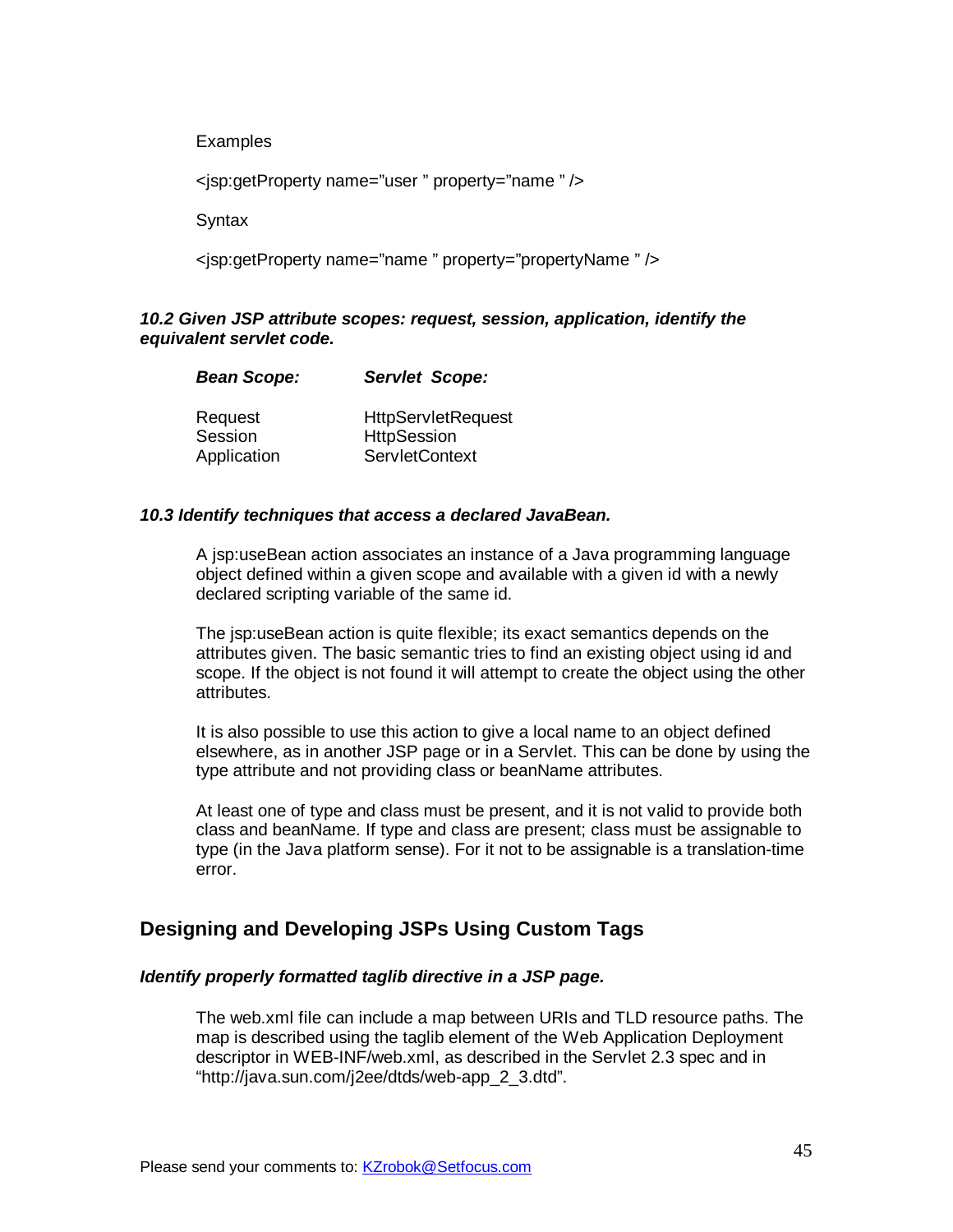A taglib element has two sub-elements: taglib-uri and taglib-location.

<taglib>

A taglib is a sub-element of web-app:

The taglib element provides information on a tag library that is used by a JSP page within the Web Application.

A taglib element has two sub-elements and one attribute:

#### <taglib-uri>

A taglib-uri element describes a URI identifying a tag library used in the web application.

It may be either an absolute URI specification, or a relative URI.

#### <taglib-location>

A taglib-location contains the location (as a resource) of the Tag Library Description File for the tag library.

Where to find the Tag Library Descriptor file.

#### Example

The use of relative URI specifications enables very short names in the taglib directive. For example:

<%@taglib uri="/myPRlibrary " prefix="x " %>

<taglib>

<taglib-uri>/myPRlibrary</taglib-uri> <taglib-location>/WEB-INF/tlds/PRlibrary\_1\_4.tld</taglib-uri> </taglib>

#### *11.2 Identify properly formatted taglib directive in a JSP page.*

<%@taglib uri="/myPRlibrary" prefix="x" %>

## *11.3 Given a custom tag library identify properly formatted custom tag usage in a JSP page. Uses include:*

*Assuming prefix 'x' and custom tag 'sample'*

*an empty custom tag*

<x:sample /> <x:sample></x:sample>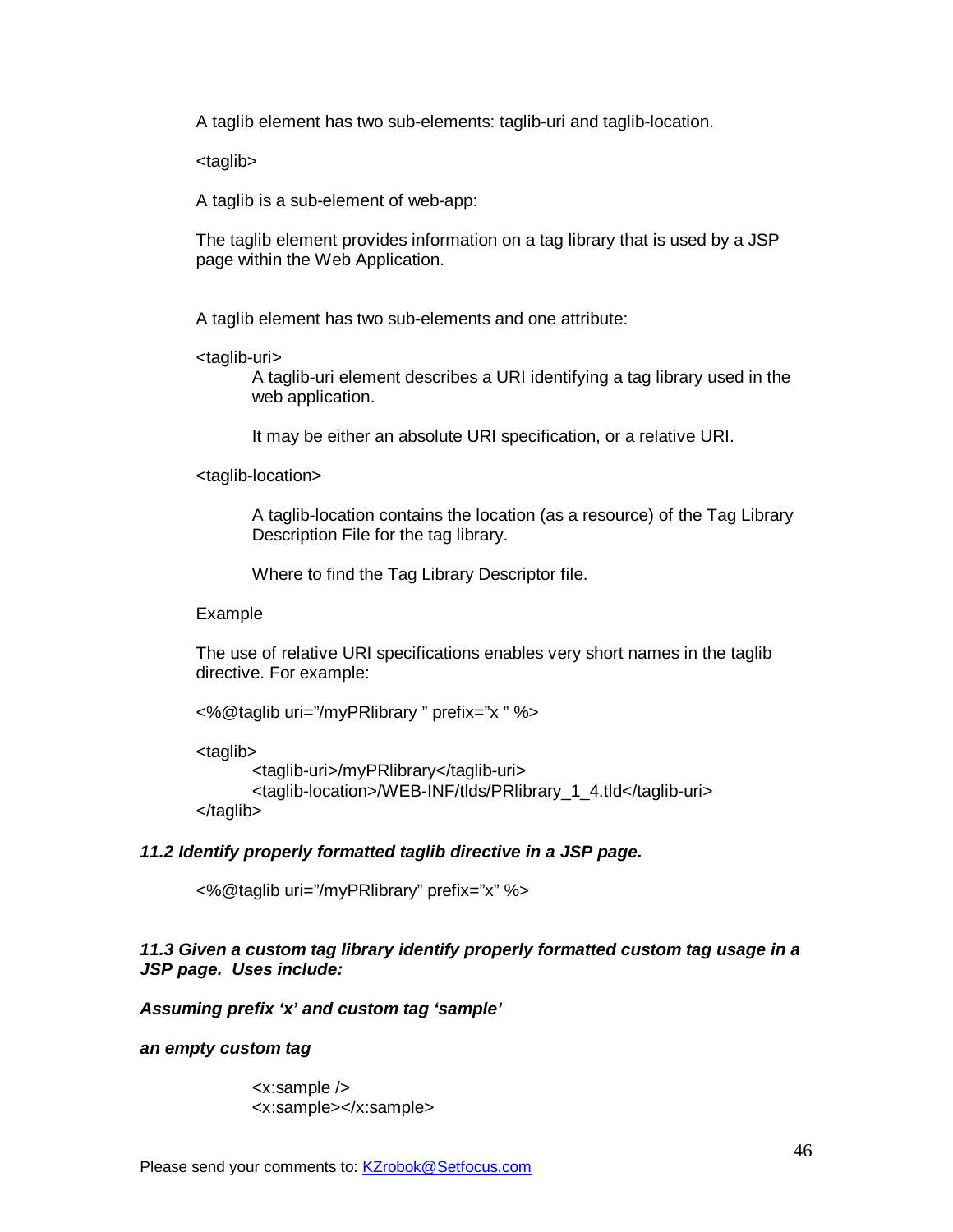#### *a custom tag with attributes*

<x:sample rows="3" name="someValue" />

#### *a custom tag that surrounds other JSP code*

<x:sample>some JSP code as the body</x:sample>

#### *nested custom tags*

<x:sample> <x:if>some condition</x:if> </x:sample>

## **Designing and Developing a Custom Tag Library**

*12.1 Identify the tag library descriptor element names that declare the following:*

*the name of the tag the class of the tag handler the type of content that the tag accepts any attributes of the tag*

The element syntax is as follows:

<!ELEMENT **tag** (name, tag-class, tei-class?, body-content?, display-name?, small-icon?, large-icon?, description?, variable\*,attribute\*,example?)>

<tag-class>

Defines the tag handler class implementing the javax.serlvet.jsp.tagext.Tag interface. This element is required.

The fully qualified Java class name.

<tei-class>

Defines the subclass of javax.servlet.jsp.tagext.TagExtraInfo for this tag. This element is optional.

The fully qualified Java class name.

<body-content>

Provides a hint as to the content of the body of this action. Primarily intended for use by page composition tools.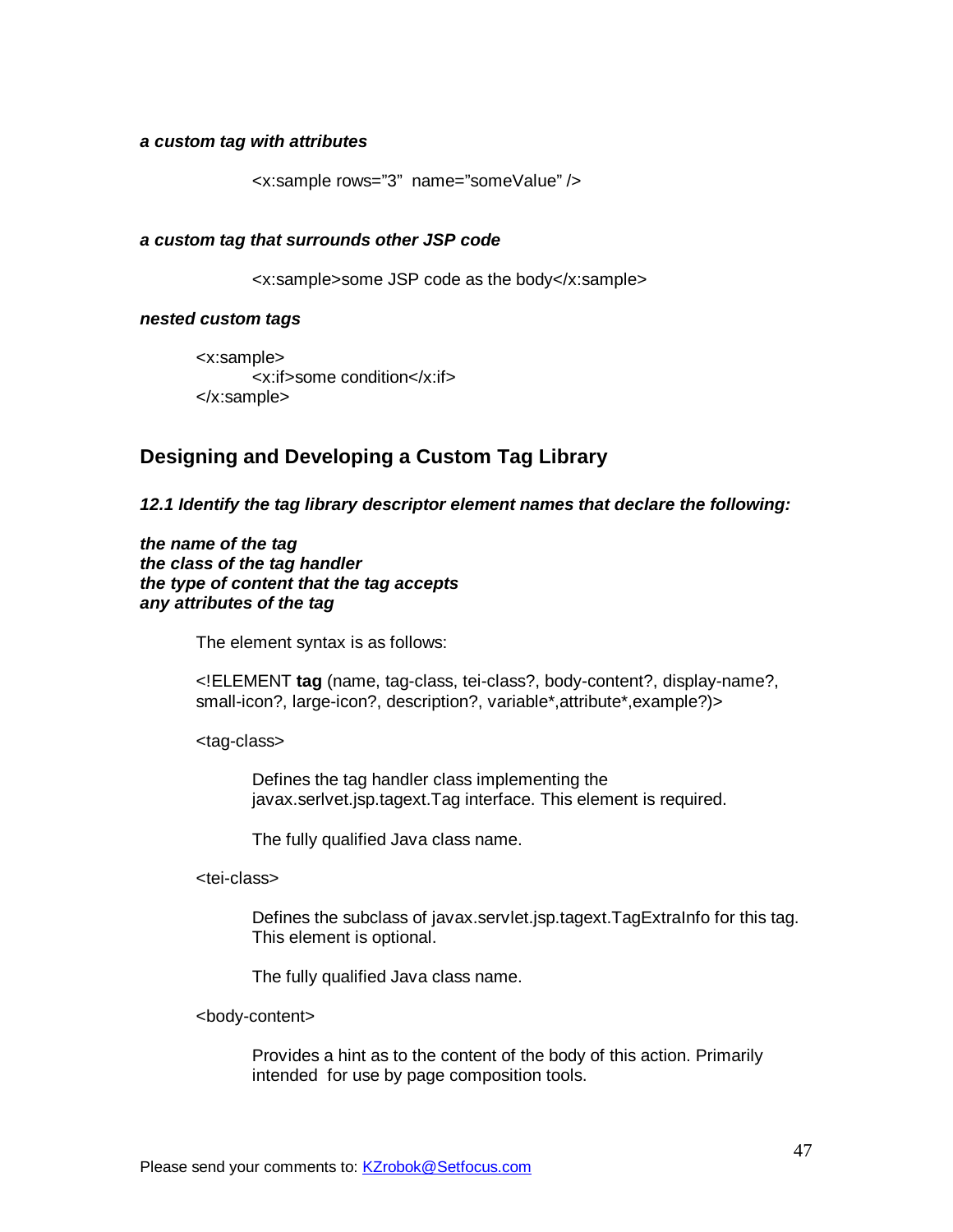There are currently three values specified:

#### tagdependent

The body of the action is passed verbatim to be interpreted by the tag handler itself, and is most likely in a different "language", e.g. embedded SQL statements. The body of the action may be empty.

#### JSP

The body of the action contains elements using the JSP syntax. The body of the action may be empty.

#### empty

The body must be empty. The default value is "JSP".

#### *12.2 Identify the tag library descriptor element names that declare the following:*

#### *the name of a tag attribute.*

### *whether a tag attribute is required. whether or not the attribute's value can be dynamically specified.*

<!ELEMENT **attribute** (name,required?,rtexprvalue?, type?, description?)>

<name>

Defines the canonical name of a tag or attribute being defined

<required>

Defines if the nesting attribute is required or optional.

 Values are: true | false | yes | no If not present then the default is "false", i.e. the attribute is optional.

#### <rtexprvalue>

Defines if the nesting attribute can have scriptlet expressions as a value, i.e the value of the attribute may be dynamically calculated at request time, as opposed to a static value determined at translation time.

 Values are: true | false | yes | no If not present then the default is "false", i.e the attribute has a static value.

<type>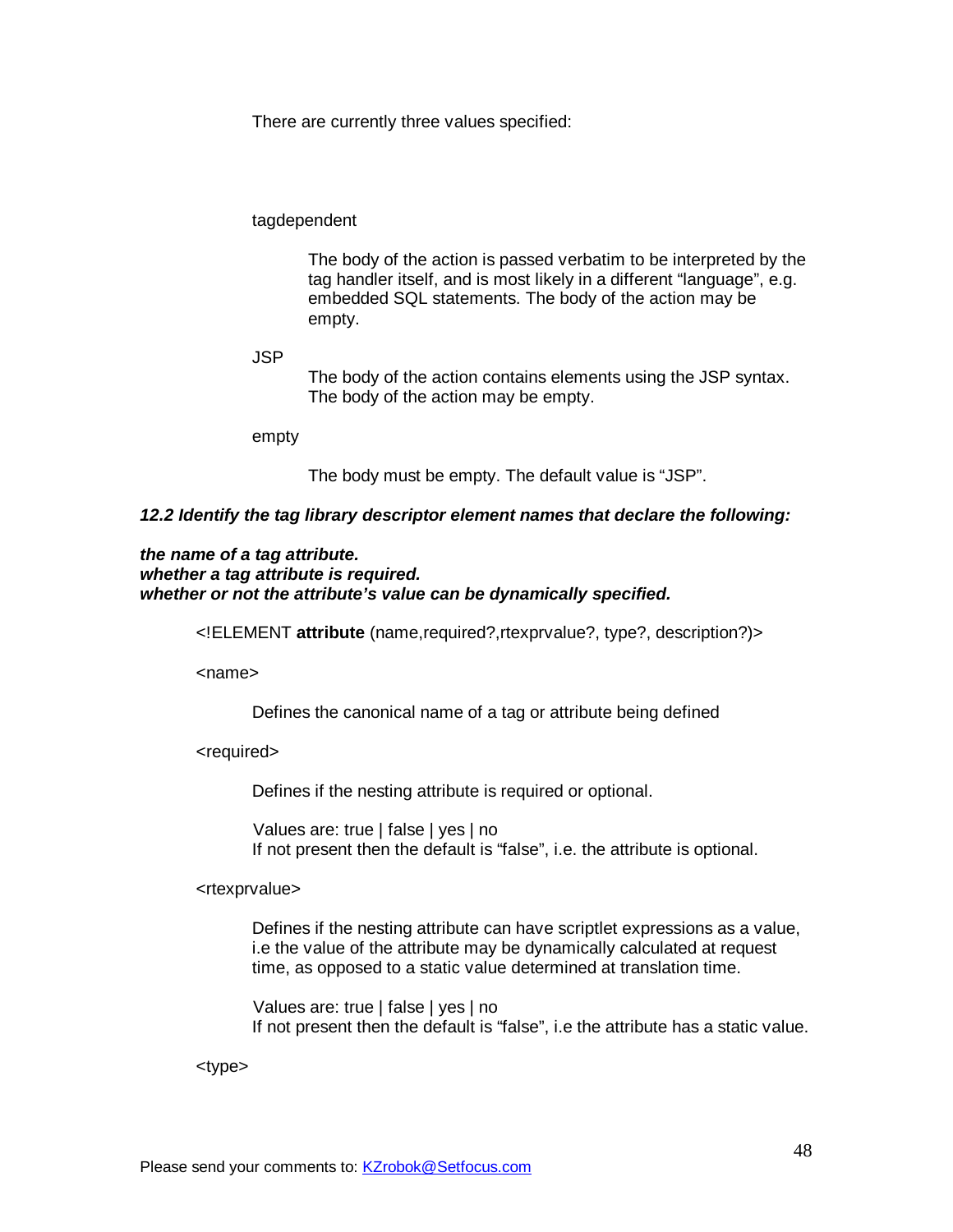Defines the Java type of the attribute's value. For static values (those determined at translation time) the type is always java.lang.String. If the rtexprvalue element is true, that is the value of the nesting attribute may be calculated from an expression scriptlet during request processing then the type defines the return type expected from any scriptlet expression specified as the value of this attribute.

The fully qualified Java class name of result type

An example is: <type>java.lang.Object </type>

## *12.3 Given a custom tag, identify the necessary value for the bodycontent TLD element for any of the following tag types:*

#### *empty-tag custom tag that surrounds other JSP code custom tag that surrounds content that is used only by the tag handler*

#### <body-content>

Provides a hint as to the content of the body of this action. Primarily intended for use by page composition tools.

There are currently three values specified:

#### tagdependent

The body of the action is passed verbatim to be interpreted by the tag handler itself, and is most likely in a different "language", e.g. embedded SQL statements. The body of the action may be empty.

#### JSP

The body of the action contains elements using the JSP syntax. The body of the action may be empty.

#### empty

The body must be empty. The default value is "JSP".

## *12.4 Given a tag event method (doStartTag, doAfterBody and doEndTag), identify the correct description of the methods trigger.*

When a tag is first encountered the **doStartTag()** method is invoked. When the custom tag implements *IterationTag* interface, when the body of the custom tag has completed, the **doAfterBody()** method is invoked. When the custom tag reached the end tag the **doEndTag()** method is invoked.

#### *12.5 Identify valid return values for the following methods:*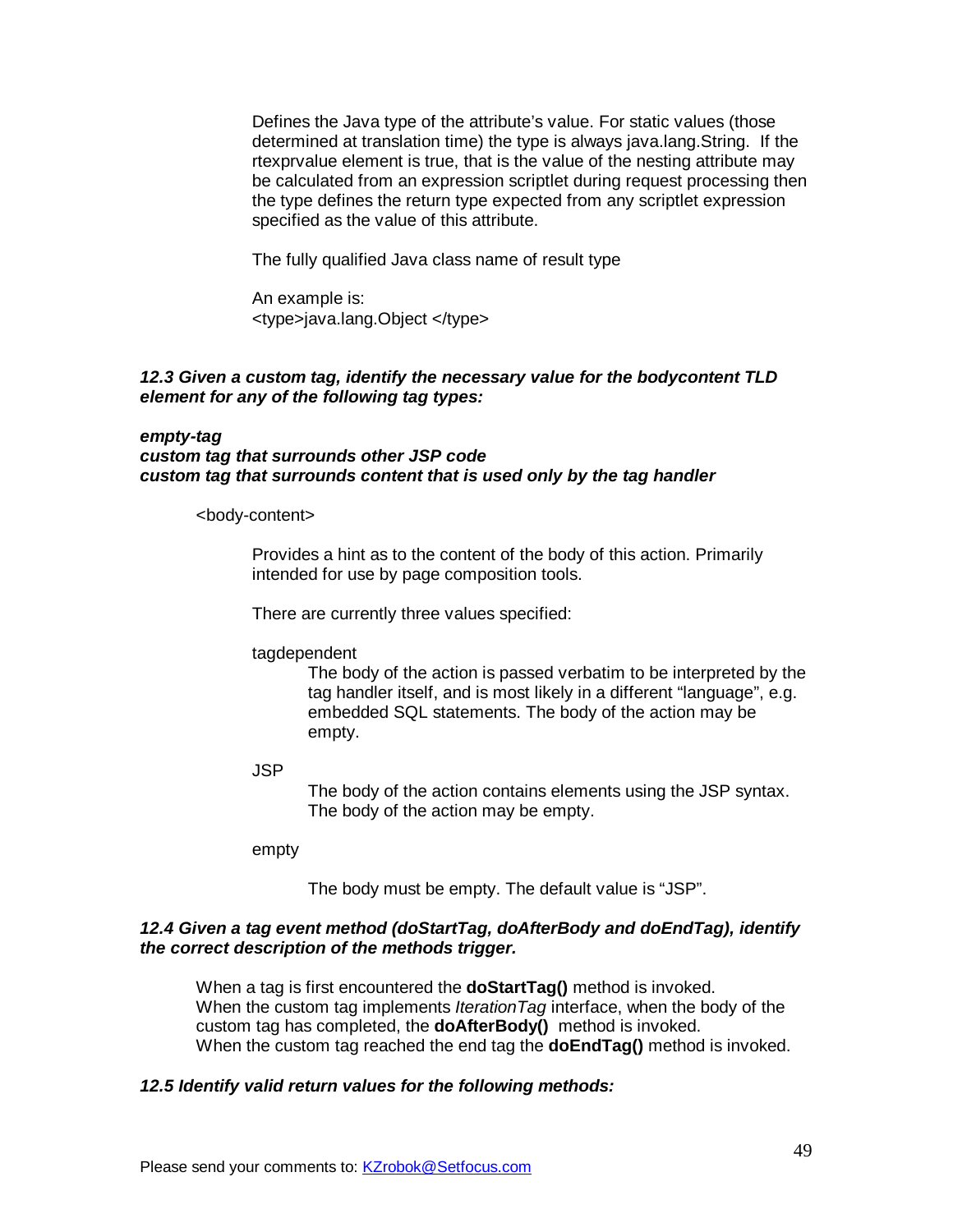### *doStartTag()*

Empty and Non-Empty Action

If the action is an empty action, the **doStartTag()** method must return SKIP\_BODY.

If the action is a non-empty action, the **doStartTag()** method may return SKIP\_BODY or EVAL\_BODY\_INCLUDE.

If SKIP BODY is returned the body is not evaluated. If EVAL BODY INCLUDE is returned, the body is evaluated and "passed through" to the current out.

#### *doAfterBody()*

If **doAfterBody()** returns EVAL\_BODY\_AGAIN, a new evaluation of the body will happen (followed by another invocation of **doAfterBody()**).

If **doAfterBody()** returns SKIP\_BODY no more body evaluations will occur, the value of out will be restored using the popBody method in pageContext, and then doEndTag will be invoked.

#### *doEndTag()*

If this method returns EVAL PAGE, the rest of the page continues to be evaluated.

If this method returns SKIP PAGE, the rest of the page is not evaluated and the request is completed. If this request was forwarded or included from another page (or Servlet), only the current page evaluation is completed.

#### *pageContext.getOut()*

Returns the current JspWriter stream being used for client response.

#### *12.6 Given a "BODY" or "PAGE" constant, identify a correct description of the constant's use in the following methods:*

*doStartTag() doAfterBody() doEndTag()*

SKIP\_BODY

Skip body evaluation. Valid return value for doStartTag and doAfterBody.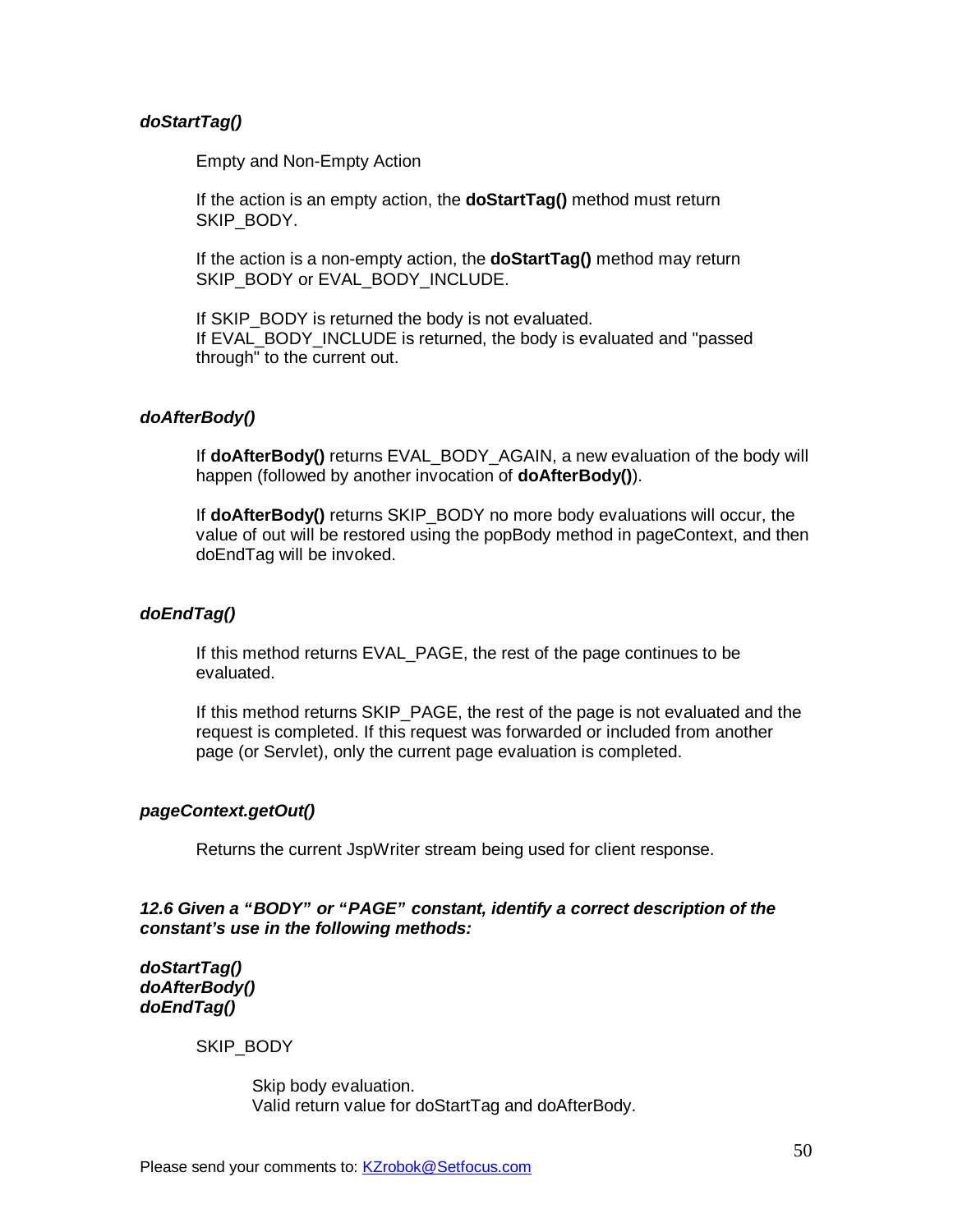#### EVAL\_BODY\_INCLUDE

Evaluate body into existing out stream. Valid return value for doStartTag.

#### SKIP\_PAGE

Skip the rest of the page. Valid return value for doEndTag.

#### EVAL\_PAGE

Continue evaluating the page. Valid return value for doEndTag().

#### EVAL\_BODY\_AGAIN

Request the reevaluation of some body. Returned from doAfterBody. For compatibility with JSP 1.1, the value is carefully selected to be the same as the, now deprecated, BodyTag.EVAL\_BODY\_TAG,

### EVAL\_BODY\_BUFFERED

Request the creation of new buffer, a BodyContent on which to evaluate the body of this tag. Returned from doStartTag when it implements BodyTag. This is an illegal return value for doStartTag when the class does not implement BodyTag.

#### *12.7 Identify the method is the custom tag handler that accesses:*

#### *a given JSP implicit variable*

A PageContext instance provides access to all the namespaces associated with a JSP page, provides access to several page attributes, as well as a layer above the implementation details.

The following methods provide **convenient access** to implicit objects: getOut(), getException(), getPage() getRequest(), getResponse(), getSession(), getServletConfig() and getServletContext().

The following methods provide support for **forwarding, inclusion and error handling**: forward(), include(), and handlePageException().

#### *the JSP page's attributes.*

#### **PageContext.findAttribute()**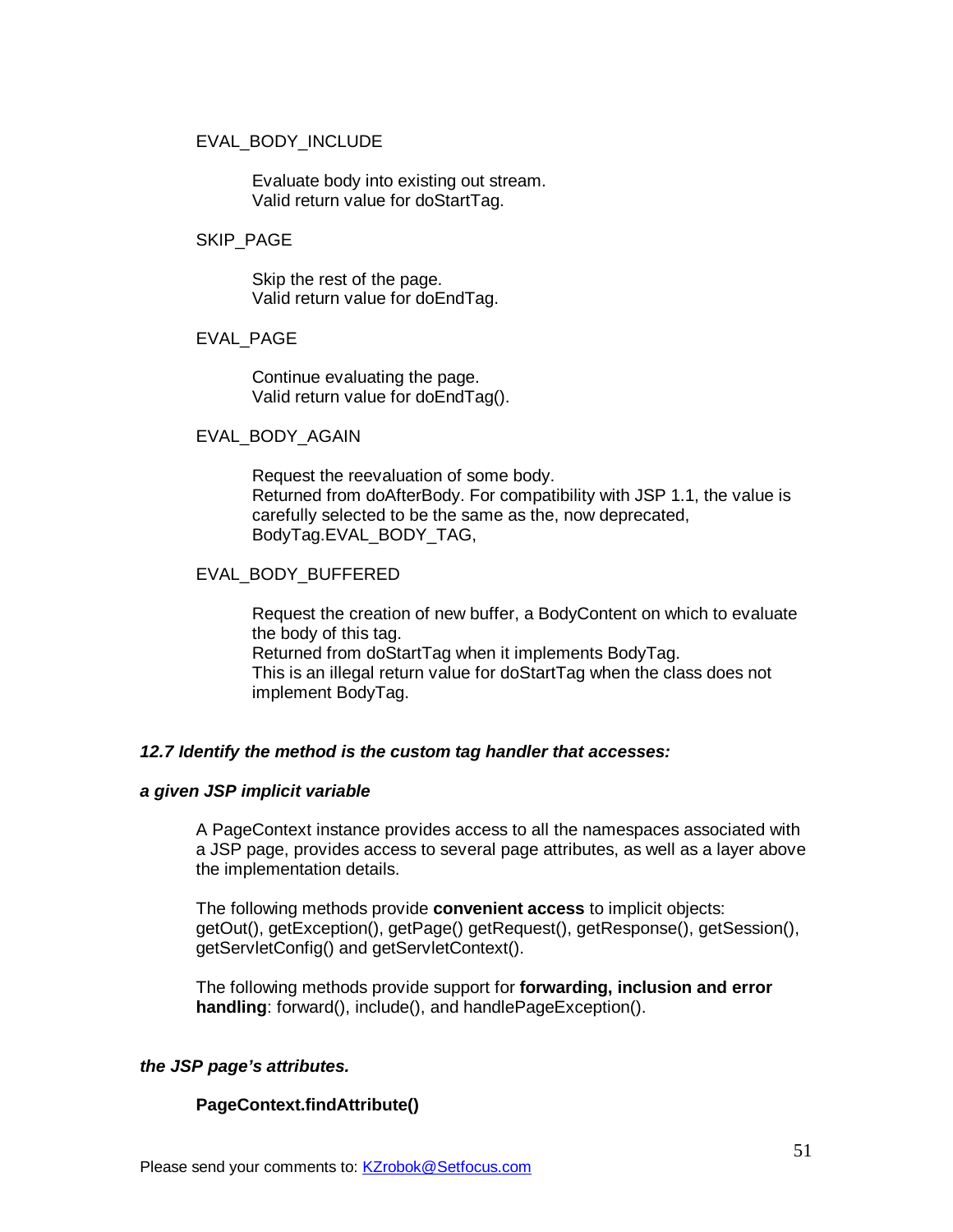public abstract java.lang.Object **findAttribute**(java.lang.String name)

Searches for the named attribute in page, request, session (if valid), and application scope(s) in order and returns the value associated or null.

#### **PageContext.getAttributeNamesInScope()**

public abstract java.util.Enumeration **getAttributeNamesInScope**(int scope)

Enumerate all the attributes in a given scope

#### *12.8 Identify methods that return an outer tag from within an inner tag handler.*

#### **findAncestorWithClass**

public static final Tag **findAncestorWithClass**(Tag from, java.lang.Class klass)

Find the instance of a given class type that is closest to a given instance. This method uses the getParent method from the Tag interface. This method is used for coordination among cooperating tags.

#### **getParent**

public Tag **getParent**()

Get the parent (closest enclosing tag handler) for this tag handler. This method is used by the findAncestorWithClass() method in TagSupport.

## *J2EE Design Patterns*

*13.1 Given a scenario description with a list of issues, select the design patters (Value Objects, MVC, Data Access Object or Business Delegate) that would best solve those issues.*

*13.2 Match design patterns with statements describing potential benefits that accrue from the use of the pattern, for any of the following patterns: ValueObjects MVC Data Access Object Business Delegate*

*See Below*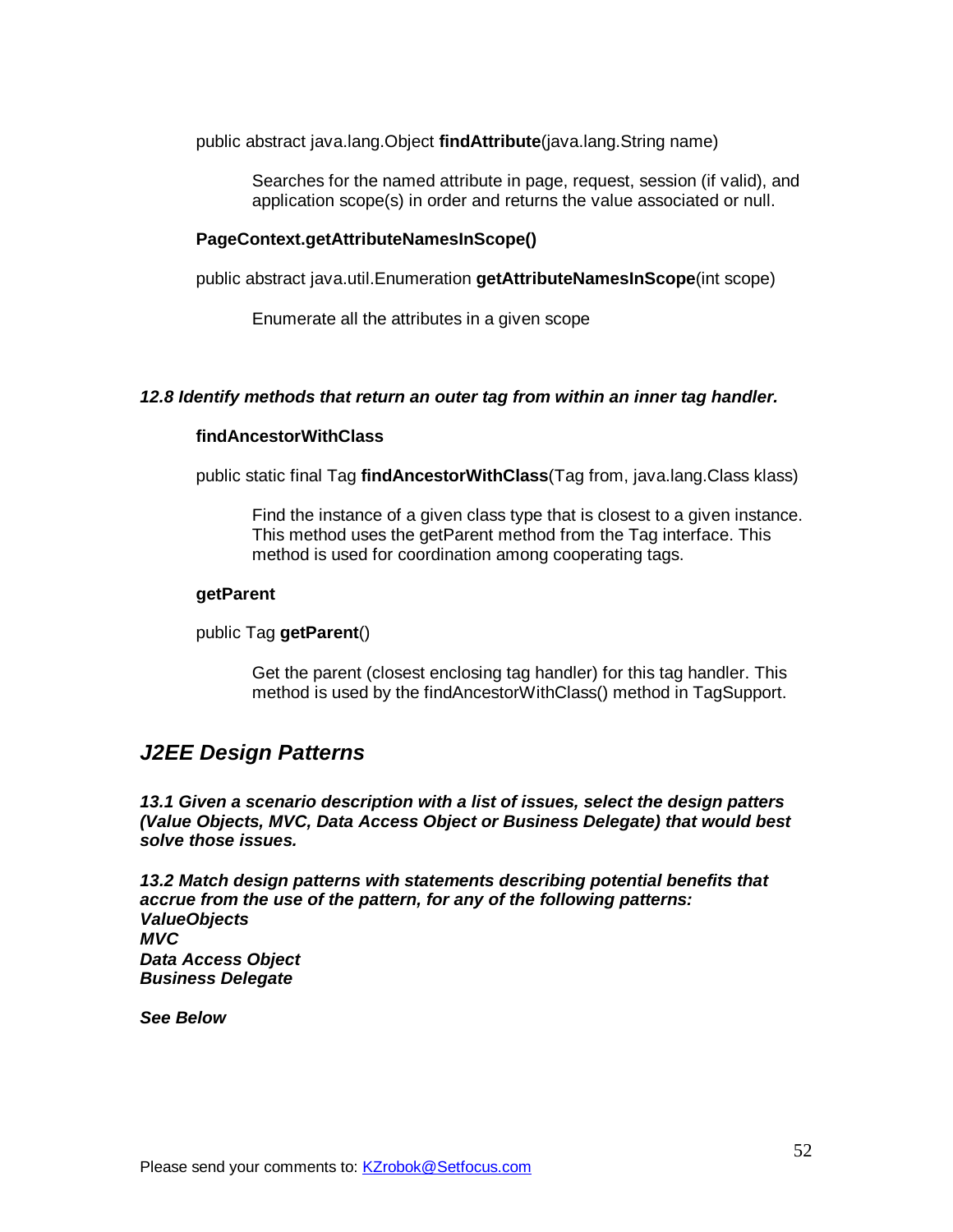# **Value Objects**

#### **Context**

Application clients need to exchange data with enterprise beans.

#### Problem

J2EE applications implement server-side business components as session beans and entity beans. Session beans represent the business services and maintain a one-to-one relationship with the client. Entity beans on the other hand are multi-user, transactional objects representing persistent data. A session bean provides coarse-grained service methods when implemented per the Session Façade pattern. Some of the service methods may return data to the client that invoked the methods. In such cases, the client must invoke the session bean's get methods multiple times until the client obtains values for all the attribute values. Every such method call made to the session bean is potentially remote.

An entity bean implements persistent business components. An entity bean exposes the values of its attributes by providing an accessor method (also referred to as a getter or get method) for each attribute. When a client needs the data values from an entity bean, it may invoke the entity bean's get methods multiple times until the client obtains data for every attribute that it needs. Again, like the session bean, every such method call made to the entity bean is potentially remote.

Thus, in an EJB application each invocation on a session bean or an entity bean is potentially a remote method invocation that utilizes the network layer regardless of the proximity of the client to the bean. Such invocations on the enterprise beans create an overhead on the network. As the usage of these remote methods increases, application performance can significantly degrade. Therefore, multiple calls to get methods that return single attribute values is inefficient for obtaining data values from an enterprise bean.

Enterprise bean method calls may permeate the network layers of the system even if the client and the EJB container holding the entity bean are both running in the same JVM, OS, or physical machine. Some vendors may implement mechanisms to reduce this overhead by using a more direct access approach.

#### Forces

J2EE applications implement business components as enterprise bean components. All access to an enterprise bean is performed via remote interfaces to the bean. Every call to an enterprise bean is potentially a remote method call with network overhead.

Typically, applications have a greater frequency of read transactions than update transactions. The client requires the data from the business tier for presentation, display, and other read-only types of processing. The client updates the data in the business tier much less frequently than it reads the data.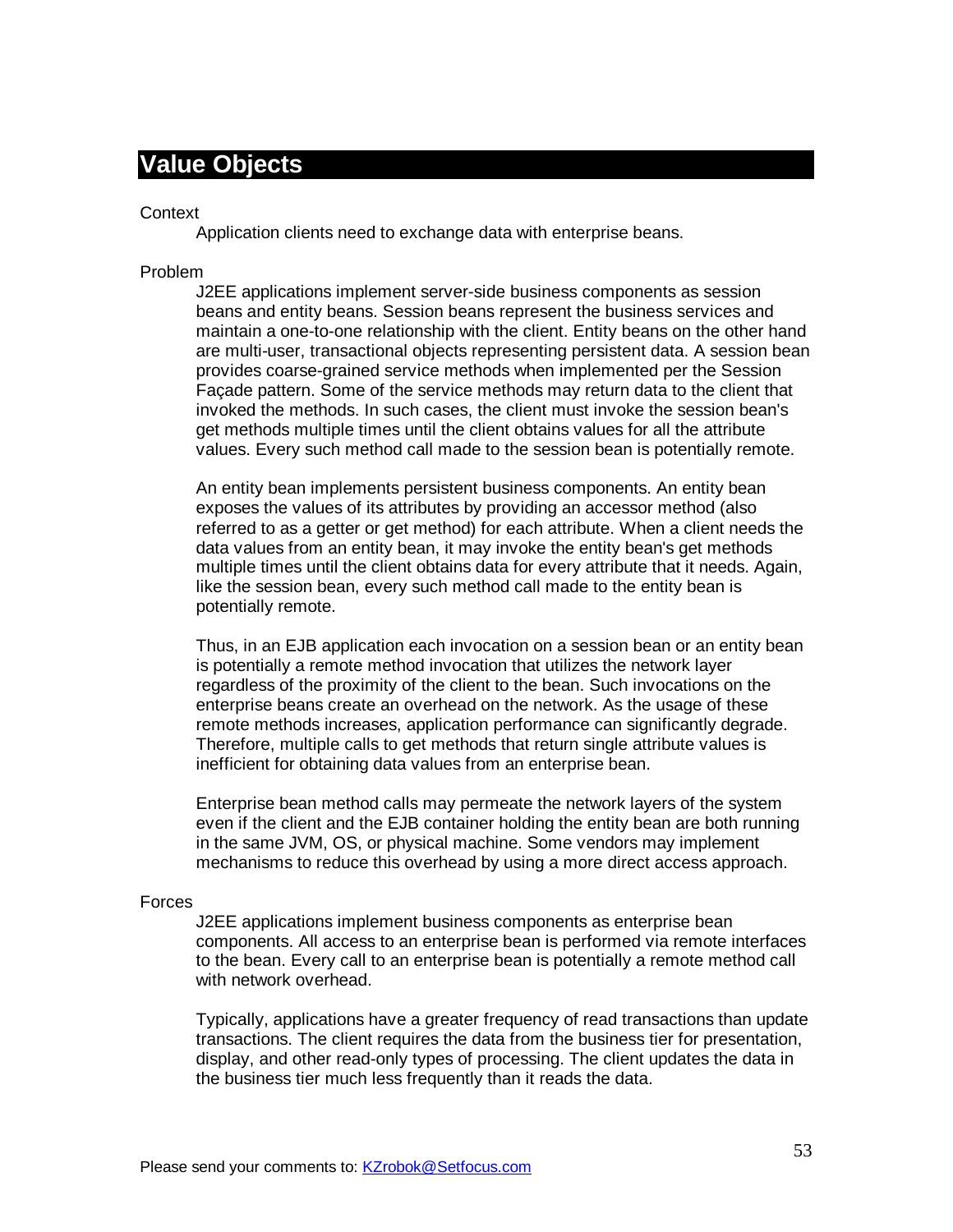The client usually requires more than one attribute value of an enterprise bean. The client may also need values for the dependent objects of the enterprise bean. Thus, the client may invoke multiple remote calls to obtain the required data.

The number of calls made by the client to the enterprise bean impacts network performance. Chattier applications— those with increased traffic between client and server tiers— often degrade network performance.

#### **Solution**

**Use a Value Object to encapsulate the business data. A single method call is used to send and retrieve the Value Object. When the client requests the enterprise bean for the business data, the enterprise bean can construct the Value Object, populate it with its attribute values, and pass it by value to the client.**

Clients usually require more than one value from an enterprise bean. To reduce the number of remote calls and to avoid the associated overhead, it is best to use value objects to transport the data from the enterprise bean to its client.

When an enterprise bean uses a value object, the client makes a single remote method invocation to the enterprise bean to request the value object instead of numerous remote method calls to get individual attribute values. The enterprise bean then constructs a new value object instance and copies the attribute values from its attributes into the newly created value object. It then returns the value object to the client. The client receives the value object and can then invoke its accessor (or getter) methods to get the individual attribute values from the value object. Or, the implementation of the Value Object may be such that makes all attributes public. Because the value object has been passed by value to the client, all calls to the value object instance are local calls instead of remote method invocations.

## **Model View and Control (MVC)**

The Problem: Supporting Multiple Enterprise Clients

> **Now, more than ever, enterprise applications need to support multiple types of users with multiple types of interfaces. For example, an online store may require an HTML front for Web customers, a WML front for wireless customers, a JFC/Swing interface for administrators, and an XMLbased Web service for suppliers.**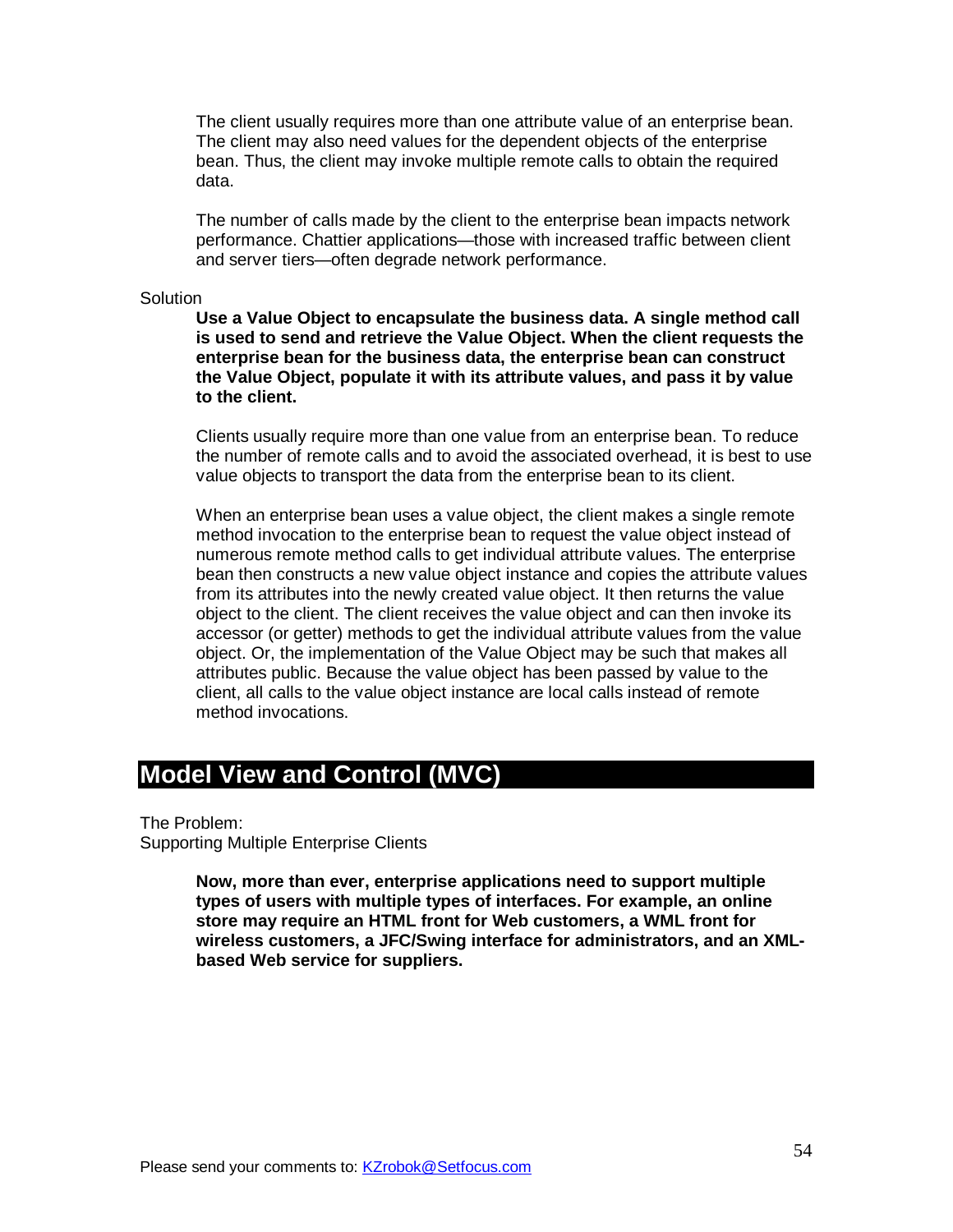

When developing an application to support a single type of client, it is sometimes beneficial to interweave data access logic with interface-specific logic for presentation and control. Such an approach, however, is inadequate when applied to enterprise systems that need to support multiple types of clients: Different applications need to be developed, one to support each type of client interface.

Non-interface-specific code is duplicated in each application, resulting in duplicate efforts in implementation (often of the copy-and-paste variety), as well as testing and maintenance.

The task of determining what to duplicate is expensive in itself, since interfacespecific and non-interface-specific code are intertwined.

The duplication efforts are inevitably imperfect. Slowly, but surely, applications that are supposed to provide the same core functionality evolve into different systems.

How can an enterprise support multiple types of clients and at the same time avoid these costs? The following forces influence the solution: The same enterprise data needs to be accessed when presented in different views: *e.g.* HTML, WML, JFC/Swing, XML.

The same enterprise data needs to be updated through different interactions: *e.g.* link selections on an HTML page or WML card, button clicks on a JFC/Swing GUI, SOAP messages written in XML.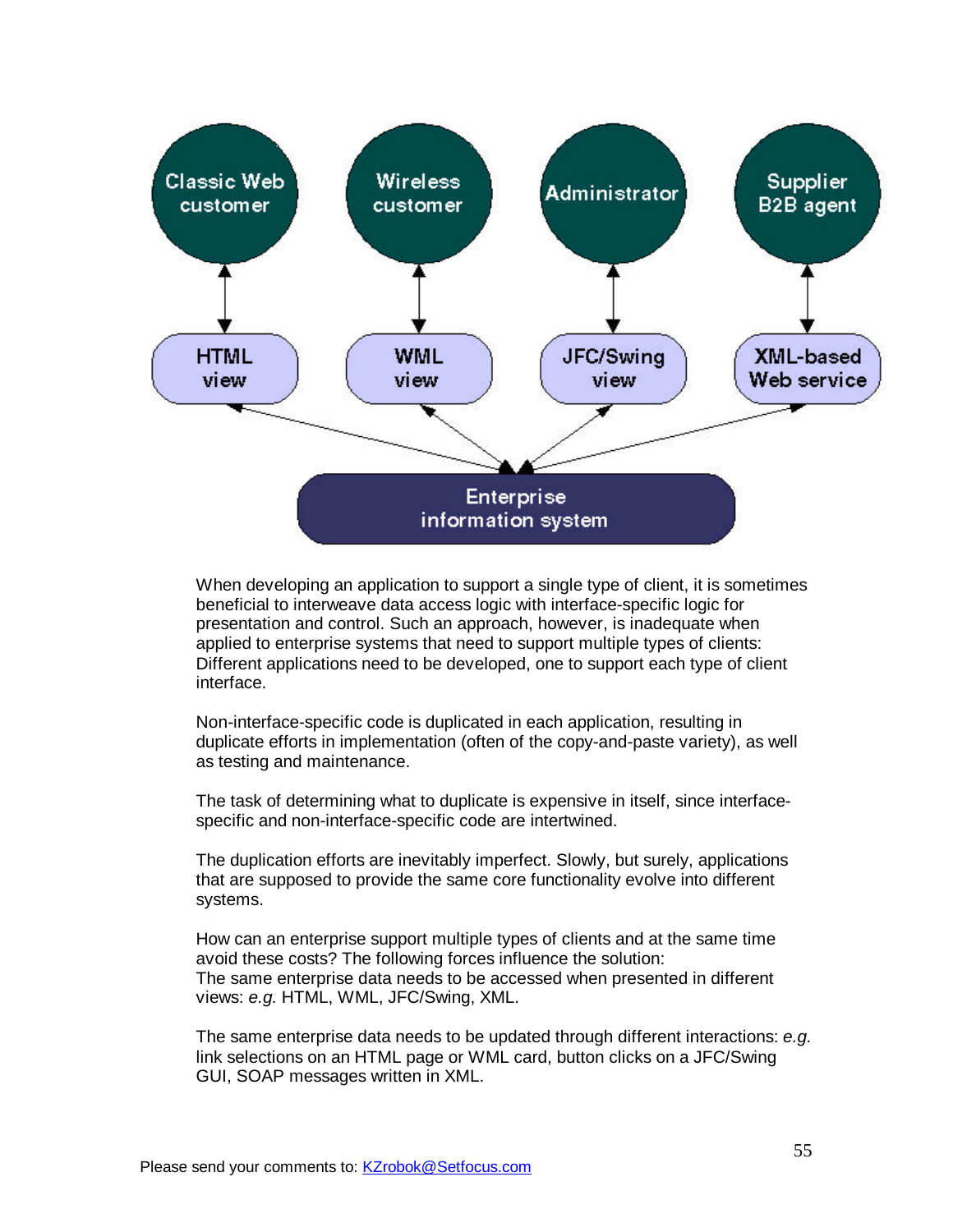Supporting multiple types of views and interactions should not impact the components that provide the core functionality of the enterprise application. A Solution: Use the Model-View-Controller Architecture

**By applying the Model-View-Controller (MVC) architecture to a J2EE application, you separate core data access functionality from the presentation and control logic that uses this functionality. Such separation allows multiple views to share the same enterprise data model, which makes supporting multiple clients easier to implement, test, and maintain.**



The MVC architecture has its roots in Smalltalk, where it was originally applied to map the traditional input, processing, and output tasks to the graphical user interaction model. However, it is straightforward to map these concepts into the domain of multi-tier enterprise applications:

The **model** represents enterprise data and the business rules that govern access to and updates of this data. Often the model serves as a software approximation to a real-world process, so simple real-world modeling techniques apply when defining the model.

A **view** renders the contents of a model. It accesses enterprise data through the model and specifies how that data should be presented. It is the view's responsibility to maintain consistency in its presentation when the model changes. This can be achieved by using a *push* model, where the view registers itself with the model for change notifications, or a *pull* model, where the view is responsible for calling the model when it needs to retrieve the most current data.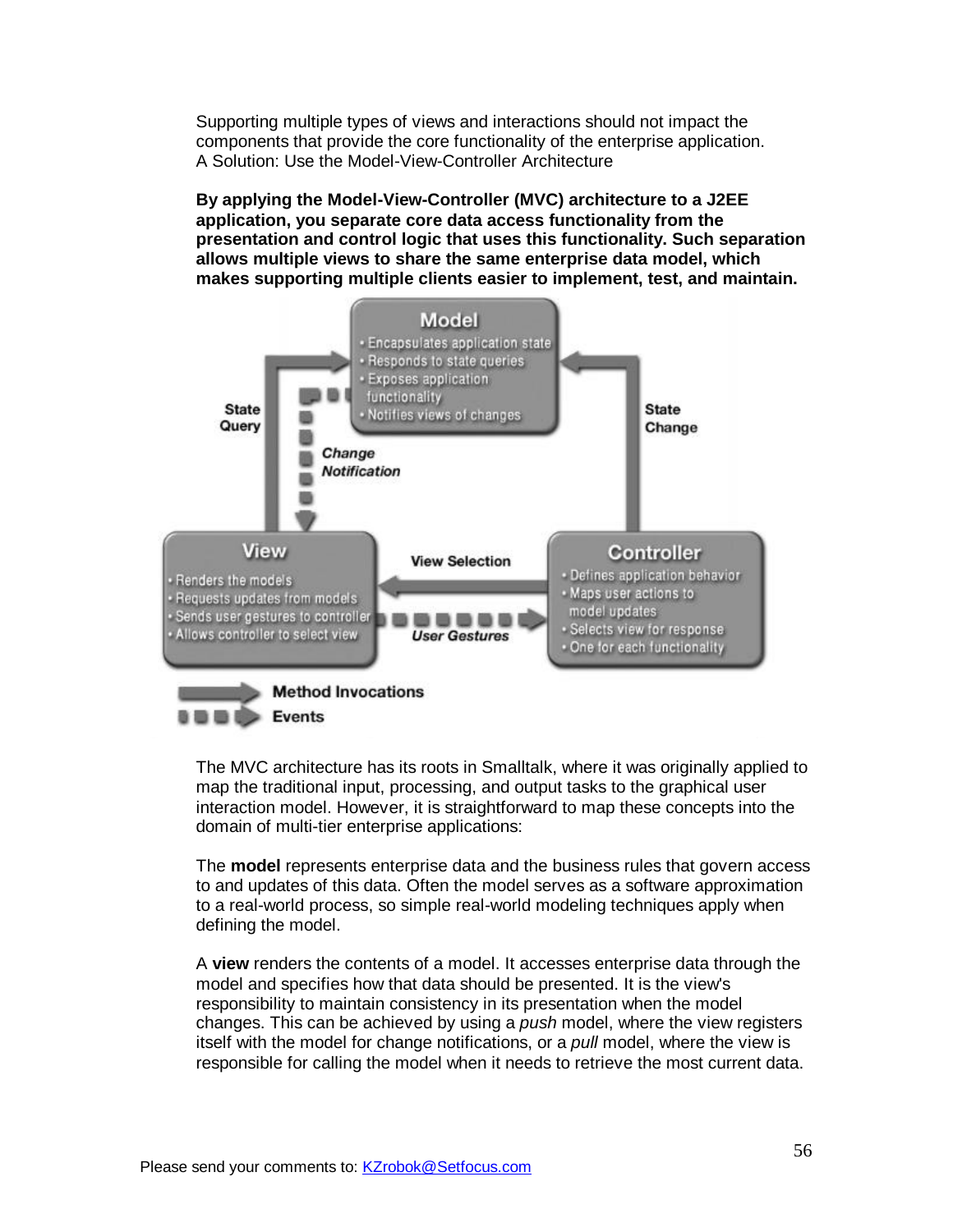A **controller** translates interactions with the view into actions to be performed by the model. In a stand-alone GUI client, user interactions could be button clicks or menu selections, whereas in a Web application, they appear as GET and POST HTTP requests. The actions performed by the model include activating business processes or changing the state of the model. Based on the user interactions and the outcome of the model actions, the controller responds by selecting an appropriate view.

The MVC architecture has the following **benefits**:

**Multiple views using the same model.** The separation of model and view allows multiple views to use the same enterprise model. Consequently, an enterprise application's model components are easier to implement, test, and maintain, since all access to the model goes through these components.

**Easier support for new types of clients.** To support a new type of client, you simply write a view and controller for it and wire them into the existing enterprise model.

# **Data Access Object (DAO)**

#### **Context**

Access to data varies depending on the source of the data. Access to persistent storage, such as to a database, varies greatly depending on the type of storage (RDBMS, OODBMS, flat files, and so forth) and the vendor implementation.

#### Problem

Many real-world J2EE<sup>TM</sup> applications need to use persistent data at some point. For many applications, the persistent storage is implemented with different mechanisms, and there are marked differences in the APIs used to access these different persistent storage mechanisms. Other applications may need to access data that resides on a different system. For example, the data may reside on a mainframe, an LDAP repository, a B2B service, a credit card bureau, and so forth.

Typically, applications use persistent shared distributed components such as entity beans to represent persistent data. An application is considered to employ bean-managed persistence for its entity beans when these entity beans explicitly access the persistent storage— that is, the entity bean includes code to directly access the persistent storage. An application with simpler requirements may forego using entity beans and instead, use session beans or servlets to directly access the persistent storage to retrieve and modify the data.

Applications can use the JDBC $^{TM}$  API to access data residing in an RDBMS. The JDBC API enables standard access and manipulation of data in a persistent storage, such as a relational database. JDBC enables J2EE applications to use SQL statements, which are the standard means for accessing RDBMS tables. However, even within an RDBMS environment, the actual syntax and format of the SQL statements may vary depending on the particular database product.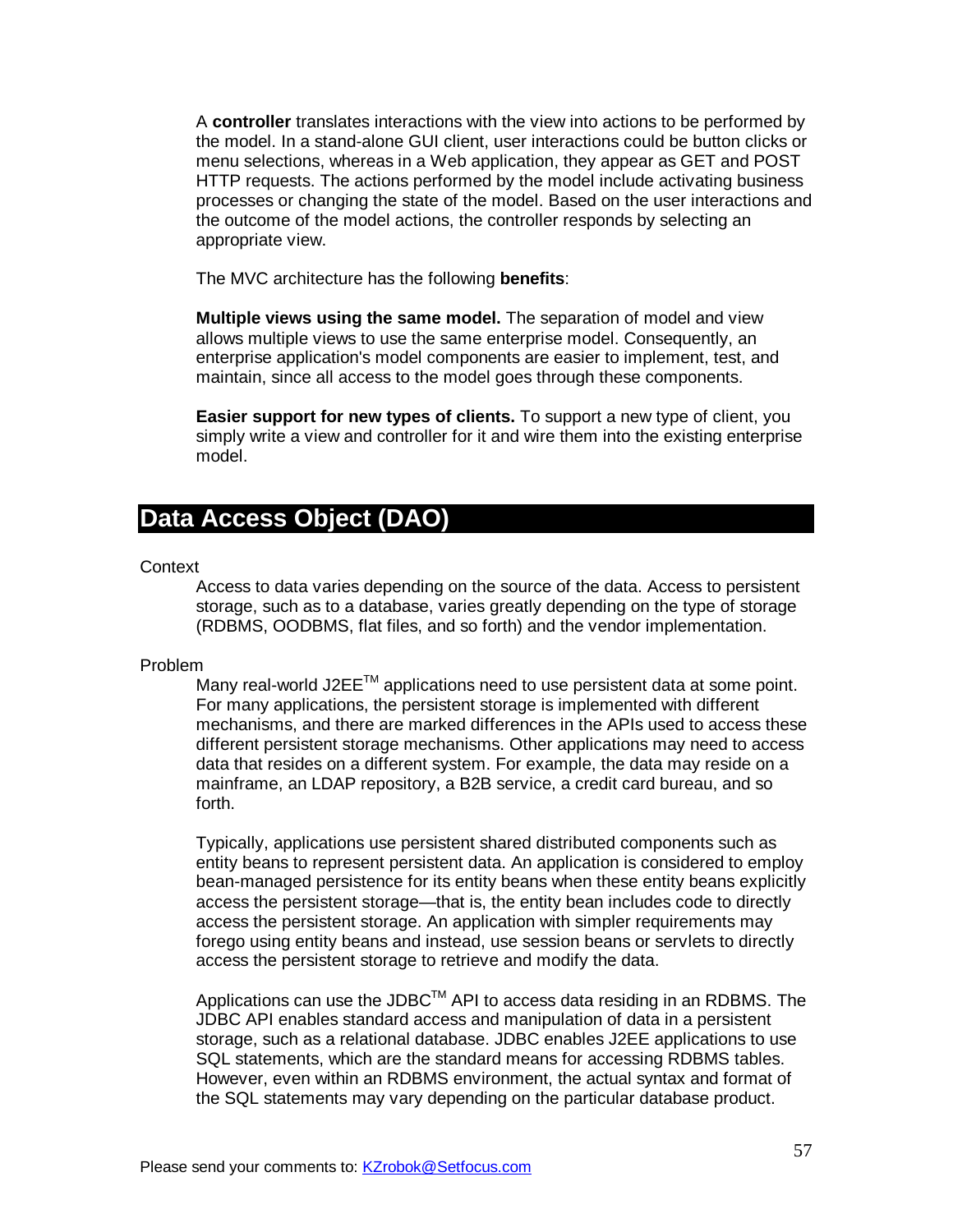There is even greater variation with different types of persistent storage. Access mechanisms, supported APIs, and features vary drastically when comparing a relational type of persistent storage such as RDBMS to other types of persistent stores, such as Object Oriented Databases (OODBMS), file system-based ISAM databases, or simply flat files. Applications that need to access data from a legacy or disparate system (for example, a mainframe, CORBA service or B2B service) are often required to use APIs that may be proprietary. Such disparate data sources offer challenges to the application and can potentially create a tight integration between application code and integration code. When business components— entity beans, session beans and even presentation components like servlets and  $JSP^{TM}$ )—need to access a data source, they can use the appropriate API to achieve connectivity and manipulate the data source. But, including the connectivity and data access code within these components introduces a tight coupling between the components and the data source implementation. Such code dependencies in the components makes it difficult and tedious to migrate the application from one type of data source to another. When the data source changes, the components need to be changed to handle the new type of data source.

#### Forces

Components such as bean-managed entity beans, session beans and servlets/JSP need to retrieve and store information from persistent stores and other data sources like legacy systems, B2B, LDAP, and so forth. Persistent storage APIs vary depending on the product vendor. Other data sources may have APIs that are non-standard and/or proprietary. These APIs and their capabilities also vary depending on the storage type (RDBMS, OODBMS, XML documents, flat files, and so forth). There is a lack of uniform APIs to address the requirements to access such disparate systems. Components accessing legacy systems to retrieve and store data is typically done using proprietary APIs.

Portability of the components is directly affected when specific access mechanisms and APIs are included in the components. Components need to be transparent to the actual persistent store or data source implementation to provide easy migration to different vendor products, different storage types, and different data source types.

#### **Solution**

#### **Use a Data Access Object to abstract and encapsulate all access to the data source. The Data Access Object manages the connection with the data source to obtain and store data.**

The Data Access Object (DAO) is the primary object of this pattern. The DAO implements the access mechanism required to work with the data source. The data source could be a persistent store like an RDBMS, an external service like a B2B exchange, a repository like an LDAP database or a business service accessed via CORBA IIOP or low-level sockets. The business component that relies on the DAO object uses the simpler interface exposed by the DAO for its clients. The DAO completely hides the data source implementation details from its clients. Because the interface exposed by the DAO to clients does not change when the underlying data source implementation changes, this pattern allows the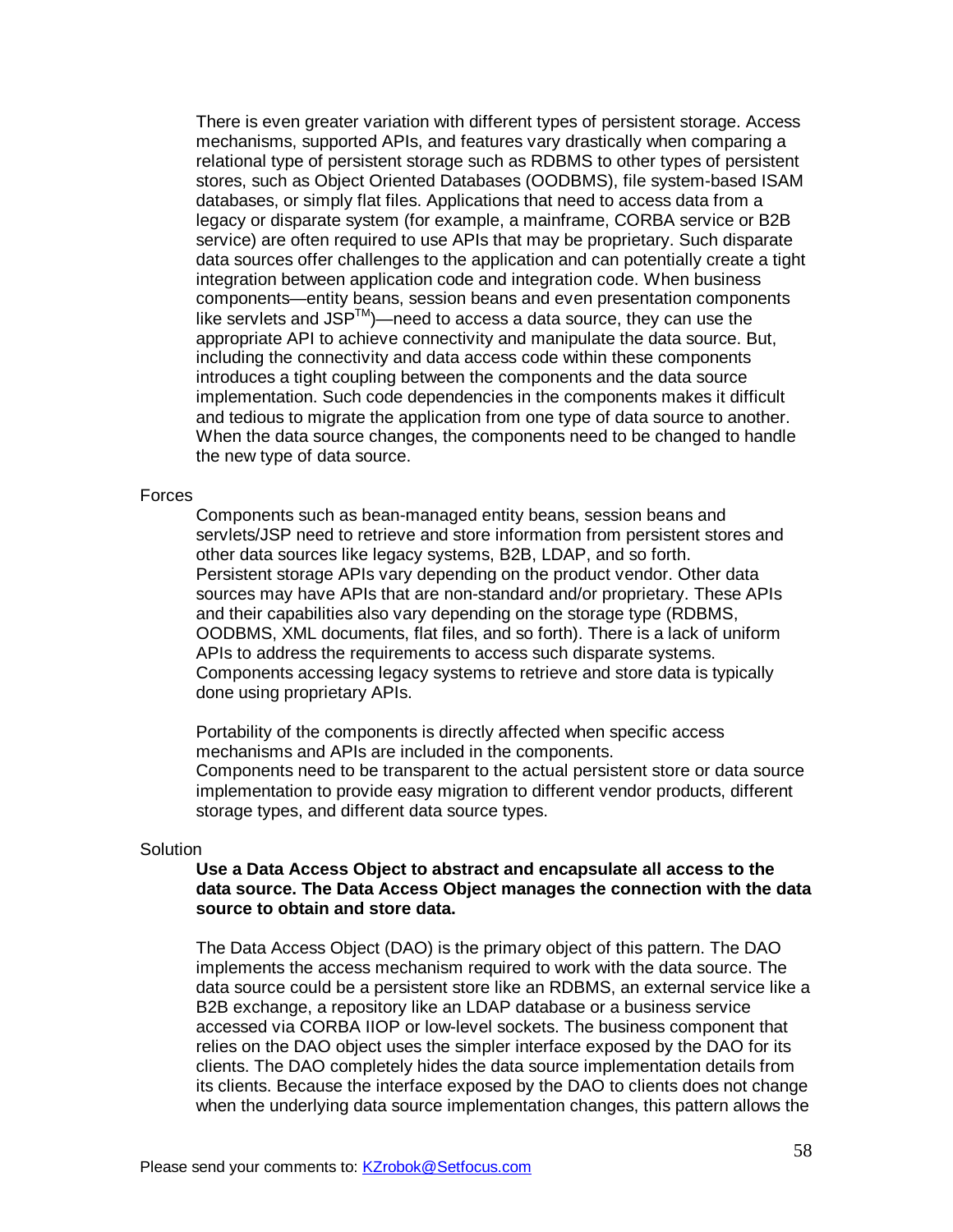DAO to adapt to different storage schemes without affecting its clients or business components. Essentially, the DAO acts as an adapter between the component and the data source.

## **Business Delegate**

#### **Context**

The system exposes the entire business service API to its clients, often across a network.

#### Problem

Presentation-tier components interact directly with business services. This direct interaction exposes the underlying implementation details of the business service API to the presentation tier. As a result, the presentation-tier components are vulnerable to changes in the implementation of the business services: when the implementation of the business services change, the exposed implementation code in the presentation tier must change too.

Additionally, there may be a detrimental impact on network-performance because presentation-tier components that use the business service API make too many invocations over the network. This happens when presentation-tier components use the underlying API directly with no client-side caching mechanism or aggregating service.

Lastly, exposing the service APIs directly to the client forces the client to deal with the networking issues associated with the distributed nature of  $EJB^{TM}$ technology.

### Forces

Presentation-tier clients need access to business services. Device clients (including rich clients) need access to the business service. Business service API may change as business requirements evolve. Goal should be to minimize coupling between presentation-tier clients and the business service API, thus hiding the underlying implementation details of the service, such as lookup and access.

Desirable to implement caching mechanism for business service information. Desirable to reduce network traffic between client and business services. Business Delegate may be seen as adding an unnecessary layer between the client and the service thus introducing added complexity and decreasing flexibility.

#### **Solution**

**Use a Business Delegate to reduce coupling between presentation-tier clients and business services. The Business Delegate hides the underlying implementation details of the business service, such as lookup and access details of the EJB architecture.**